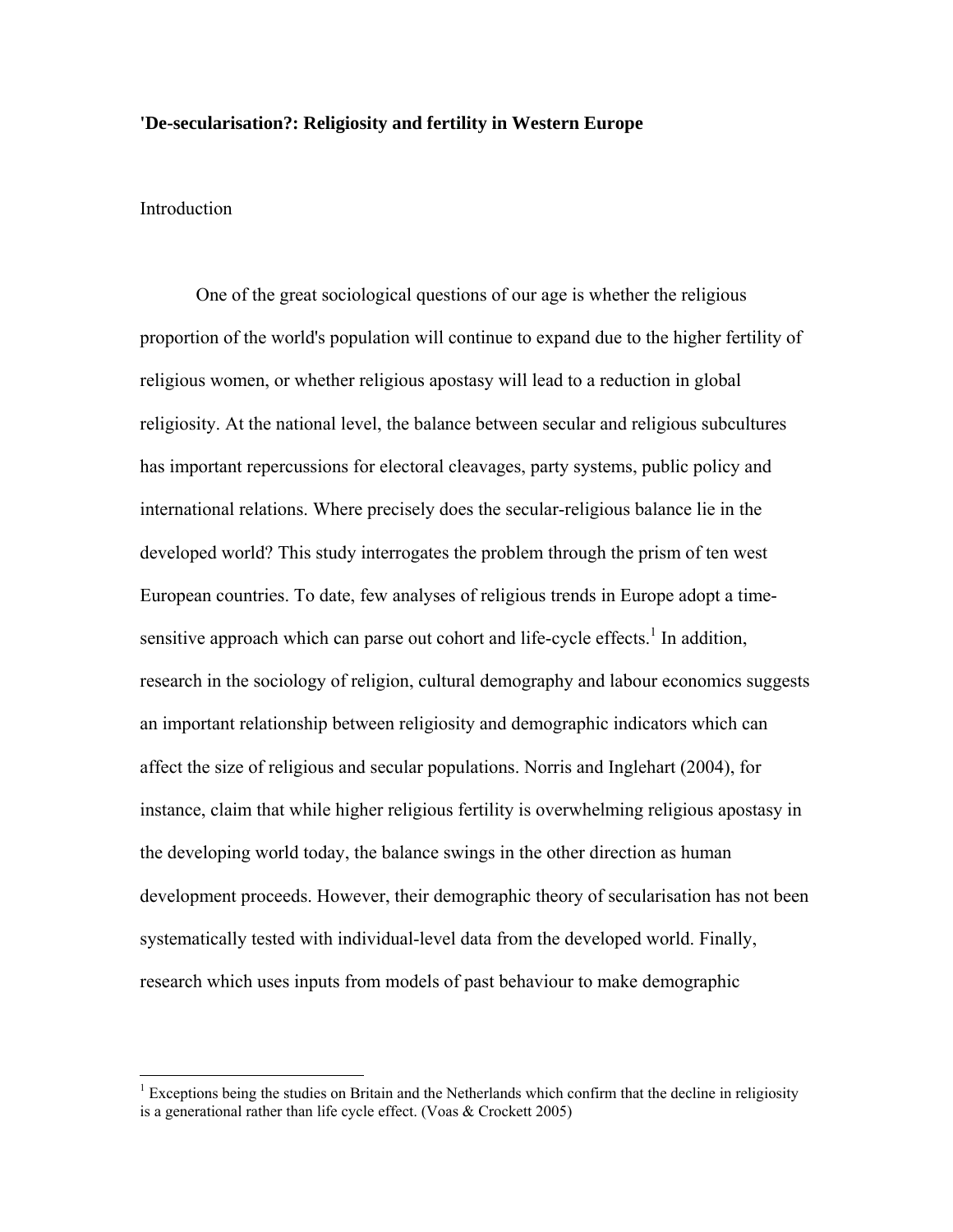projections of future secularisation scenarios is missing for western Europe. This article attempts to fill these lacunae in the literature.

#### The Secularization Debate

 All three 'founding fathers' of sociological theory - Marx, Weber and Durkheim cast a narrative of modernisation in which religion was an inevitable casualty of advancing rationality. For Marx, under the pressure of industrial capitalism and science, 'solid' religious certainties would 'melt into air', profaning the sacred public sphere. (Marx 1973: 70-71) Max Weber spoke of the advance of 'disenchantment' as the acids of scientific modernity and bureaucratisation shrink the scope for religious explanations and supernatural beliefs. (Weber 1948: 155) Finally, Emile Durkheim, drawing on classical and Spencerian thought, proposed a theory of structural differentiation and moral evolution whereby the role of religious expertise is confined to an ever shrinking sphere. Increasingly, as in France after the Revolution, society worships itself rather than a supernatural deity. (Durkheim 1995, [1893] 1984, ch. VI)

 More recently, Steve Bruce has synthesised the work of previous modernisation theorists like Ernest Gellner and David Martin to argue for the irreversibility of secularisation in modern society. Whereas the previous generation of secularisation theorists largely confined their arguments to the declining influence of religious institutions in the running of society, Bruce introduced the radical argument that secularisation was also occurring at the level of *individual* beliefs. This comes about for two major reasons: first, the fragmenting effect of societal differentiation on religious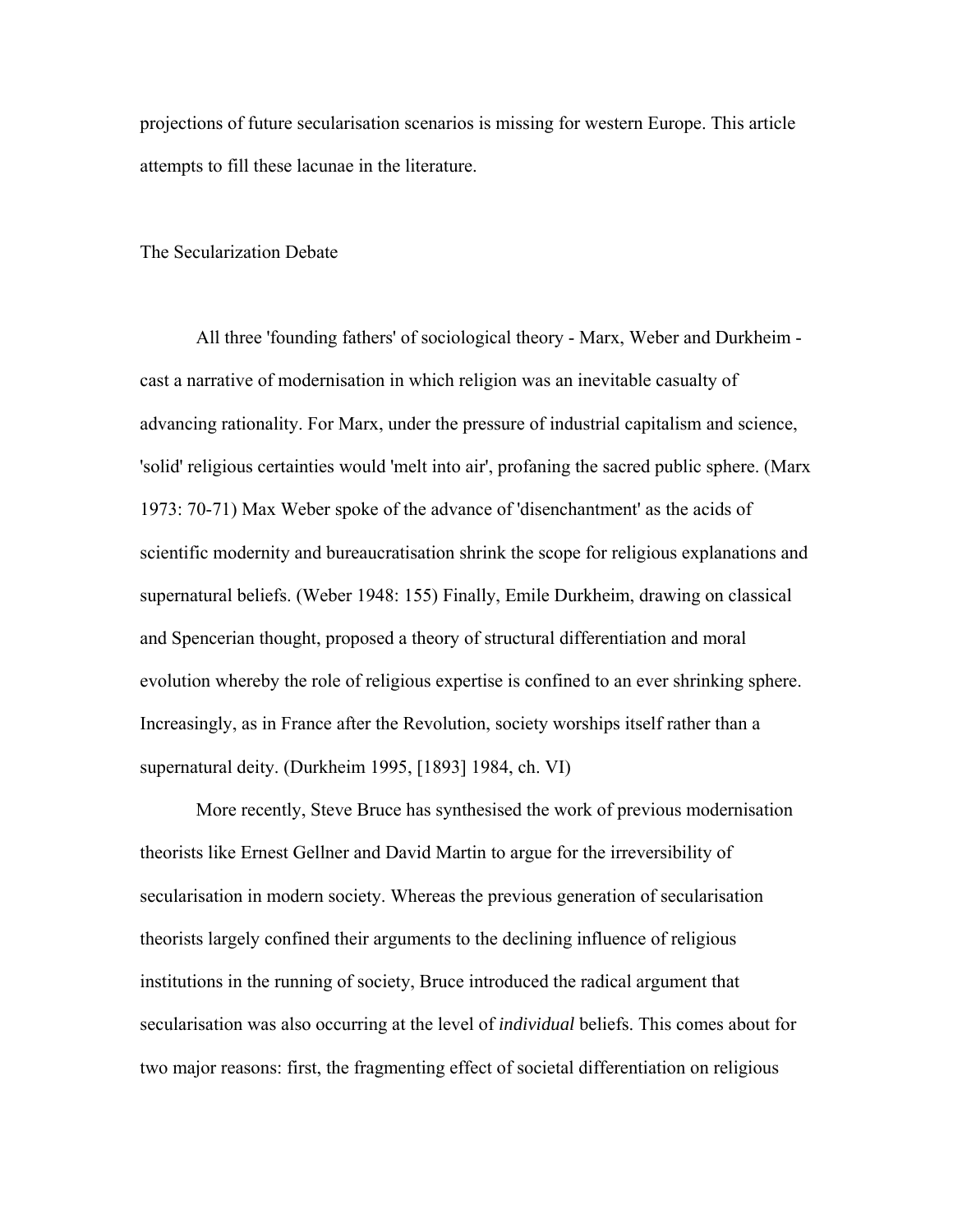identity, and second, the declining authority of religious truth claims. Societal differentiation begins because economic rationality demands producer and consumer specialisation to maximise comparative advantage, creating occupational differences and burgeoning consumer choice. This spills over into lifestyle pluralism, constricting the religious sphere and relativising its influence. Meanwhile, the mundane specialist knowledge of the techno-economy crowds out religious expertise in solving secular problems and leads to a wider questioning of organised religion's totalizing claim to truth. (Bruce 2002: 2-43, 1998: 5-7, 15) Exceptions to this rule are found only in cases where religion acquires a this-worldly role, principally as a vector for ethnic or nationalist resistance - as in Poland under communism or in divided societies like Northern Ireland or as a site of social integration during periods of rapid social dislocation, as with ruralurban migration. (Bruce 1998: 19-21)

 The work of Ron Inglehart and Pippa Norris dovetails with Bruce's argument. They claim that rising material wealth and political stability reduce the ontological insecurities that drive religiosity. This argument is also made - albeit in a different way by Anthony Giddens, who suggests that detraditionalisation involves the replacement of religious forms of expertise by scientists and their technological 'expert systems'. However, Giddens also allows for the 'return of the repressed', i.e. the return of spirituality in response to high modernity's inability to address the ultimate questions of human existence. (Giddens 1991: 194-5, 207-8)

 Whereas much of the work on secularisation stems from the European context where declining religious attendance and/or belief seems more apparent, some American researchers take a different view. The so-called 'supply-side' or religious market model is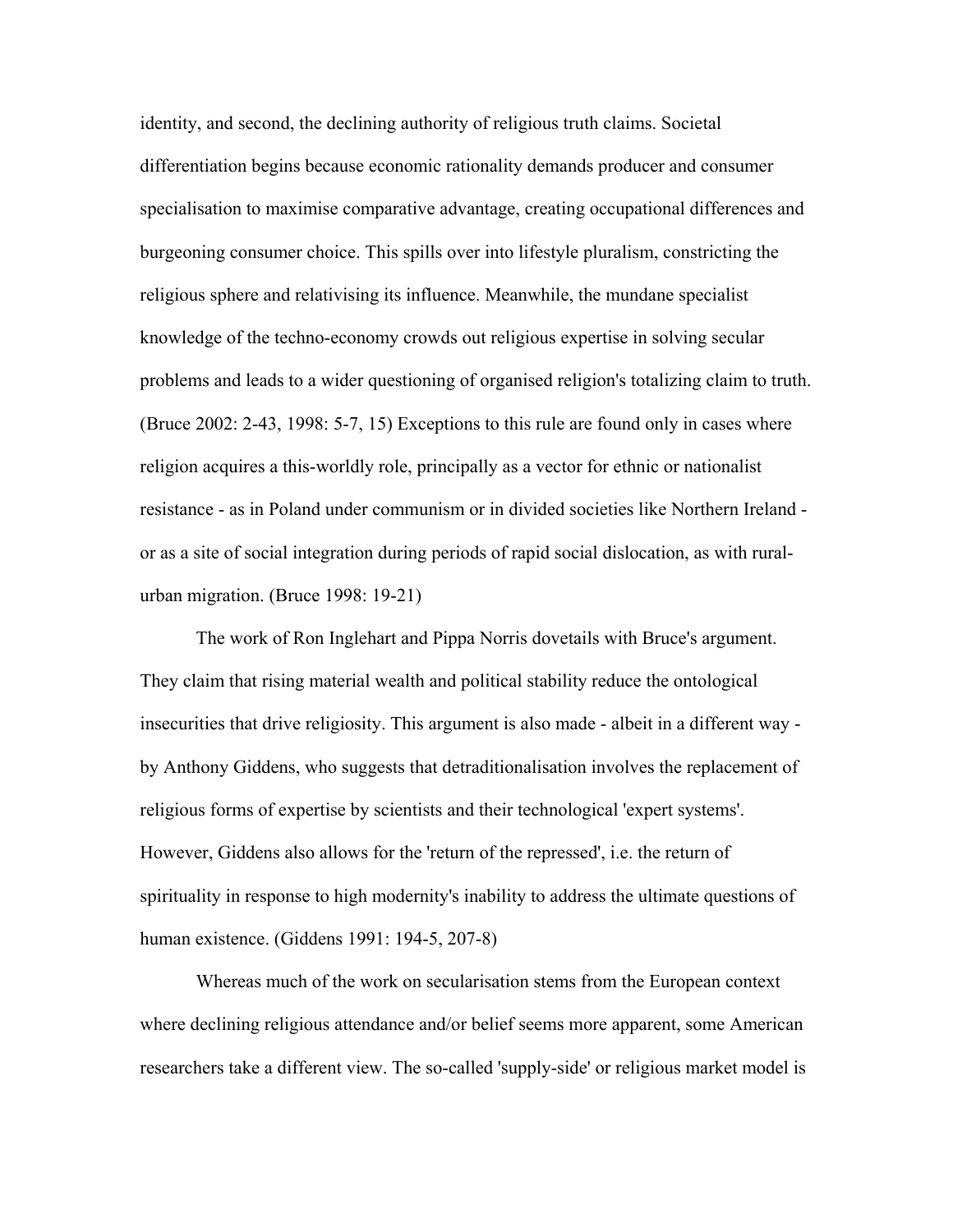methodologically individualist and focuses on the *supply* of religious services in contrast to the secularisation theorists' concentration on social structures and changes in individuals' *demand* for religion. Supply-side theories contend that a major reason for the lack of religious vitality in much of Europe stems from the dominance of state religions, which restrict competition in the religious marketplace and produce inefficient religious monopolists who fail to create religious demand. This is in marked contrast to the United States, where the early separation of church and state led to a freer market in religious provision which could cater to a wider variety of spiritual demands as well as providing the non-spiritual 'selective incentives' which often help to attract people to places of worship. While religious attendance remains low in Europe, religious beliefs show a high degree of vibrancy. Advocates of the supply-side perspective maintain that the disjuncture between beliefs and practice is a result of a lax religious establishment failing to serve consumer demand within an over-regulated religious market. (Stark and Iannaccone 1994; Stark & Finke 2000: 57-79)

 Recent research which tests these competing theories using European data suggests that the secularisation approach provides a more convincing explanation than supply-side theories. Halman and Draulans (2006: 278) for instance, find no support for the supply-side postulate that greater religious diversity is linked to higher levels of religious belief or practice. Instead, the reverse seems to be the case. Using national-level data for a global set of countries, McCleary and Barro (2006) found that attempts by the state to regulate religious markets (a practice often associated with communism) does lower religiosity, but the promotion of official religions by the state actually increases religious participation - possibly because of the additional resources flowing to organised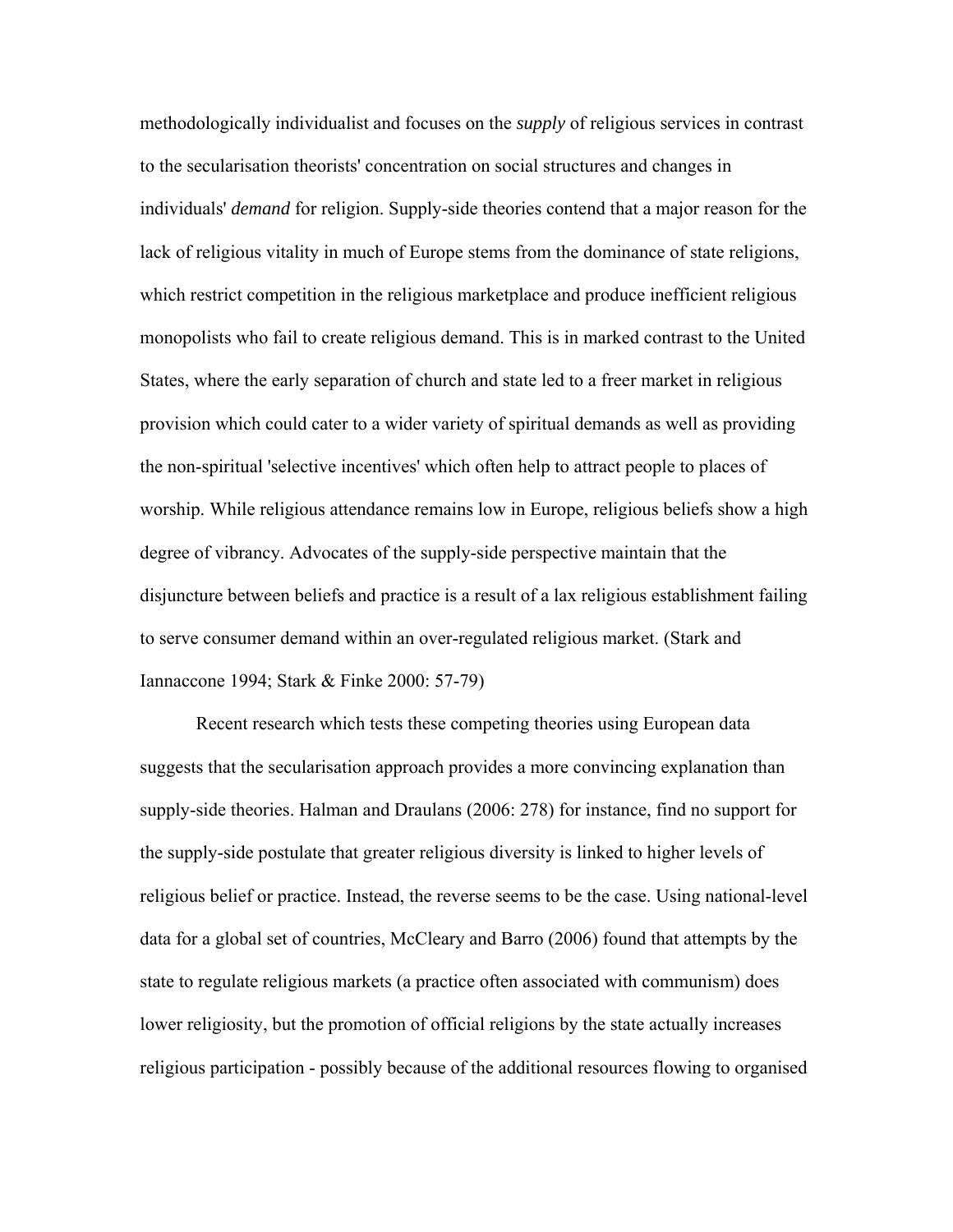religion. Pluralism seems to have a mixed effect on religiosity. Meanwhile, recent analyses of European survey data find a consistent pattern of religious decline encompassing participation (attendance), belief and affiliation. (Voas and Crockett 2005; Norris and Inglehart 2004, ch. 3)

 In response, some theorists propose that the story is more complex than a linear theory of secularisation would allow, with trends varying between countries and with different trajectories depending on whether the variable of interest is religious practice, religious belief, religious traditionalism or religious affiliation. Andrew Greeley, using data from the International Social Survey Programme (ISSP) religion modules contends that the religious situation in Europe defies any unitary process like secularisation. (Greeley 2002) Grace Davie, drawing on the recent European Values Survey (EVS), finds diverse religious pathways, but also a regularity of 'believing without belonging' in many European countries. She even avers that the data often show religious belief varying *inversely* with religious practice. (Davie 1994, 2002: 4-8)

# Demographic Aspects of Religion

 Much of the research on the sociology of religion has focused on religion as a social phenomenon whose rise or decline depends upon the conscious choices of individuals within changing structural contexts. However, it is apparent that even in the absence of socially-inspired revivals/declines of religion, the degree of religiosity in a society can fluctuate. The chief non-social mechanism of change is demography. If we consider 'the religious' as a population affected not only by assimilation/dissimilation into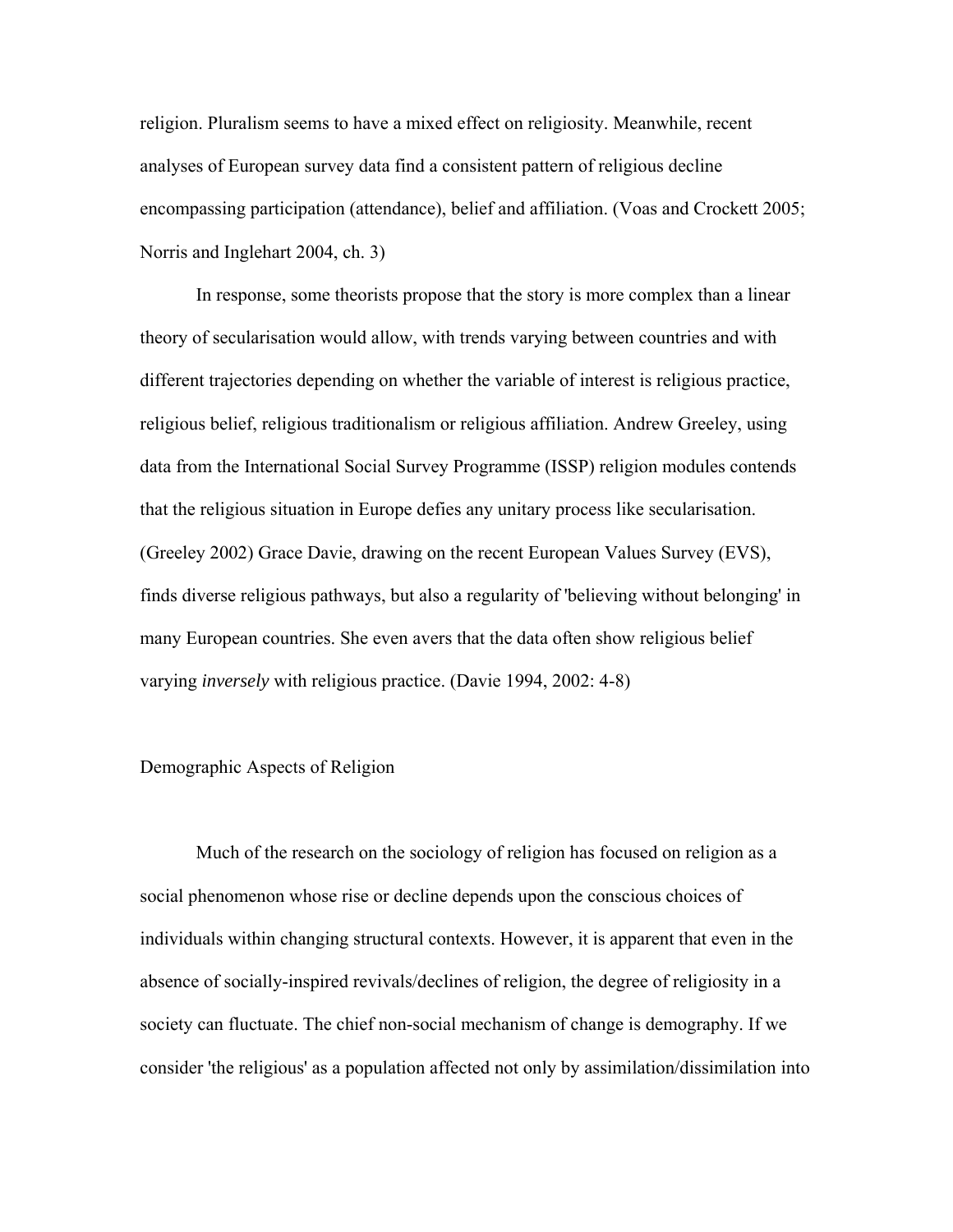the secular population but by migration, fertility and mortality, we arrive at a more multivalent picture. David Voas is one sociologist who has urged that greater attention be paid to the demography of religion. 'People enter, exit, and move within religion,' he remarks, 'just as they are born, will die, and migrate, in life'. (Voas 2003: 94) 'Silent' demographic effects can be profound in the long-term. For example, Stark shows how early Christians' favourable fertility and mortality rates as compared to Hellenistic pagans helped to fuel a 40 percent growth rate in the Christian population of the Roman Empire over several centuries. This gave rise to a population increase from 40 converts in 30 A.D. to 6 million by the year 300 leading to a 'tipping point' which helped Christianity become institutionalised within the Empire. (Stark 1996) Currently, many Islamic parts of what was once the Roman Empire have seen major declines in their Christian and Jewish populations due to emigration, lower fertility and mixed marriages. (Fargues 2001)

 Those who study the religious marketplace in the United States have been impressed by the extent to which denominations have grown through migration and fertility advantage. Sherkat (2001), for example, finds that American Catholics have been able to offset large net losses to other denominations through gains arising from (largely) Hispanic-Catholic immigrants and their higher fertility. Fertility differentials can also play a key role - especially long term. Mormons, once a very small sect, now equal or surpass Jews among post-1945 birth cohorts due to their fertility advantage over Jews and other denominations. (Sherkat 2001: 1472-4) Conservative Protestants, a much larger group than the Mormons, also benefit from relatively high fertility. Using the General Social Survey, Roof and McKinney noted in the 1980s that Southern Baptists had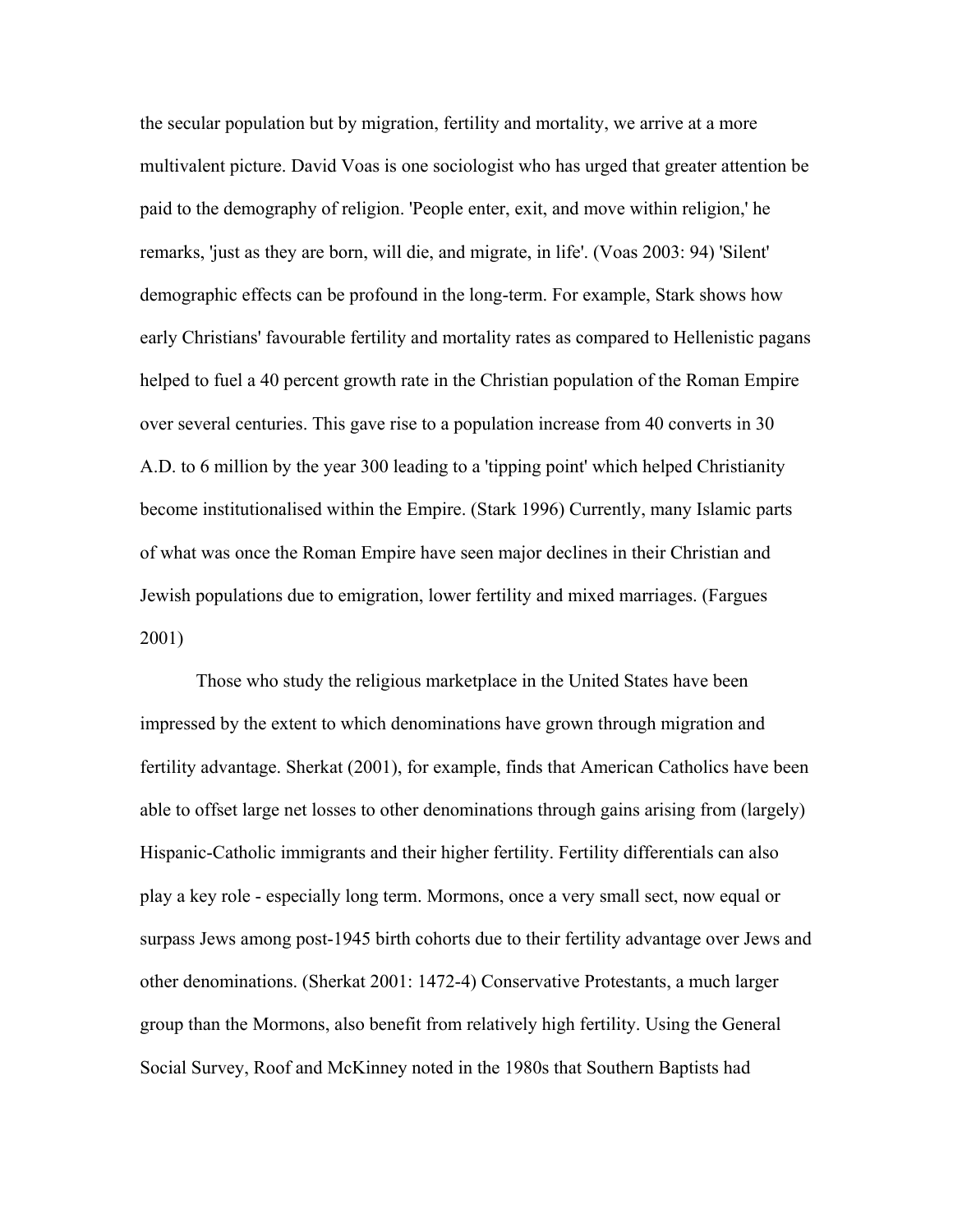roughly twice the fertility of Jews and secular (unaffiliated) Americans. (Roof and McKinney 1987) A recent article extends this finding by showing that three-quarters of the growth of conservative Protestant denominations is due to fertility rather than conversion. (Hout, Greeley and Wilde 2001) This has powered the growth of the religious right and increased the base of the Republican party. Indeed, a recent article demonstrates the extremely significant and robust correlation between non-Hispanic white fertility patterns and the Republican vote - especially in 2004. States whose white population tends to be liberal and postmaterialist have lower fertility - as per 'second demographic transition' theory (SDT) - and a lower pro-Bush vote share. (Lesthaeghe and Neidert 2005)

 In Europe, there has been less attention paid to fertility differences between denominations. However, the growth of the European Muslim population through immigration is a trend that is widely acknowledged. Austria is one of the few European countries to collect religious data on their census. A recent attempt to project Austria's population to 2051 found that a combination of higher fertility and immigration will increase the proportion of Muslims in the country from 4.6 percent of the population in 2001 to between 14 and 26 percent by 2051. Certainly the secular/unaffiliated population is projected to increase from 4 percent in 1981 to 10 percent in 2001, and is projected to grow in the near future. However, the secular population in Austria has a total fertility rate (TFR) of just .86 children per couple, limiting its long-term growth potential. This means that in the event that secularisation ceases - to say nothing of religious revival - the secular population will peak and begin to decline as early as 2021. (Goujon et al. 2006:

24)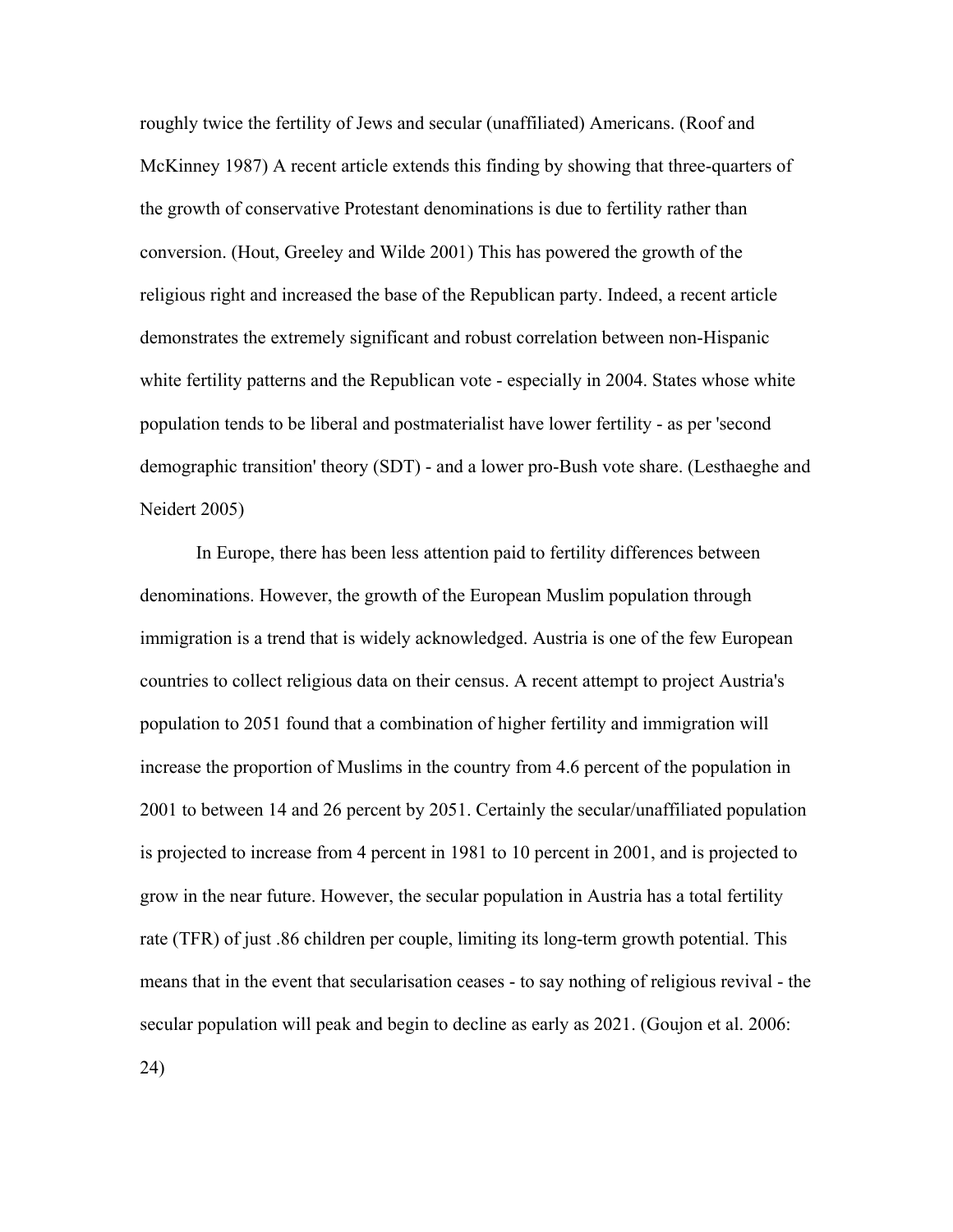# Religiosity and fertility

One postulate of second demographic transition theory is that secularisation is linked to lower fertility. (Surkyn and Lesthaeghe 2004; van de Kaa 1987) Norris and Inglehart also find a strong correlation between religiosity and fertility based on their analysis of aggregate-level data. Their multivariate analysis of national-level indicators for some 65 countries sampled in the World Values Surveys of 1981-2001 show a significant correlation between religious participation/prayer and proxies for fertility. Though they did not directly test for the impact of religiosity on fertility, the strong coefficients for population growth and population age structure intimate that religiosity is linked with higher fertility at the global level. (Norris & Inglehart 2004: 62-3) The authors maintain that human security is not only related to religiosity and fertility at the international level, but also at the individual level within nations. In the United States, for example, the authors note that those with lower income and education tend to be more religious than other Americans.<sup>2</sup> (Norris & Inglehart 2004: 110) More recently, Berman, Iannacone and Ragusa (2005), employing a pooled model for four Catholic European countries in the period 1960-2000, found that church attendance is associated with fertility, but only in interaction with an indicator for the number of nuns per capita. This is attributed to the salutary effect of nuns (not priests) in providing ancillary social services at church which helped to raise the total fertility rate in Catholic countries.

Studies of the religiosity-fertility link at the individual level reinforce the contention that a woman's level of religiosity is an important predictor of the number of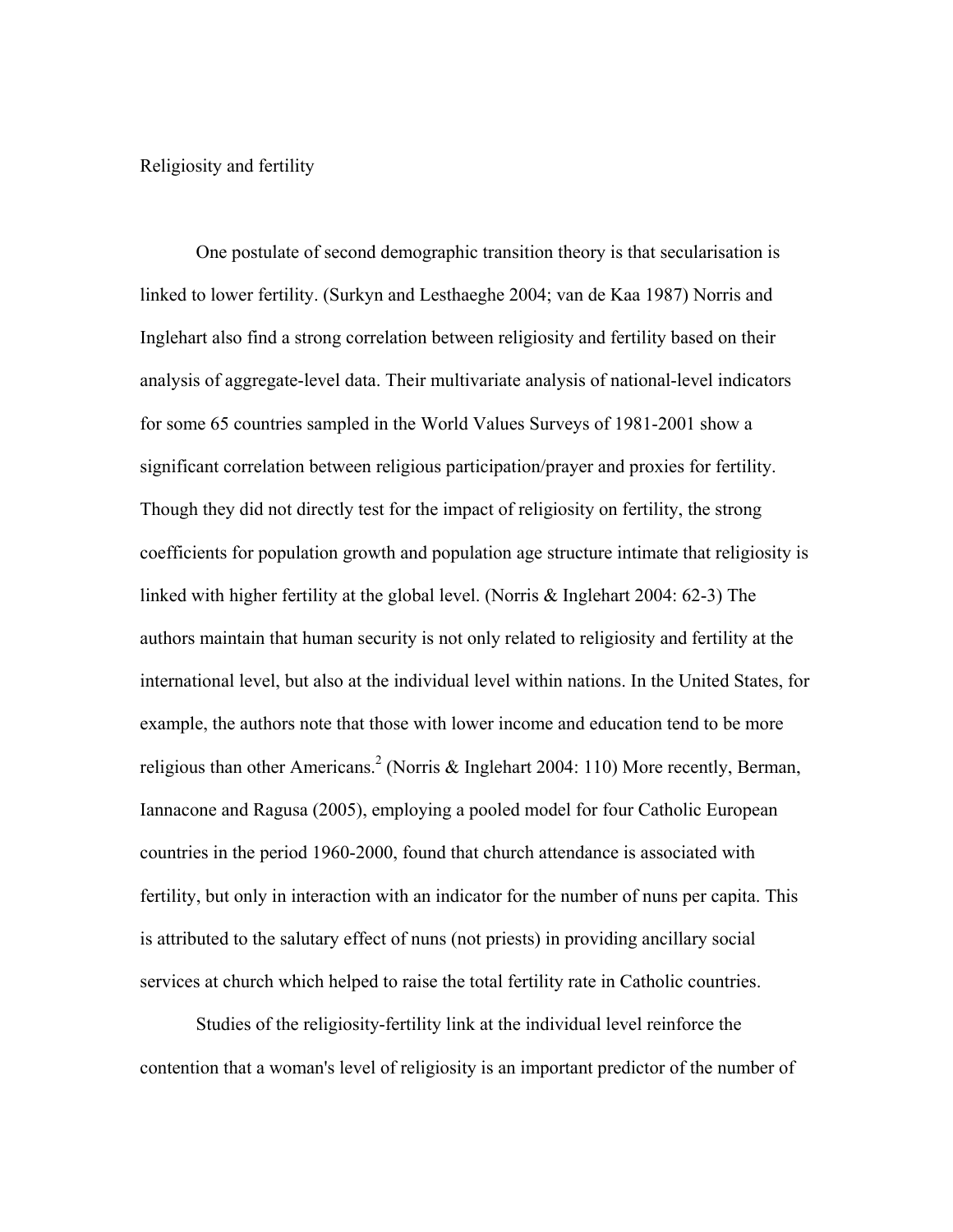children she will bear in her lifetime. Westoff and Jones (1979) first reported that among American Catholics, religiosity (as measured by communion) was associated with higher fertility in the 1950s and 1960s, though not in the 1970s. A similar result was found for the late 1980s in the US. (Lehrer 1996) The work of Alicia Adsera on Spain, based on Spanish Fertility Surveys, argues the reverse, pointing to the *growing* importance of religiosity in predicting fertility. Whereas there was no statistical effect of religious attendance on fertility in 1985, this had changed by the 1999 survey, with practising Catholics having significantly higher fertility.<sup>3</sup> Adsera attributes this difference to secularisation in the post-Franco era, which, in depleting the ranks of the Catholic church, left behind an increasingly devout remnant of practising, pro-natalist Catholics. (Adsera 2004: 23) Westoff and Frejka (2006) have recently tried to test this link by examining the 2000 European/World Values Survey (EVS/WVS) data and 2002 National Survey of Family Growth. They found a major gap in fertility between those who attended weekly or felt religion to be important in their lives, and those who attended less frequently or felt religion to be unimportant to them. Yet multivariate tests of the odds of having a third child showed mixed results: religiousness measures seemed to be significant in about half the equations after a battery of controls were applied. Nonetheless, a similar study based on the Family Fertility Surveys (FFS) of the 1990s found a much stronger relationship between religiosity (as both attendance and self-assessed belief) and fertility across eighteen European countries. Here the significance of the relationship was nearly universal. (Berghammer, Philipov and Sobotka 2006)

 $\frac{1}{2}$  $2$  This relationship was not, however, tested through multivariate analysis.

<sup>&</sup>lt;sup>3</sup> The difference is especially marked in the progression from the second to the third child. (Adsera 2004)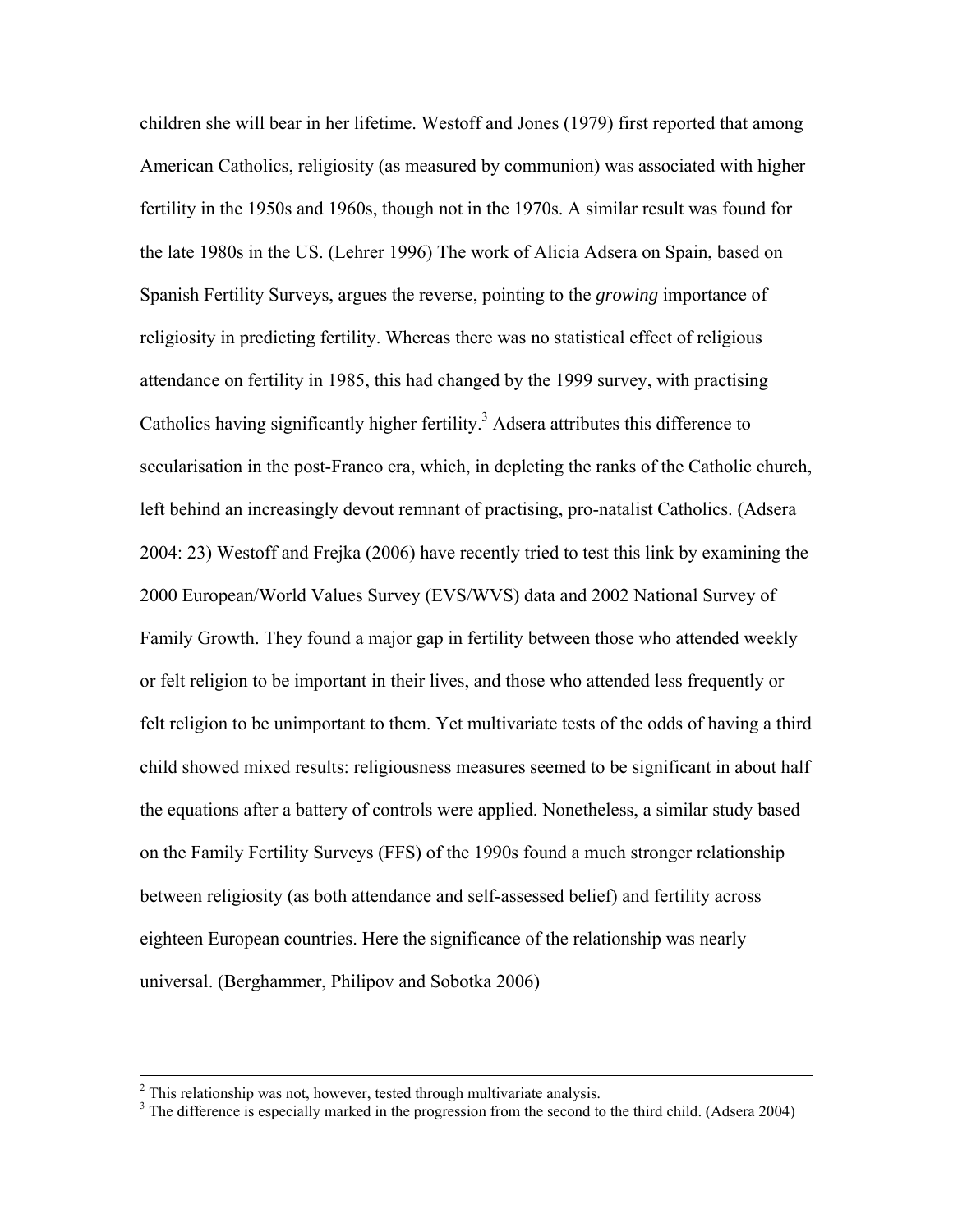Who Shall be the Victor?: Religious Apostasy vs. Religious Fertility

In their masterful and wide-ranging account of religion and politics worldwide, Norris and Inglehart remark:

One of the most central injunctions of virtually all traditional religions is to strengthen the family, to encourage people to have children, to encourage women to stay home and raise children, and to forbid abortion, divorce, or anything that interferes with high rates of reproduction. As a result of these two interlocking trends, rich nations are becoming more secular, *but the world as a whole is becoming more religious*. (Norris and Inglehart 2004: 22-23, emphasis added)

Norris and Inglehart view human development as the variable which governs the religiosity-fertility relationship. In other words, political and economic security lowers religiosity (with its pronatalist injunctions), which in turn lowers fertility. (see fig. 1) There is also a direct effect linking improved human security to lower fertility and thus a slower rate of growth in the religious population.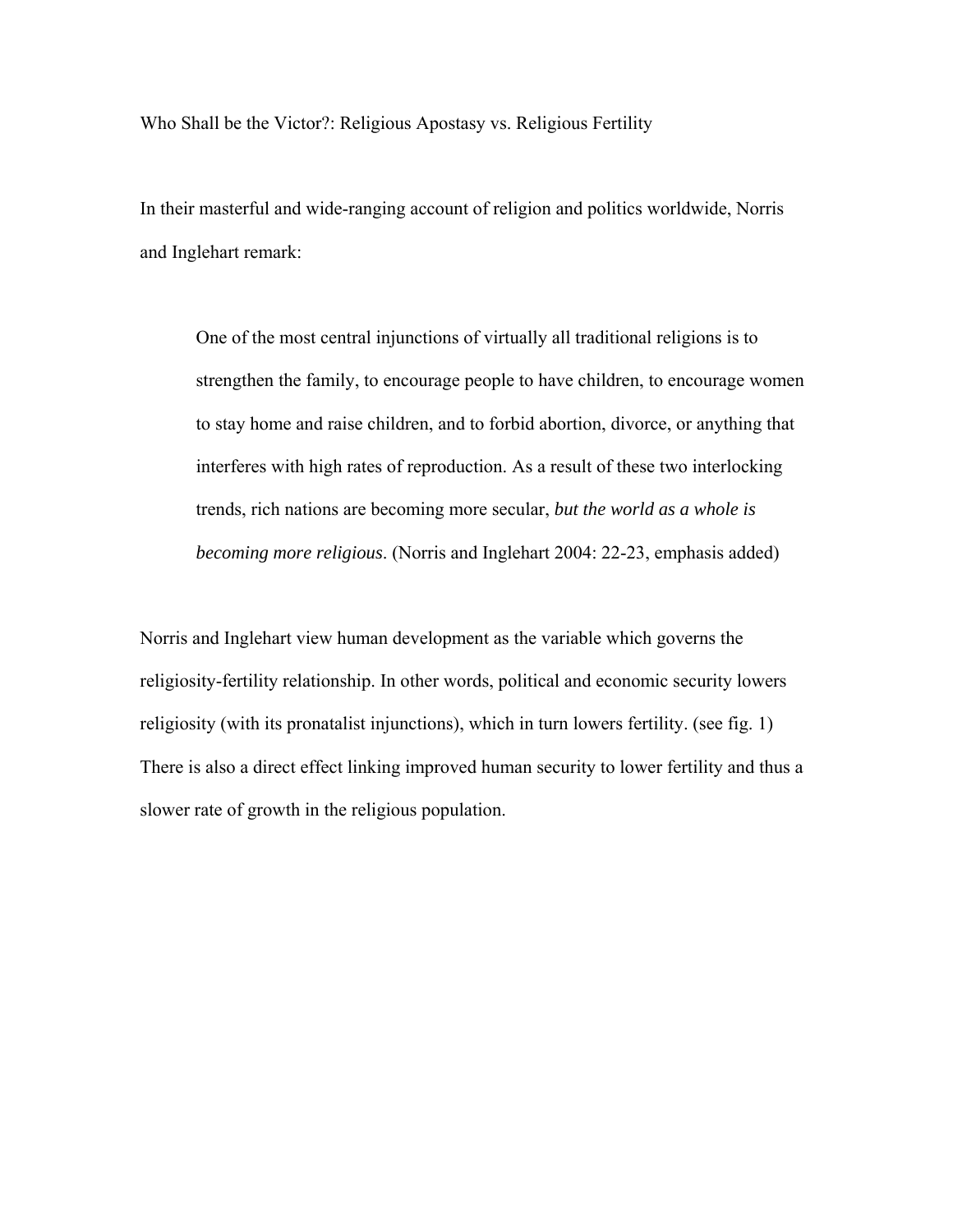

#### **Figure 1. The Inglehart-Norris Theory of Secularisation**

Long term, the authors are bullish about the prospects for development-led secularization:

In the long term and in global perspective...our theory predicts that the importance of religion in people's lives will gradually diminish with the process of human development. Moreover it does so most dramatically during the first stage of human development, as nations emerge from low-income agrarian economies into moderate-income industrial societies with basic welfare safety nets safeguarding against the worst life-threatening risks...this process does not reverse itself.... (Norris and Inglehart 2004: 54)

At a glance, the shift from the pessimism of the authors' introduction to the optimism of their conclusion is puzzling. For if religious fertility is currently able to overwhelm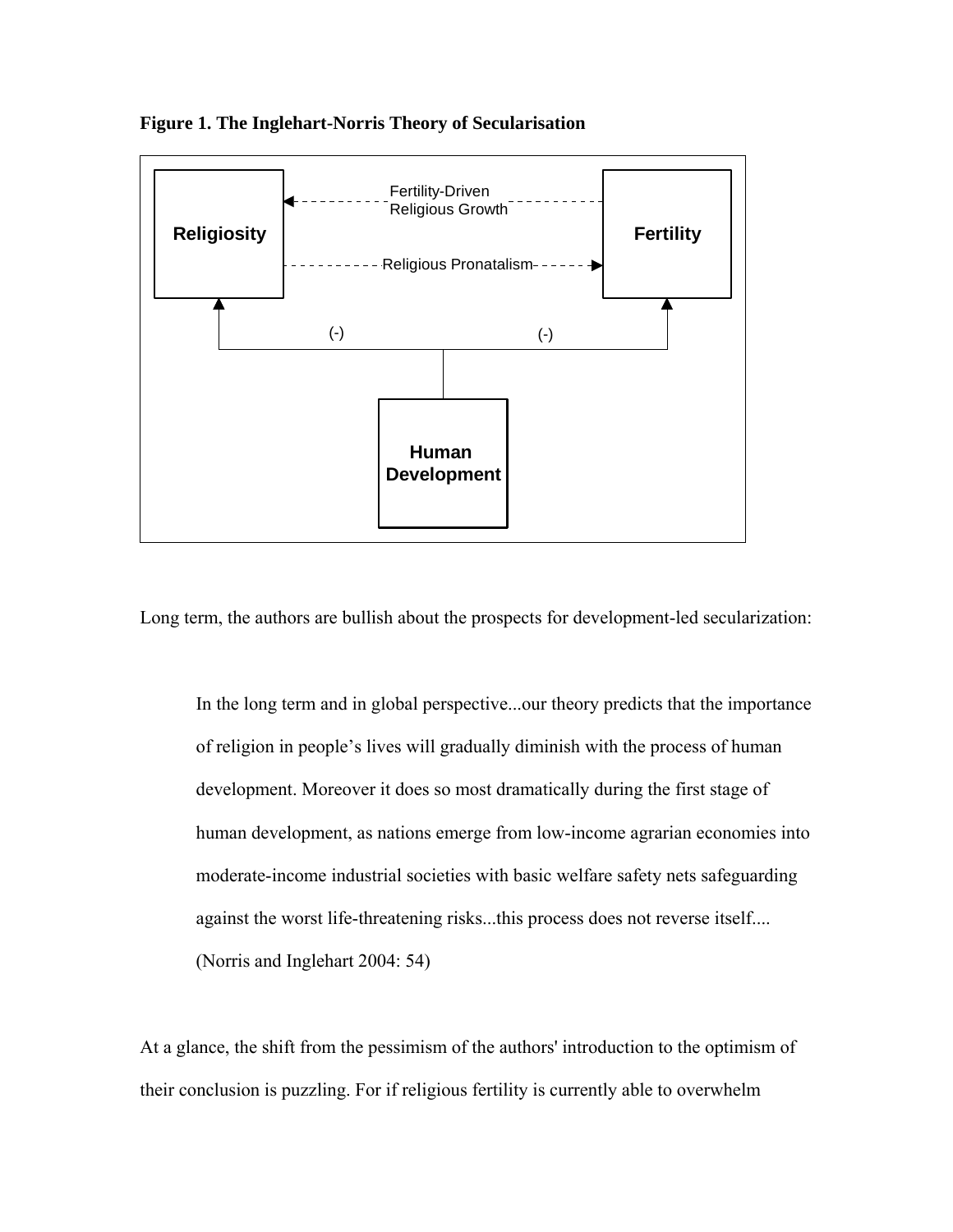development-driven secularisation, what will enable secularisation to pull ahead? The theoretical answer provided by Norris and Inglehart is that human development, i.e. an economic minimum, political stability and education, will gradually take root and lower fertility and religiosity in the long run.

Unfortunately, the macro trends on this point are not encouraging. For example, the demographic transition in the developing world is already well-established, with a number of less developed countries like Brazil, Tunisia and Iran now reporting belowreplacement fertility. Overall, demographers predict that the developing world as a whole will reach below-replacement fertility well before the end of the twenty-first century, largely because of urbanisation rather than any significant increase in human development. In fact some see a danger whereby vulnerable nations undergo demographic transition without developing, thereby exposing their fragile economies to high dependency ratios. (Wattenberg 2004) If secularisation is the main source of declining fertility in the developing world then we should have already seen strong declines in religiosity by cohort there. Yet, according to the WVS evidence reviewed by Norris and Inglehart (2004, chapter 3), religiosity does not decline with age in developing countries. Moreover, in parts of the Islamic world, younger people are more religious than their elders. (Wickham 2002) Here it is interesting to note that the demographic transition in Europe typically occurred well before mass-secularisation.<sup>4</sup>

The main problem with Norris and Inglehart' technique is an attempt to test a developmentalist (i.e. time-series) theory with cross-sectional data, often on the basis of

 4 Demographic transition usually preceded mass secularisation. In Spain, for example, fertility decline in the early twentieth century was caused by women controlling their fertility in response to declining infant mortality. All of this took place in a religious context without secularisation. (Reher and Sanz-Gimeno 2006)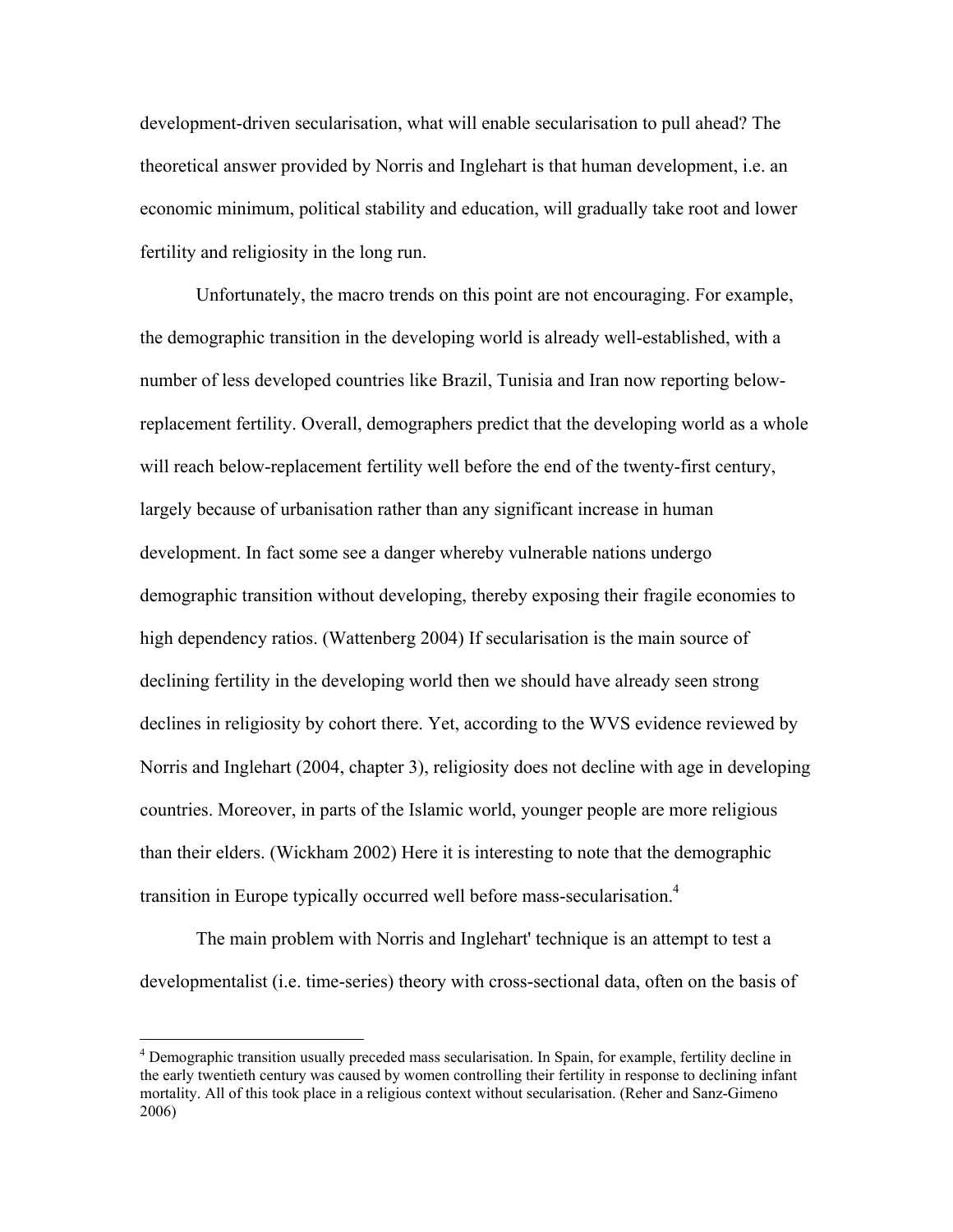bivariate trends. Yet we know that differences on a variable between countries are often created by historical specificities and tend to be much larger than differences within the same country over time. Prior to 1964, for example, southern U.S. states were generally weak on welfare spending but strongly supported the Democrats. The erroneous conclusion from a cross-sectional model - even with controls - would be that low welfare spending predicts high Democratic support. (Smith 1995) The same goes for the surprising finding that districts of the Punjab during 1961-1971 with higher literacy rates had higher fertility rates. On the other hand, within each district, as literacy increased each year over 1961-71, fertility (as expected) declined. The reason for the erroneous cross-sectional results is that districts with high literacy had high fertility for historical reasons.<sup>5</sup> This unit effect persisted throughout the course of 1961-71. (Ali 1978)

Overall, what is missing in *Sacred and Secular* is a systematic individual-level multivariate test of the proposition that development indicators govern both religiosity and fertility. Lacking such a test, there is no basis for the authors' optimistic claim that despite current setbacks, religious apostasy will one day win the battle over religious fertility. Consider a world in which religiosity continues to strongly predict fertility at both aggregate and individual levels despite controls for human development indicators. The fact that most developed countries have lower religiosity and lower fertility than developing countries would be have to be explained by unspecified features of developed countries. One candidate would be the history of demographic transition and secularisation in Europe - processes which often took place at very different times. The same mechanism would explain why some of the highest-income European countries (France and Protestant Europe) have higher fertility than many lower-income European

 $\overline{a}$ 

 $<sup>5</sup>$  Perhaps since wealth used to be linked to both higher fertility and higher literacy.</sup>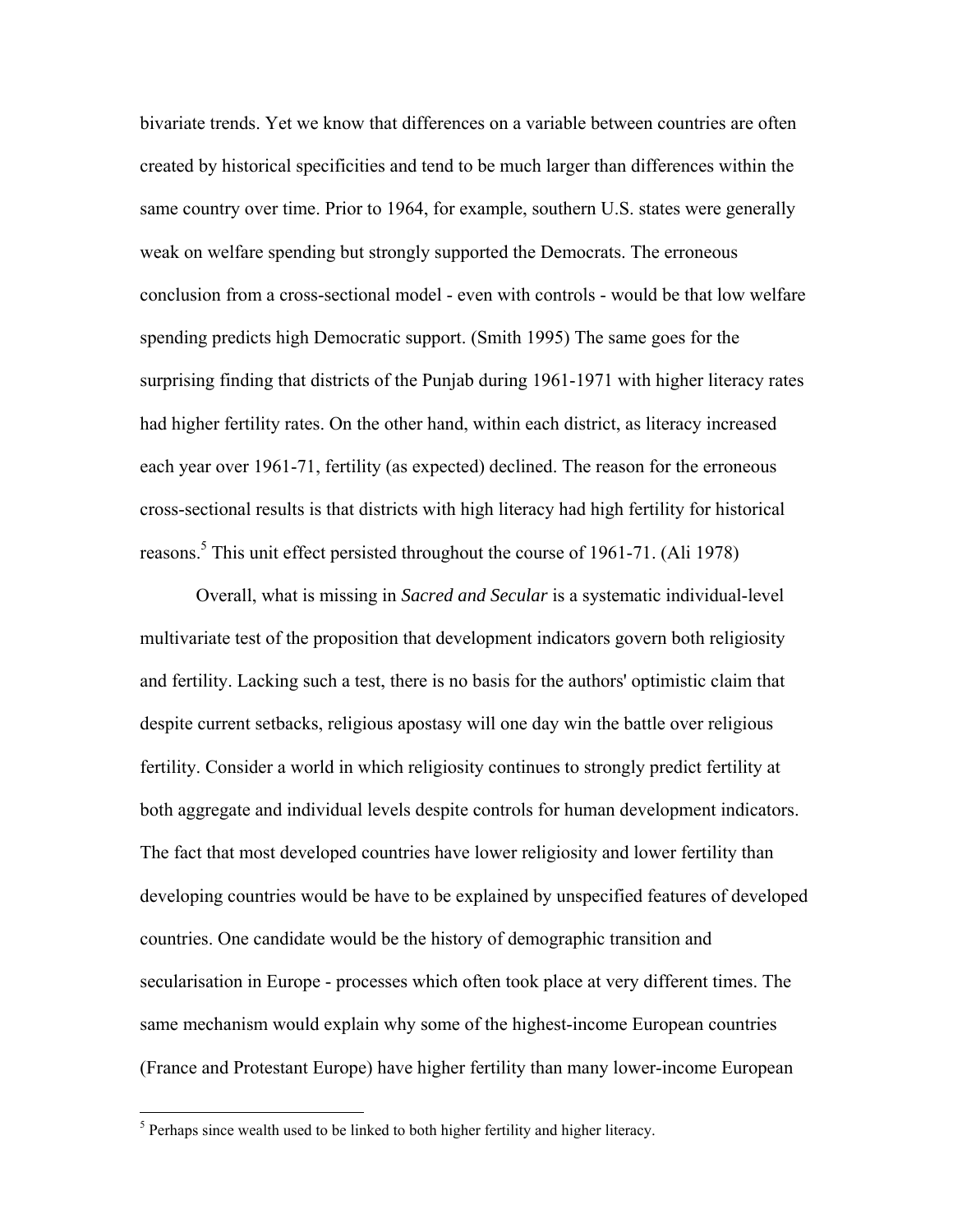countries in Southern and Eastern Europe. This would indicate that the connections between human development and religiosity/fertility are various and oblique, thus human development can advance in tandem with a *rise* in religiosity and/or fertility.

The WVS data do not allow for a test of the historical mechanism which underpins their key thesis, namely the withering away of the religiosity-fertility dynamic. In order to prove it, a pooled analysis would need to be undertaken which controls for unit and time-series effects. (Beck and Katz 1995) This model of religiosity would need to retain measures of fertility: if these remain significant when the 'human security' variables are introduced, then this would suggest that the religiosity-fertility relationship is substantially *independent* of human development, contrary to the relationship specified in figure 1. Another option would be to show a decrease in the coefficient for fertility on religiosity (or vice-versa) and an increase in the coefficient for human development indicators in each successive survey wave. The lack of WVS developing country timeseries data makes this difficult. What *is* possible with the data is to show that the religiosity-fertility relationship is weaker in developed countries than in developing ones. This would suggest that as countries develop, the religiosity-fertility juggernaut becomes less important. A test of this proposition using the World Values Survey appears in table 1 below. Here we compare patterns in the 22 west European, 22 East European and 18 developing countries sampled during  $1981-1997$ .<sup>6</sup>

 $\overline{a}$ 

<sup>&</sup>lt;sup>6</sup> Education measured in terms of age completing education, waveyear is a continuous variable with 1981 coded 1 and 2000 coded as 3.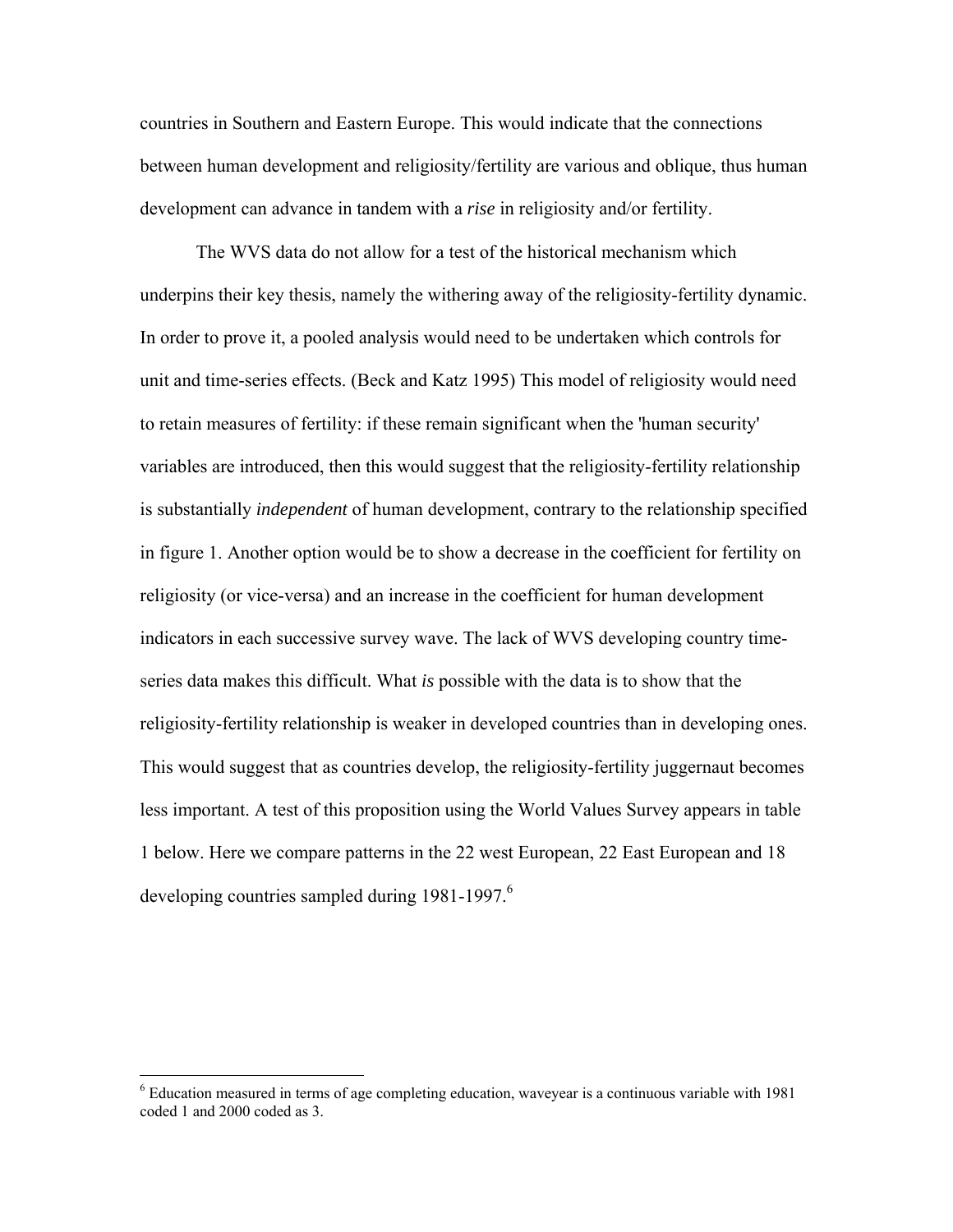|                    | Western       |         | <b>Eastern</b> |              | <b>Developing</b> |         |
|--------------------|---------------|---------|----------------|--------------|-------------------|---------|
|                    | <b>Europe</b> |         | <b>Europe</b>  |              | World             |         |
| <b>Marital</b>     |               |         |                |              |                   |         |
| status             | $0.372***$    | (0.006) | $0.312***$     | (0.005)      | $0.467***$        | (0.008) |
| <b>Religiosity</b> | $0.142***$    | (0.023) | $0.102***$     | (0.018)      | $0.190***$        | (0.038) |
| Age                | $0.042***$    | (0.001) | $0.032***$     | (0.001)      | $0.035***$        | (0.001) |
| <b>Education</b>   | $-0.036***$   | (0.003) | $-0.032***$    | (0.002)      | $-0.010***$       | (0.002) |
| <b>Town size</b>   | $-0.031***$   | (0.005) | $-0.057***$    | (0.004)      | $-0.026**$        | (0.008) |
| Waveyear           | $-0.002$      | (0.017) | $0.167***$     | (0.022)      | $0.311***$        | (0.023) |
| <b>Income</b>      | $-0.005$      | (0.005) | $-2.31E-07$    | $(1.61E-07)$ | $-0.111***$       | (0.007) |
|                    |               |         |                |              |                   |         |
| <b>Cons</b>        | $1.541***$    | (0.081) | $1.377***$     | (0.083)      | $2.249***$        | (0.101) |
| $\mathbf{R}^2$     | .390          |         | .353           |              | .375              |         |
| N                  | 16744         |         | 15432          |              | 11005             |         |

**Table 1. Regression Coefficients for Number of Children Ever Born, Females Aged 18+ in Europe and the Developing World, EVS 1981-2000** 

Source: EVS/WVS 1981, 1990 and 1999-2000

Notice that there is little to substantiate the thesis that the religiosity-fertility dynamic weakens with development. Instead, we find that religiosity (i.e. 'How religious are you?') retains a roughly similar - and significant - association with fertility across all groups of countries. This is also true of North America and Australia (not shown here). The most noticeable difference between Europe and developing societies is that low personal income becomes a far less important determinant of high fertility, while advanced education becomes more important. In North America and Australia, by contrast, income remains more important than education, though less so than in the developing world. This moderately reinforces the 'higher income-lower fertility-lower religious population' strand of Norris and Inglehart' claim. On the other hand, the 'lower religiosity-lower fertility' effect seems to bear no relationship to a country's level of human development.

Elsewhere, Norris and Inglehart claim that 'one can easily think of striking exceptions [to the rule that human development reduces religiosity/fertility] such as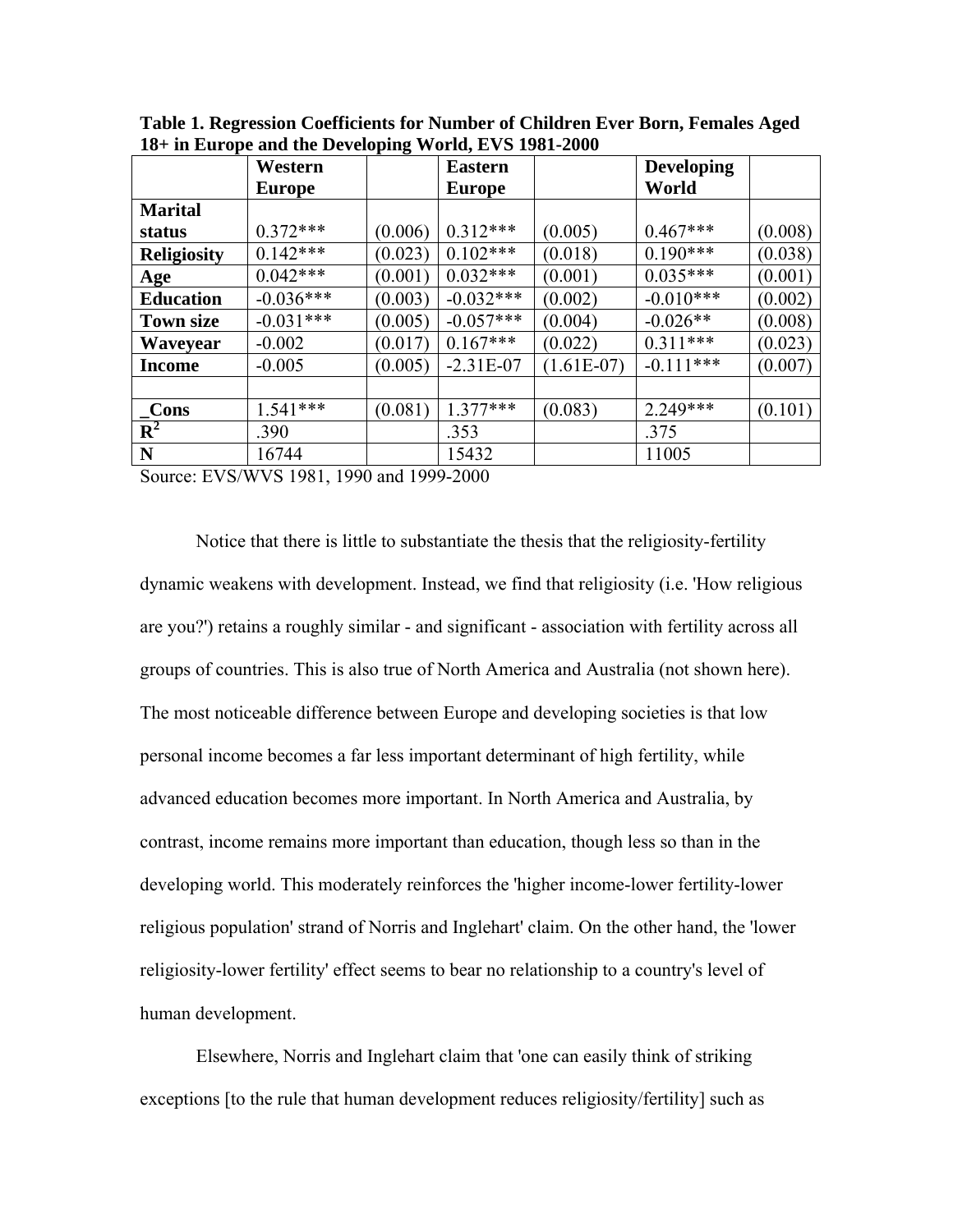Osama bin Laden who is (or was) extremely rich and fanatically religious. But when we go beyond anecdotal evidence such as this, we find that the overwhelming bulk of evidence points in the opposite direction...' (Norris and Inglehart 2004: 5) Yet a test of our developing country model which switches religiosity and fertility from independent to dependent variables (and vice-versa) finds that education is not significantly correlated with religiosity while wealthier individuals are more, rather than less, religious! Meanwhile, other studies report no relationship between education and religiosity in Europe. (Halman and Draulans 2006: 279) This finding may reflect unit effects similar to those uncovered by Ali in his Punjabi study. All told, there appears to be a pronounced disconnect between human development and religiosity/fertility.

Let us now return to the secularisation debate in western Europe, where society has reached a very high level of human development. If the triumph of religious apostasy over religious fertility is not guaranteed there, this would be particularly worrying for the developmentalist paradigm outlined in *Sacred and Secular*. On the other hand, if the Inglehart-Norris thesis is correct, we should find the following hypotheses to hold:

H0: Religiosity is related to higher fertility at the individual level

 $H<sub>1</sub>$ : The level of education and wealth are the primary causal forces affecting religiosity and fertility, thus:

H2: Education and wealth effects should overwhelm those of religiosity when introduced into a model of individual fertility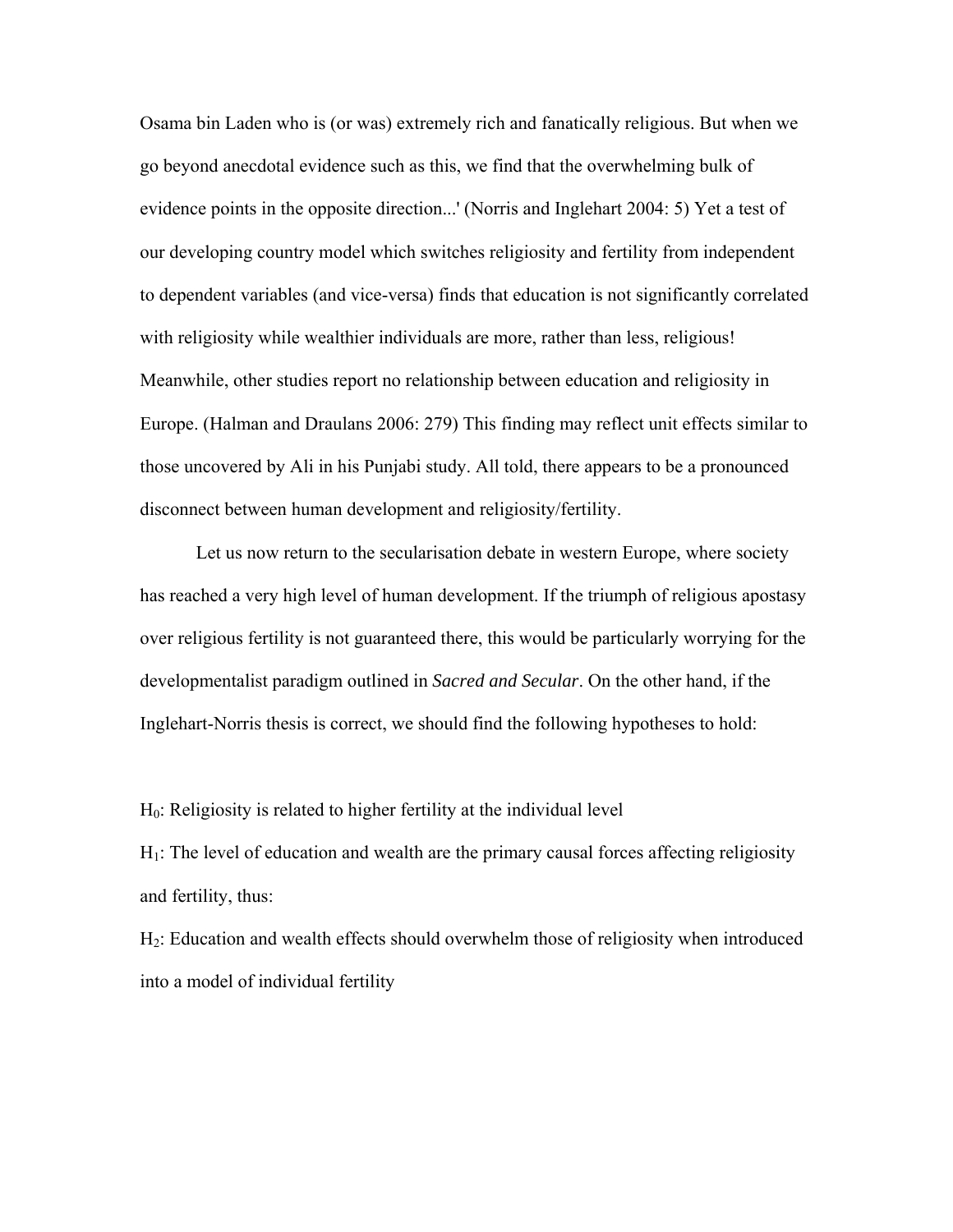Finally, in the long run, we would expect that:

 $H_3$ : Rising education and wealth will lead to a rate of religious apostasy that exceeds the demographic expansion of religion

# Data and Methods

 In order to test these hypotheses, we draw upon data from several sources. These include the EVS of 1981, 1990 and 1999-2000 and the second wave European Social Survey (ESS) of 2004. We will also be using the Eurobarometer Trend File of 1970-2002 for national-level variables and trends. We use these datasets because of their time-series dimension and the fact that they ask the same (or similar) questions on religiosity and fertility. The study is limited to ten west European countries, as these are the only cases that were sampled across all specified waves of the EVS on our variables of interest. Germany was dropped because of the difficulties of pre and post-Unification data collation. Second wave ESS data was used because, unlike wave 1, this dataset has a fertility measure and enabled us to match countries with the EVS.

Rather than use weights to account for variations in the relative samples of different countries, we have opted to create a standardised west European dataset with a fixed ratio of cases between countries. The desire to maximise the number of countries and cases subject to the strictures of attaining a uniform time-series dataset has resulted in the geographic apportionment within Europe shown in table 2 for all datasets for the period 1981-2004.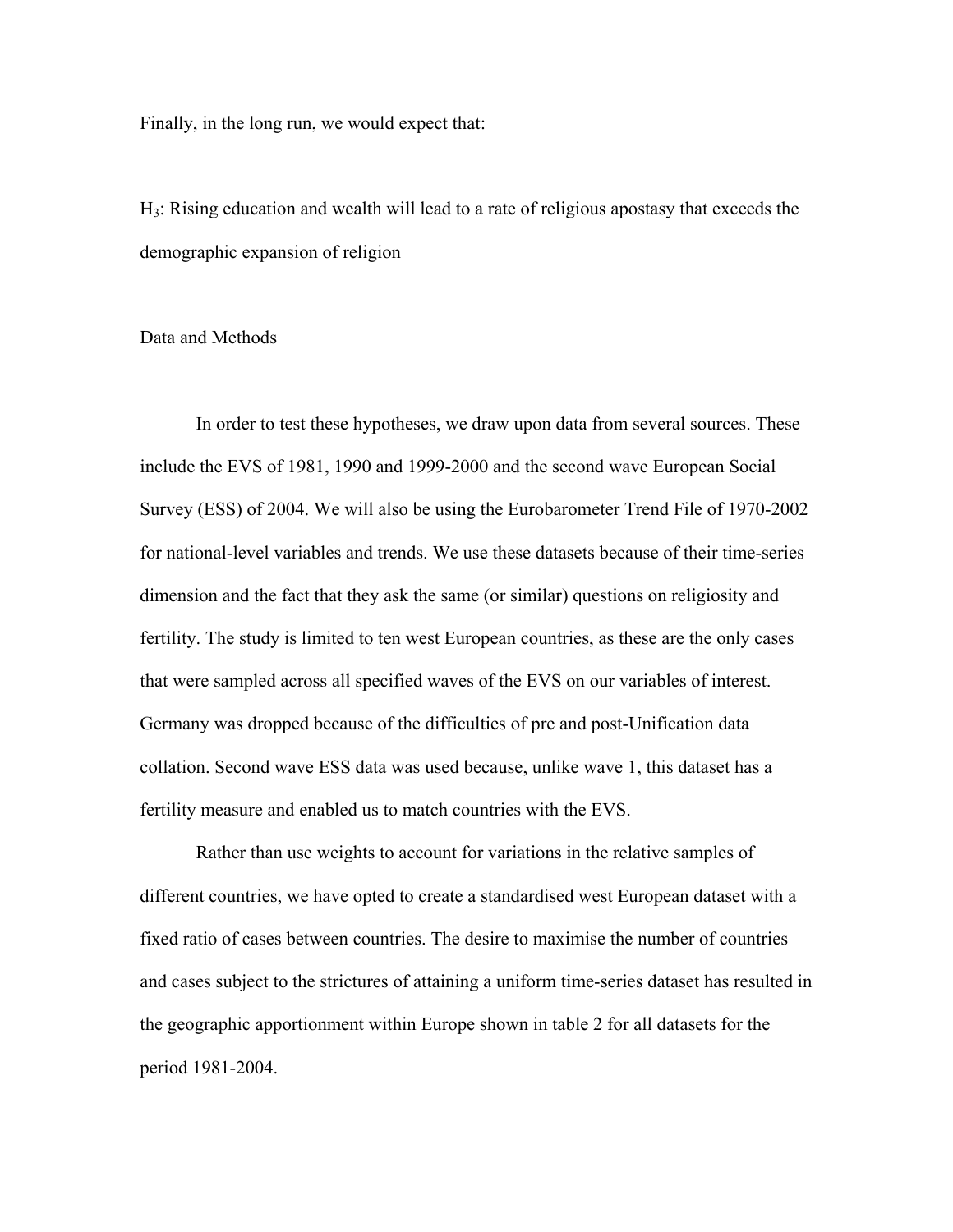| Country             | N    | Share of Total $(\% )$ |
|---------------------|------|------------------------|
| Spain               | 1663 | 15.31                  |
| Norway              | 1239 | 11.41                  |
| <b>Britain</b>      | 1231 | 11.34                  |
| Belgium             | 1145 | 10.54                  |
| Denmark             | 1030 | 9.48                   |
| Netherlands         | 1017 | 9.36                   |
| France              | 1002 | 9.23                   |
| Republic of Ireland | 1000 | 9.21                   |
| Sweden              | 954  | 8.78                   |
| Iceland             | 579  | 5.33                   |

**Table 2. Geographic Distribution of Cases in the EVS and ESS Datasets** 

N.B. Norway data for 2000 is missing, so we substitute data from the 1997 EVS.

This is clearly not a proportional representation of western Europe and should not be interpreted as such. Nonetheless, while the dataset features a strong Scandinavian dimension, it also contains a range of cases including late-developing Catholic (Spain, Ireland) as well as mixed-faith (Holland, Britain) societies. Though some geographic representativeness is sacrificed, the dataset provides a critical time-series dimension which is missing from most individual-level studies. Finally, we employ an OLS linear regression using Stata 7.0.

### Results

 The standard WVS/EVS question on religious attendance for 1981, 1990 and 2000 asks 'Apart from weddings, funerals and christenings, about how often do you attend religious services these days?' The EVS allows for a seven-category response to this question. This was transformed into a dummy variable for tabulation purposes. This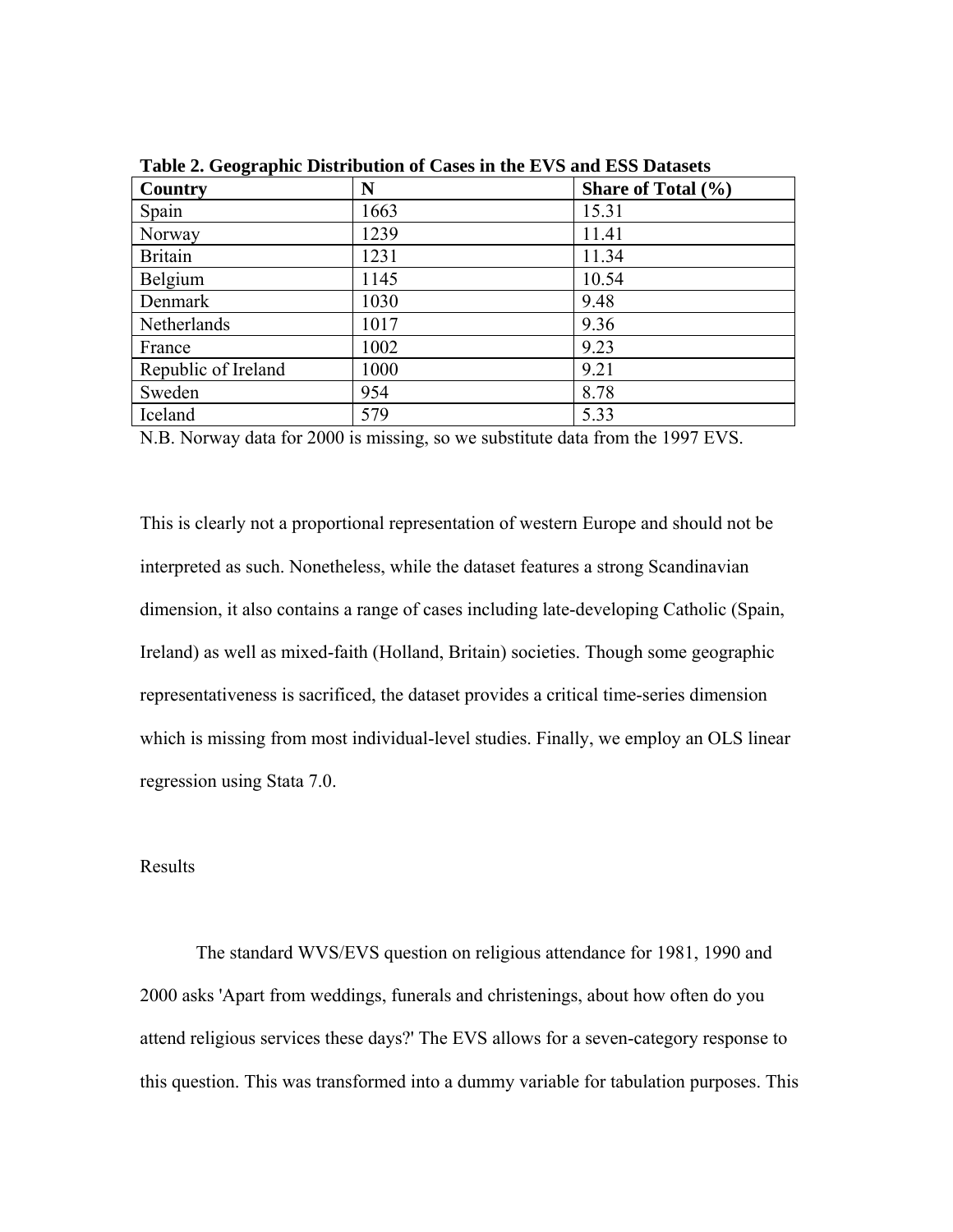was coded to distinguish between those who attended weekly or more and the rest, i.e. those who attended monthly or less. The ESS adopted the exact same question, so coding strategy is identical. The results are presented in figure 2 for ten-year cohorts. Notice that there is a pronounced pattern of declining religious attendance as we move from the earliest to most recent birth cohorts. The only exception to this trend is the earliest (pre-1915) cohort. Also evident is the lack of any life-cycle pattern whereby respondents begin to attend as they get older: the four wave lines do not shift upwards in chronological order. The vertical pattern almost certainly owes more to period effects and differences in survey methodology than anything else. This confirms some of the findings of secularisation theory, which argues that religious attendance falls across generations and does not revive as one ages through the life course.





Source: EVS 1981, 1990, 1999-2000 & ESS 2004 \* Data for 2000 uses Norway responses from 1997

\*\* Data for 2004 from ESS which uses same question but different methodology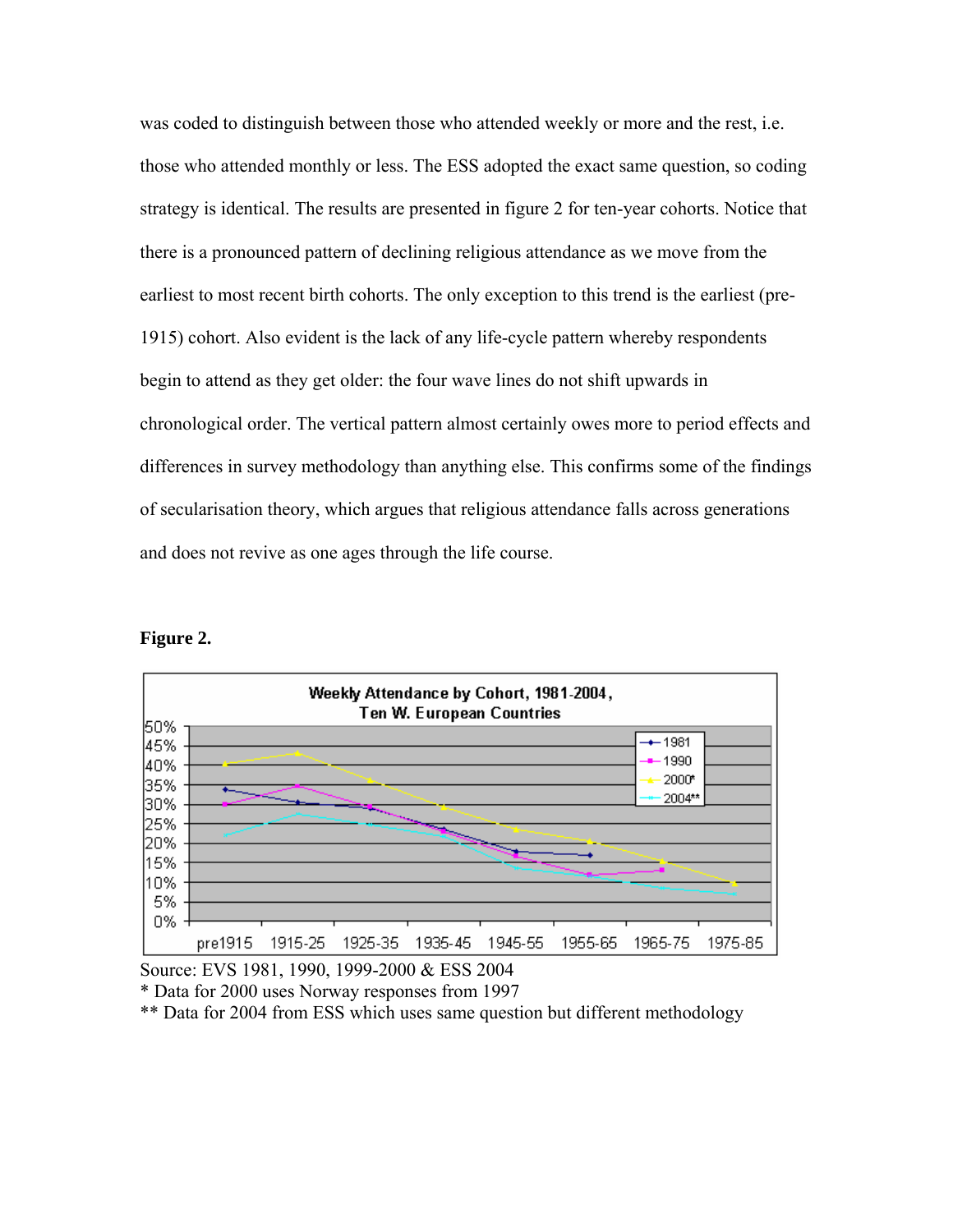In addition to attendance, the EVS asks a battery of questions concerned with private religious belief. Though these do not match up with the ESS questions, there is a high degree of comparability between the EVS and ESS questions on private religiosity. The EVS question asks: 'Independently of whether you go to church or not, would you say you are: 1-a religious person, 2-not a religious person, 3-an atheist'. The ESS question asks 'Regardless of whether you belong to a particular religion, how religious would you say you are?' The ESS uses an eleven-point scale from 'not at all religious' to 'very religious', as opposed to the three categories used by the EVS. Based on comparing percentage responses with the 2000 EVS, we have collapsed the highest six ESS scores into the top EVS score. All others are considered to be 'not religious' or atheists. Looking at the proportion of self-identified 'religious' people by cohort in figure 3, we find that private religiosity, like religious attendance, has declined steadily within these societies across birth cohorts. That said, there are some interesting divergences from the findings for religious attendance. First, these data lend support to the life cycle hypothesis that individuals become more religious as they age. Leaving aside the 2004 ESS, which is calibrated to match the 2000 EVS, the lines clearly shift upward across all cohorts with each survey wave. Moreover, the link between aging and greater religiosity appears to be strengthening among more recent cohorts, though we must be careful in interpreting 2000 data as there may have been a millennium period effect which temporarily raised religiosity.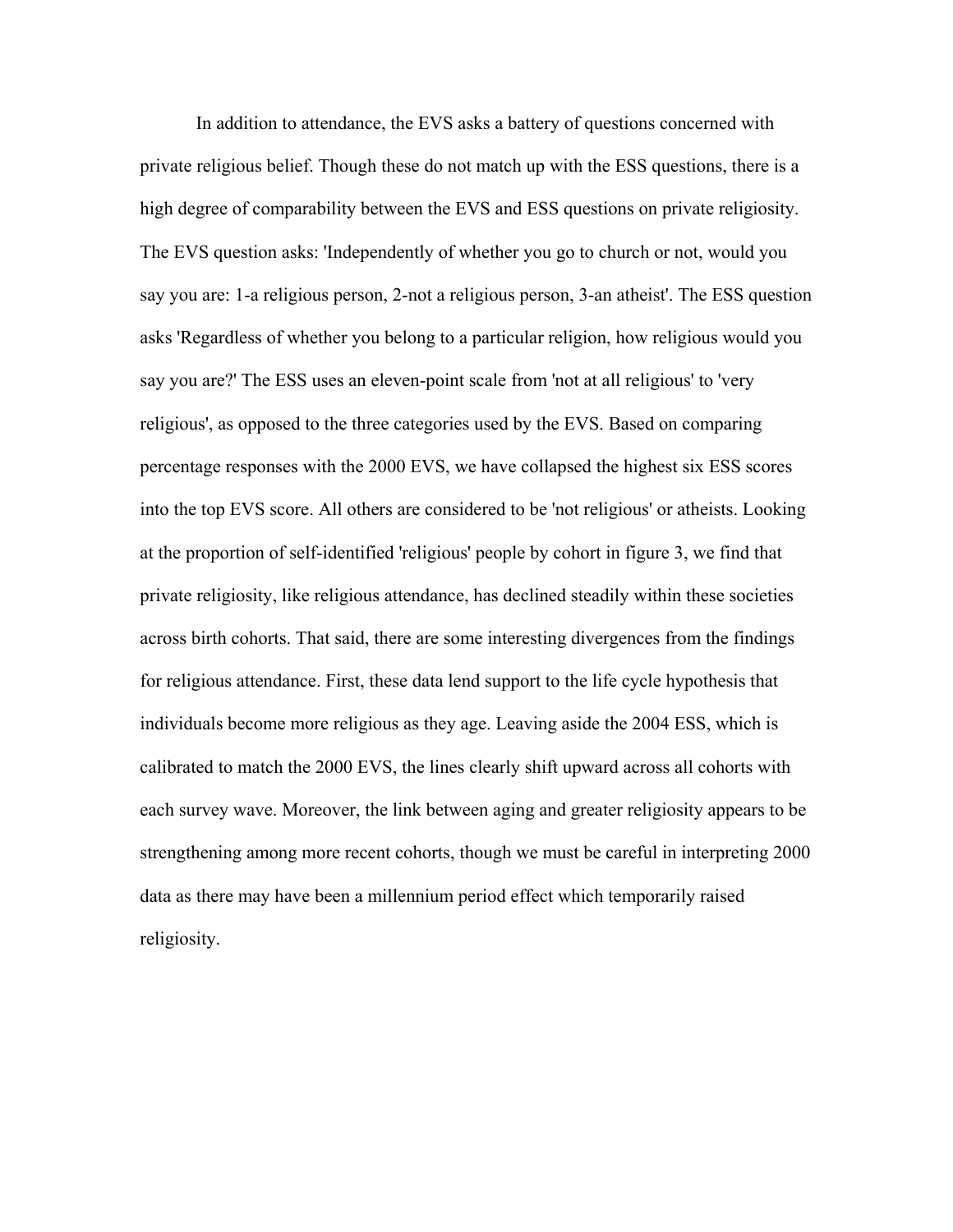**Figure 3.** 



<sup>\*</sup> Data for 2000 uses Norway responses from 1997

\*\* Data for 2004 from ESS which uses same question but different methodology

 Within our ten country dataset, it is useful to prise apart cases where secularisation took place relatively early (France plus the five largely Protestant countries) from those where it has taken hold more recently (three Catholic countries plus part-Catholic Holland). The results are presented in figures 4 and 5. The data shows that church attendance in the early-secularising (i.e. mainly Protestant) societies is effectively flat for those born after 1945 while it continues to plummet in the mainly Catholic societies. The decline in church attendance across all cohorts is roughly 10-20 percent in the early secularising countries, but 30-50 percent in the late-secularising ones.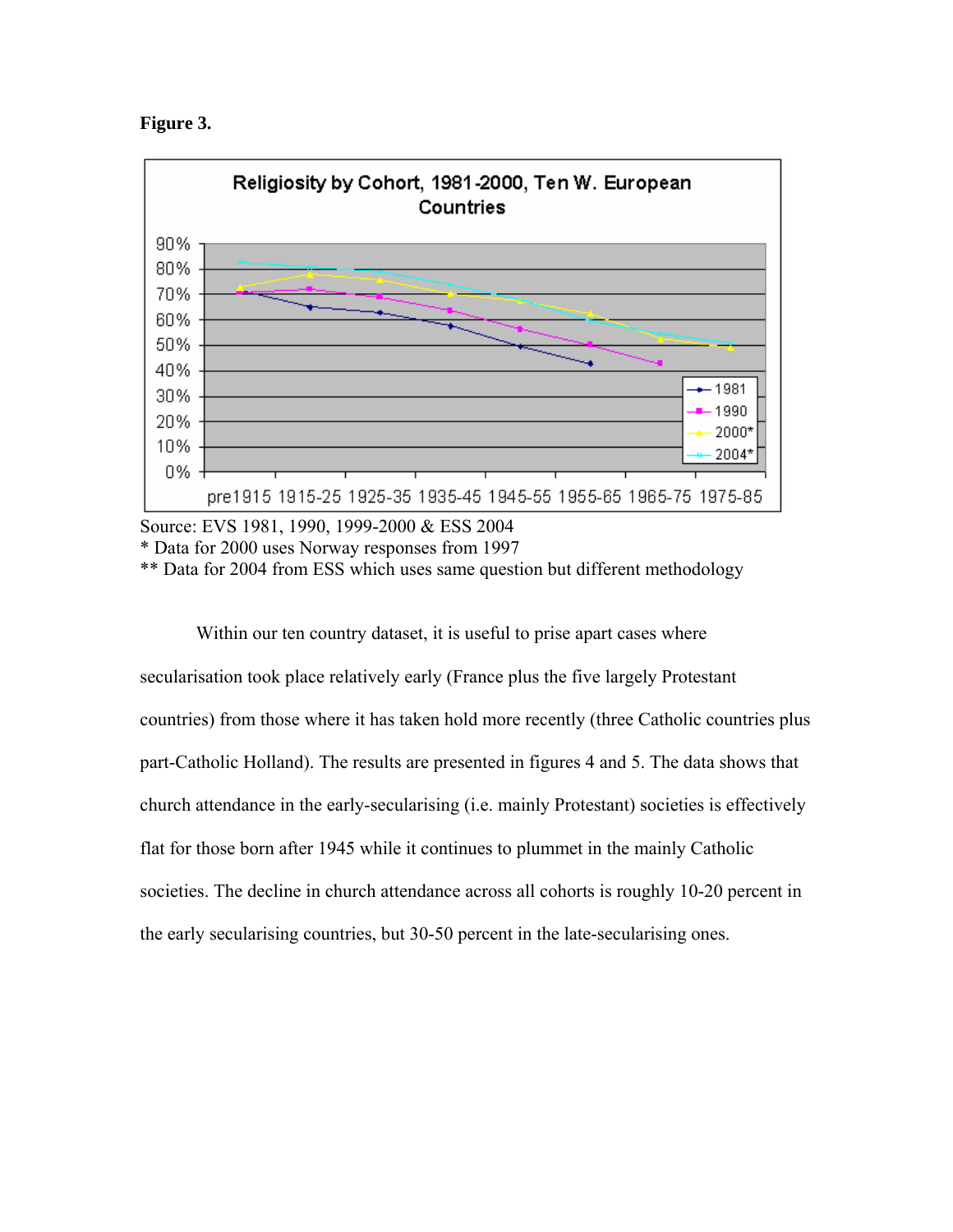



Source: EVS 1981, 1990, 1999-2000 & ESS 2004

\* Data for 2000 uses Norway responses from 1997

\*\* Data for 2004 from ESS which uses same question but different methodology





Source: EVS 1981, 1990, 1999-2000 & ESS 2004

\* Data for 2004 from ESS which uses same question but different methodology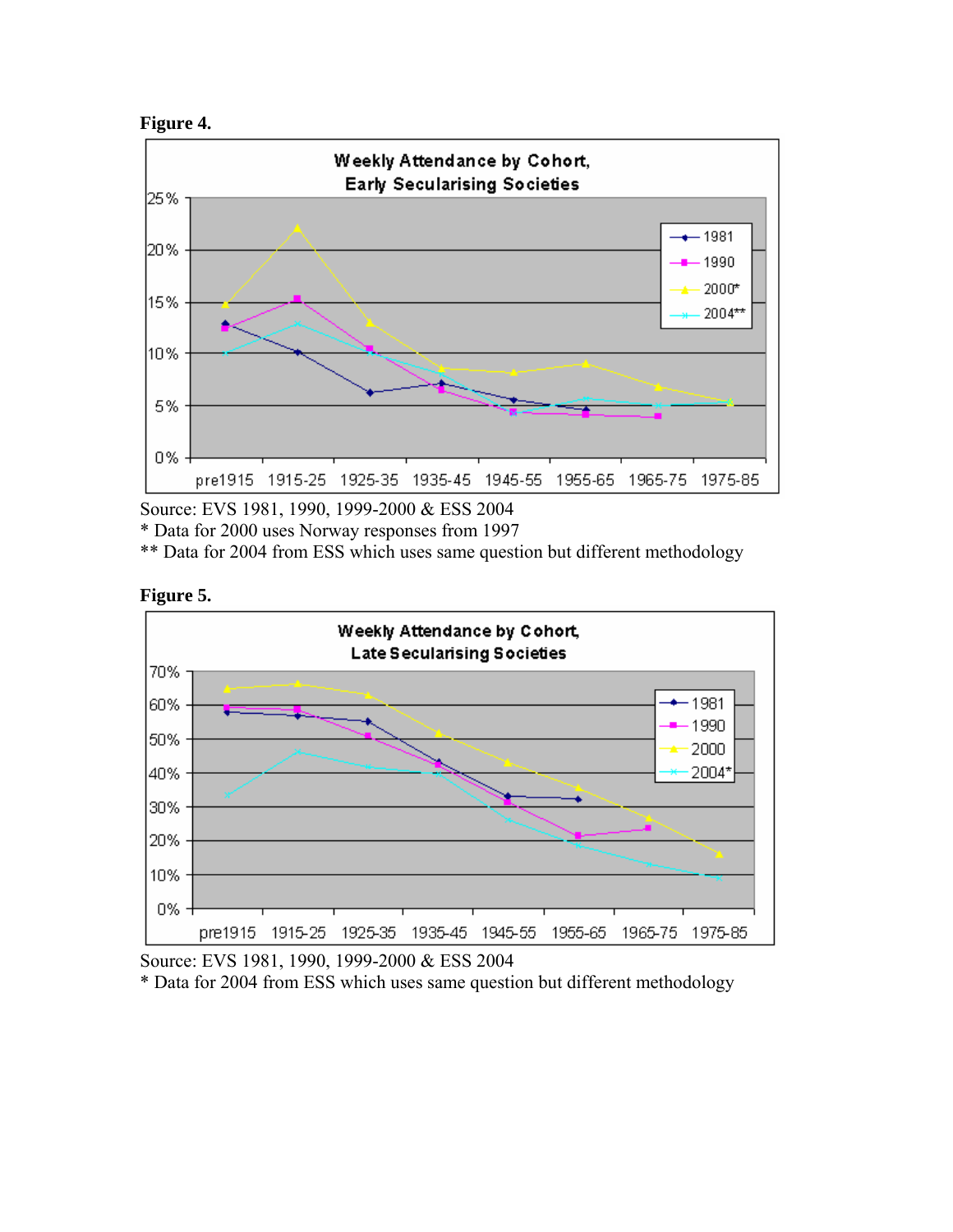The picture is less distinct for private religiosity (see figs. 6 and 7), but the differences are noticeable: whereas private religiosity has declined by a substantial 20-30 percent across cohorts in the early-secularising societies, it has dived by 30-40 percent in latesecularising ones. For the 2000 and 2004 surveys, there is evidence that religious decline is flattening out somewhat among the most recent cohorts in early-secularising societies. It is especially noteworthy that the trough of religiosity among the youngest cohort does not seem to have budged during 1981-2000.

Naturally, future survey evidence is needed in order to fully substantiate this. Notwithstanding this caveat, if we soon reach a plateau on this measure, then it would appear that early-secularising societies have arrived at a baseline of 5 percent church attendance and perhaps 40-45 percent private religiosity. It is worth noting that while private religiosity rates among the strongest of all religious indicators on the EVS, it is exceeded by some 10-15 points by belief in god. In the 2000 EVS, for example, 77 percent of respondents in early secularising societies affirmed their belief in god, even though just 64 percent claimed to be religious. Assuming that trends in Catholic Europe follow those in the early-secularising countries, we may well see a future in which western European church attendance falls to very low levels even as society remains fairly evenly divided between religious and non-religious populations. This would appear to corroborate Grace Davie's (1994) observation that many Europeans are 'believing without belonging', though a substantial number neither belong nor believe.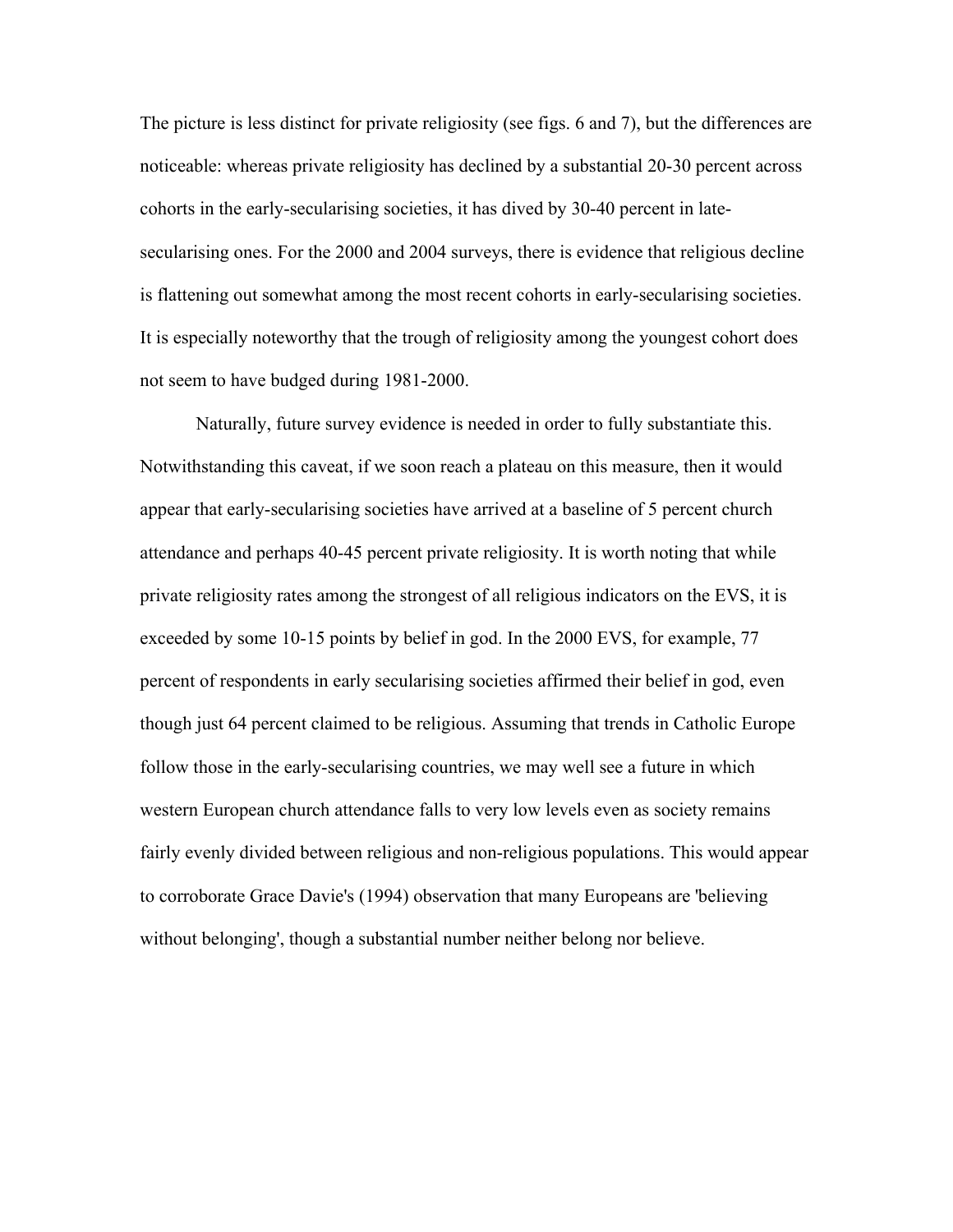



Source: EVS 1981, 1990, 1999-2000 & ESS 2004

\* No data for Norway in 2000

\*\* Data for 2004 from ESS, which asks a slightly different question and is calibrated to EVS 2000





Source: EVS 1981, 1990, 1999-2000 & ESS 2004

\* Data for 2004 from ESS, which asks a slightly different question and is calibrated to EVS 2000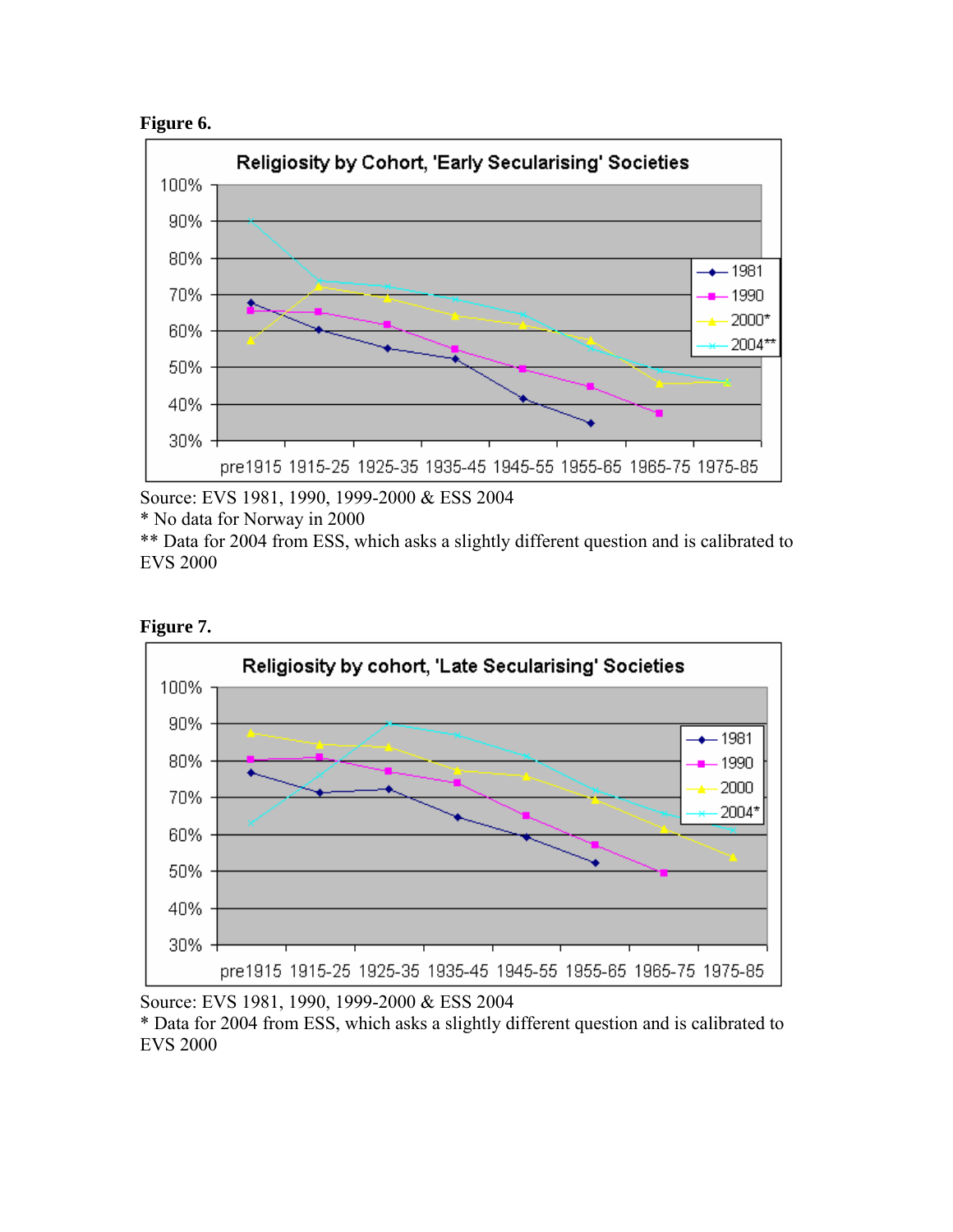Our next task is to examine the first Inglehart-Norris hypothesis that religiosity is related to higher fertility. This argument appears to be confirmed by the figures charting a substantial fertility differential between those who attend weekly and those who do not. This is highly noticeable in column 1 of table 3 denoting crude fertility differentials in the surveys. Although EVS respondents who are weekly attenders in these ten countries have roughly 40 percent more children than those who attend monthly or less, this figure is inflated by the fact that weekly attenders tend to be older than nonattenders and thus skewed toward earlier cohorts which had higher fertility. However, even when we examine intra-cohort trends, as in column 2, there remains a pronounced fertility differential of 7-19 percent. Removing the earliest and most recent cohorts from the analysis (which tend to be highly volatile small samples) in column 3 gives us perhaps our best picture of the trend: a roughly 20 percent fertility advantage accruing to weekly attenders as against those who attend monthly or less.

|          | Average             | Average             |                     |                     | Average             |
|----------|---------------------|---------------------|---------------------|---------------------|---------------------|
|          | Number of           | Number of           |                     |                     | Intra-              |
|          | <b>Children</b>     | <b>Children</b>     |                     | Average             | <b>Cohort</b>       |
|          | <b>Ever Born to</b> | <b>Ever Born to</b> |                     | Intra-              | <b>Fertility</b>    |
|          | Weekly              | non-Weekly          | <b>Crude</b>        | <b>Cohort</b>       | <b>Differential</b> |
|          | <b>Attending</b>    | <b>Attending</b>    | <b>Fertility</b>    | <b>Fertility</b>    | Net of              |
|          | <b>Females aged</b> | <b>Females aged</b> | <b>Differential</b> | <b>Differential</b> | <b>Outliers</b>     |
|          | $18+$               | $18+$               | $(\%)$              | (%)                 | (%)                 |
| 1981     | 2.18                | 1.64                | 0.33                | 0.11                | 0.20                |
| 1990     | 2.35                | 1.69                | 0.39                | 0.07                | 0.20                |
| 2000*    | 2.56                | 1.80                | 0.42                | 0.17                | 0.18                |
| $2004**$ | 2.33                | 1.60                | 0.42                | 0.19                | 0.24                |

**Table 3. Fertility Differentials between Weekly Religious Attenders and Others, for Women aged 18+, 1981-2004** 

Source: EVS 1981, 1990, 1999-2000 & ESS 2004

\* Data for 2000 uses Norway responses from 1997

\*\* Data for 2004 from ESS which uses same question but different methodology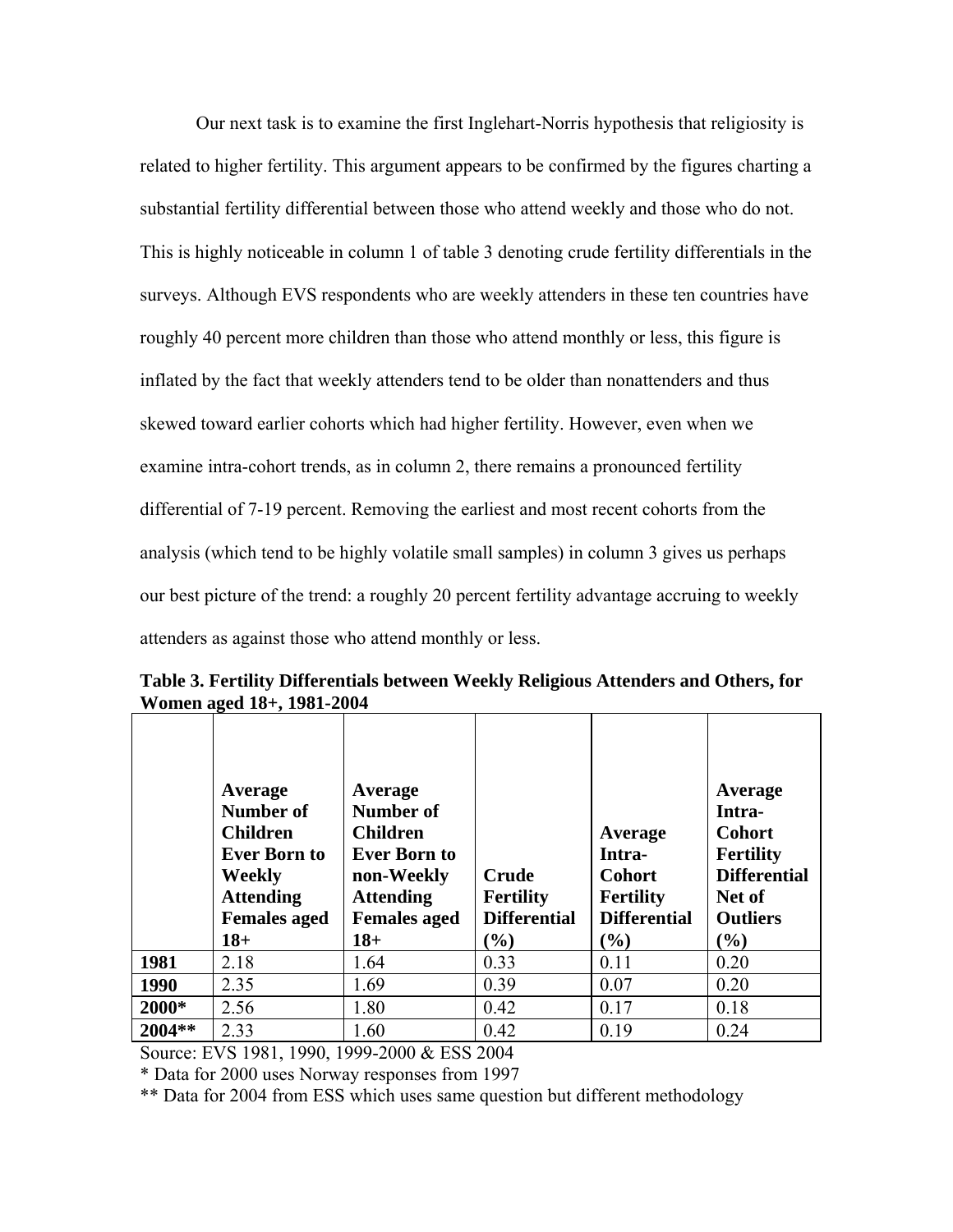If we substitute religious belief for religious attendance, we find a similar difference in fertility between religious and non-religious women, though the difference is reduced by a few percentage points when comparing the last column in each table. (See table 4) This is an important finding because while weekly attenders are an increasingly small minority, a majority of respondents in almost all cohorts are religious. The fact that the religious fertility premium is maintained as we move from weekly attendance to private religiosity endows it with far greater social significance.

|          | Average<br>Number of<br><b>Children Ever</b><br><b>Born</b> to<br><b>Religious</b><br><b>Females aged</b><br>$18+$ | Average<br>Number of<br><b>Children Ever</b><br><b>Born to Non-</b><br><b>Religious</b><br><b>Females aged</b><br>$18+$ | <b>Crude</b><br><b>Fertility</b><br><b>Differential</b><br>$\left( \frac{6}{2} \right)$ | Average<br>Intra-<br><b>Cohort</b><br><b>Fertility</b><br><b>Differential</b><br>$(\%)$ | Average<br>Intra-<br><b>Cohort</b><br><b>Fertility</b><br><b>Differential</b><br>Net of<br><b>Outliers</b><br>(%) |
|----------|--------------------------------------------------------------------------------------------------------------------|-------------------------------------------------------------------------------------------------------------------------|-----------------------------------------------------------------------------------------|-----------------------------------------------------------------------------------------|-------------------------------------------------------------------------------------------------------------------|
| 1981     | 1.98                                                                                                               | 1.46                                                                                                                    | 0.36                                                                                    | 0.16                                                                                    | 0.11                                                                                                              |
| 1990     | 2.03                                                                                                               | 1.46                                                                                                                    | 0.39                                                                                    | 0.21                                                                                    | 0.18                                                                                                              |
| 2000*    | 2.19                                                                                                               | 1.59                                                                                                                    | 0.38                                                                                    | 0.18                                                                                    | 0.16                                                                                                              |
| $2004**$ | 1.86                                                                                                               | 1.40                                                                                                                    | 0.33                                                                                    | 0.15                                                                                    | 0.17                                                                                                              |

**Table 4. Religious-Secular Fertility Differentials, Women Aged 18+, 1981-2004** 

Source: EVS 1981, 1990, 1999-2000 & ESS 2004

\* No data for Norway

\*\* Data from ESS, which asks a slightly different question and is calibrated to EVS 2000

 Does the fertility premium change as we move across cohorts from the earliest to most recent? Adsera's work suggests that a fertility differential between practising and non-practicing Catholics opened up between 1985 and 1999 as church attendance in Spain waned, making religious practice a more salient discriminant between high and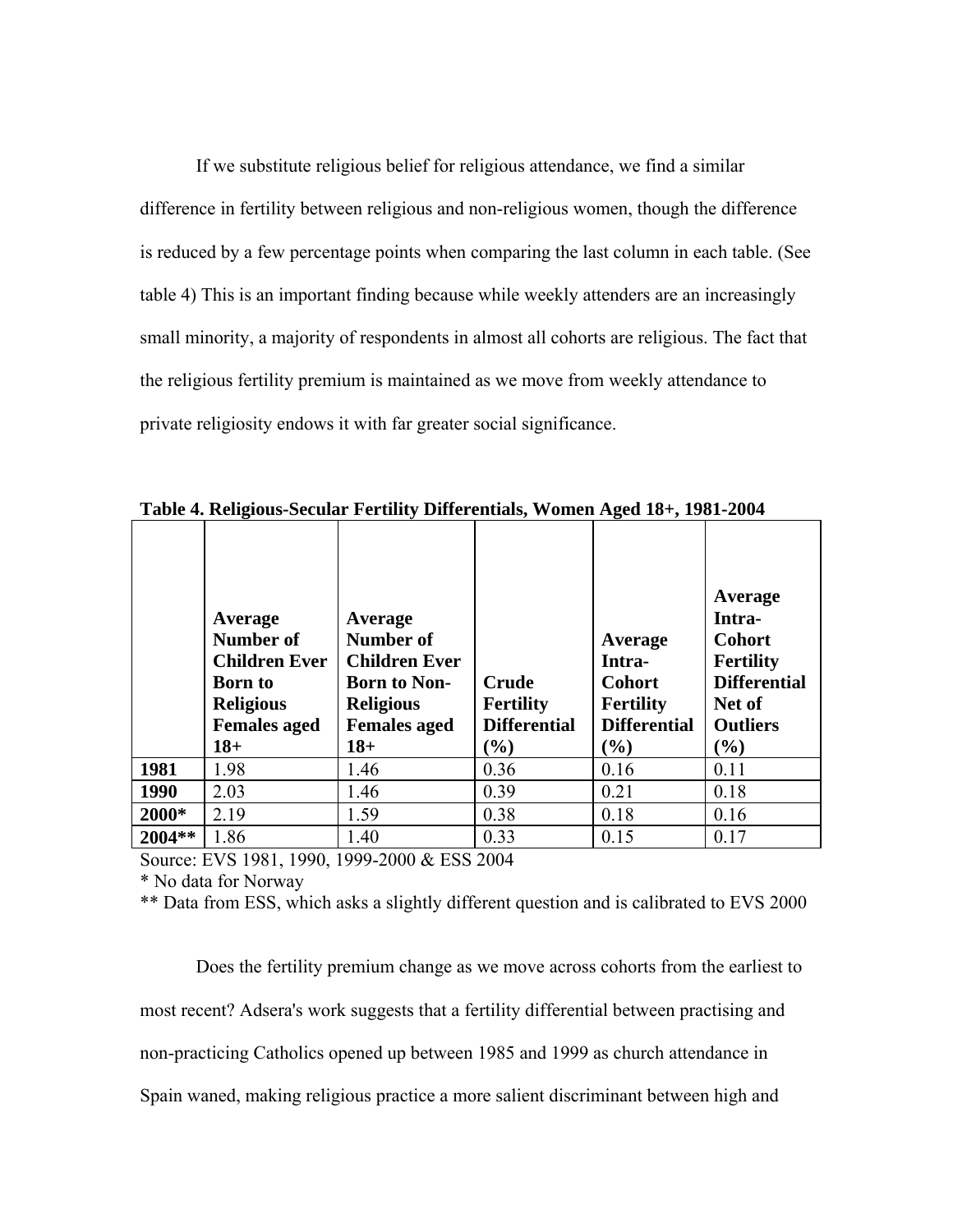low-fertility populations. (Adsera 2004) At first glance, our analysis does not support this proposition, for, as figures 8 and 9 demonstrate, there appears to be no consistent pattern in the religious fertility premium across birth cohorts. This finding holds whether we measure religious fertility through attendance or belief. This said, we shall later see that Adsera's findings are more accurate for late-secularising Catholic countries like Spain.



**Figure 8.** 

Source: EVS 1981, 1990, 1999-2000 & ESS 2004

\* Data for 2000 uses Norway responses from 1997

\*\* Data for 2004 from ESS which uses same question but different methodology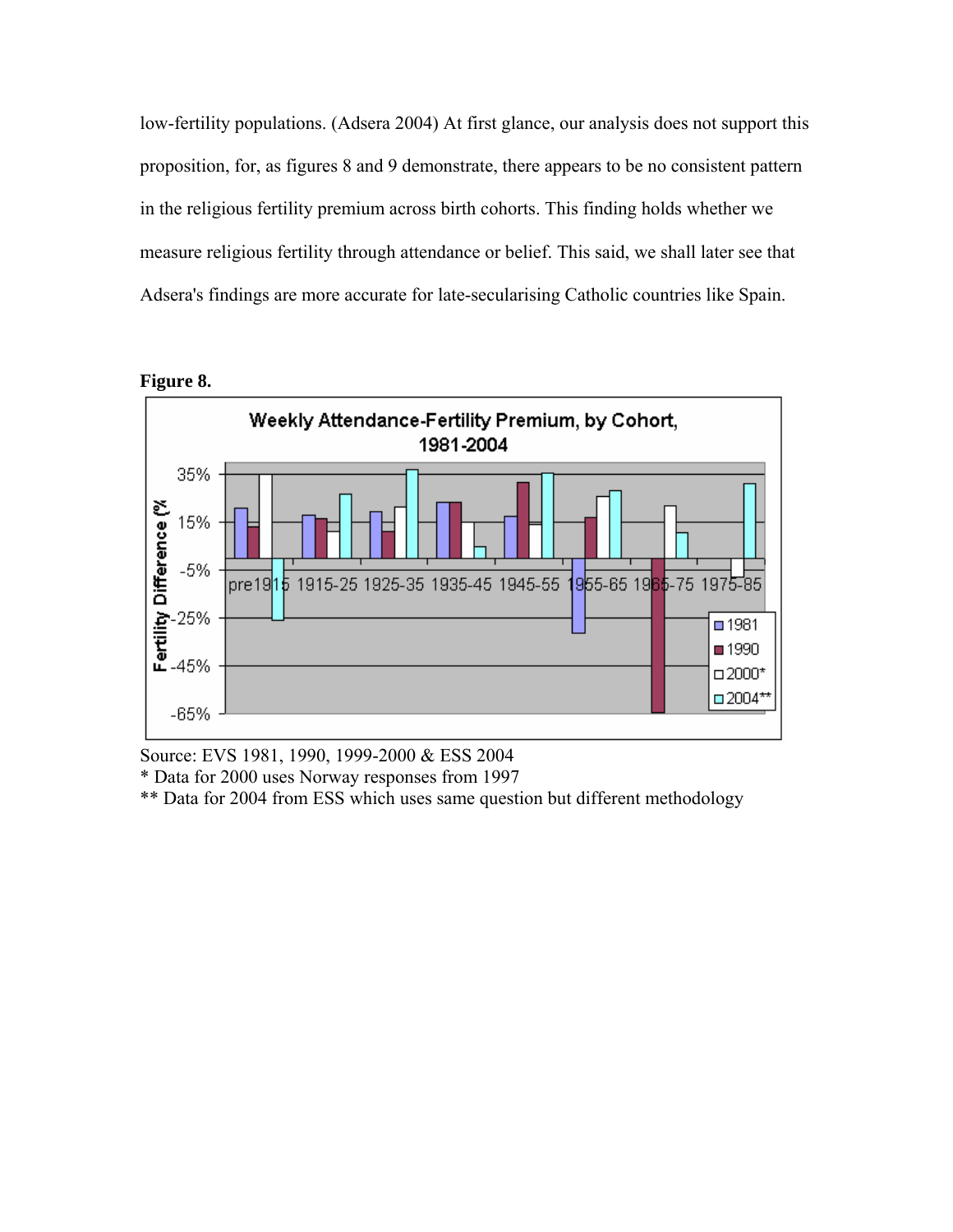



Source: EVS 1981, 1990, 1999-2000 & ESS 2004

\* No data for Norway

1

\*\* Data from ESS, which asks a slightly different question and is calibrated to EVS 2000

Models of Religious Fertility

We can now proceed to specify a model for each survey with standard controls for education, age and socioeconomic factors. (see table 5) Denomination was insignificant in all years, so has been dropped from the model, as were other variables.<sup>7</sup> Due to changes in question wording between the EVS and ESS, we cannot combine the 1981- 2000 EVS dataset with the 2004 ESS. Model 2 involves dropping insignificant variables and/or weak predictors which lead to large numbers of omitted cases so as to achieve a more parsimonious, better fitting model.

Adding control variables to the model greatly improves model fit, but religious

 $<sup>7</sup>$  Income, class, occupation and rural/urban indicators were occasionally significant, but resulted in the</sup> dropping of too many country-years since these questions were not uniformly asked across all countries and survey waves. These variables did not prompt religious indicators to lose their significance.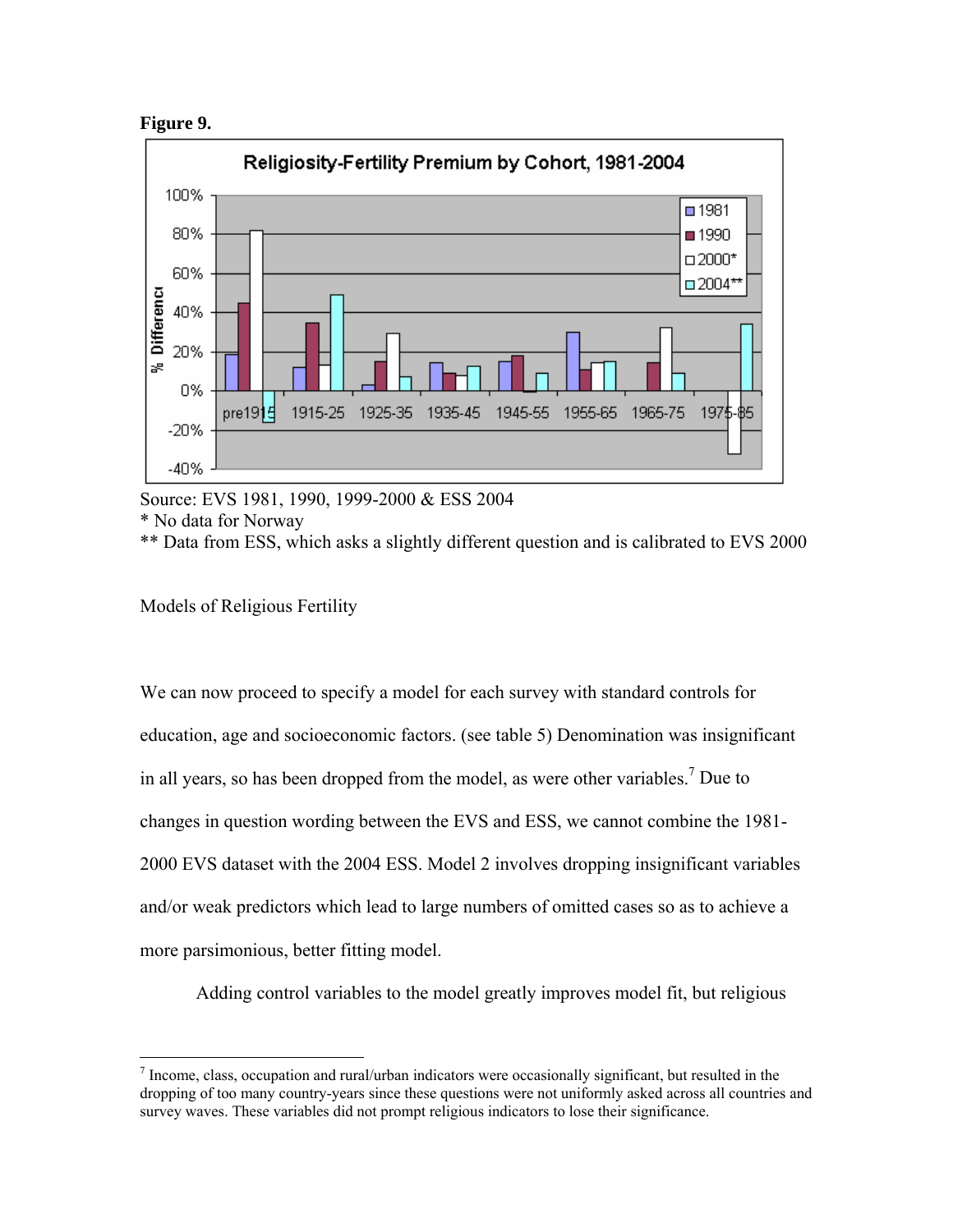attendance retains its significance at the  $p<001$  level in each survey year. Only marital status is an unambiguously better predictor of the number of children a woman has ever had across all surveys. While education level has a somewhat stronger association with fertility than religious attendance in all three waves of the EVS (1981-2000), it scored marginally weaker in the 2004 ESS. Broadly speaking, though, marital status is the strongest predictor of fertility, followed by education and religious attendance. Age, cohort and socioeconomic factors (income, class, occupation) are significant in many models, but have a weaker effect. Cohort effects on fertility are present in 1981, but fade thereafter, suggesting a slowing of fertility decline in the most recent generation.<sup>8</sup>

Ronald Inglehart's 3-item postmaterialism index retains its significance in the presence of socioeconomic and religious variables, but has a weaker effect on fertility than education or religious attendance. The fact that religious attendance retains its significance for fertility in the presence of control variables like income, postmaterialism and education is striking. The materialist version of the secularisation argument, i.e. Inglehart-Norris, would predict that fertility and religious attendance are governed by the human development control variables (education, income), which should have led to the exit of religious attendance from the model. That this prediction proves false strongly suggests that the materialist-secularisation argument may not apply to developed western societies. This also qualifies the findings of Frejka and Westoff (2006) whose analysis of the 2000 EVS - using a somewhat different methodology based on the odds of women aged 18-44 having two or more children - found that the effect of religious attendance faded more quickly with the introduction of the standard controls.

 $\overline{a}$ 

<sup>&</sup>lt;sup>8</sup> Cohort was tested as both a continuous and categorical variable. In these models, the continuous specification is presented. The overall pattern is similar. Though the categorical specification has more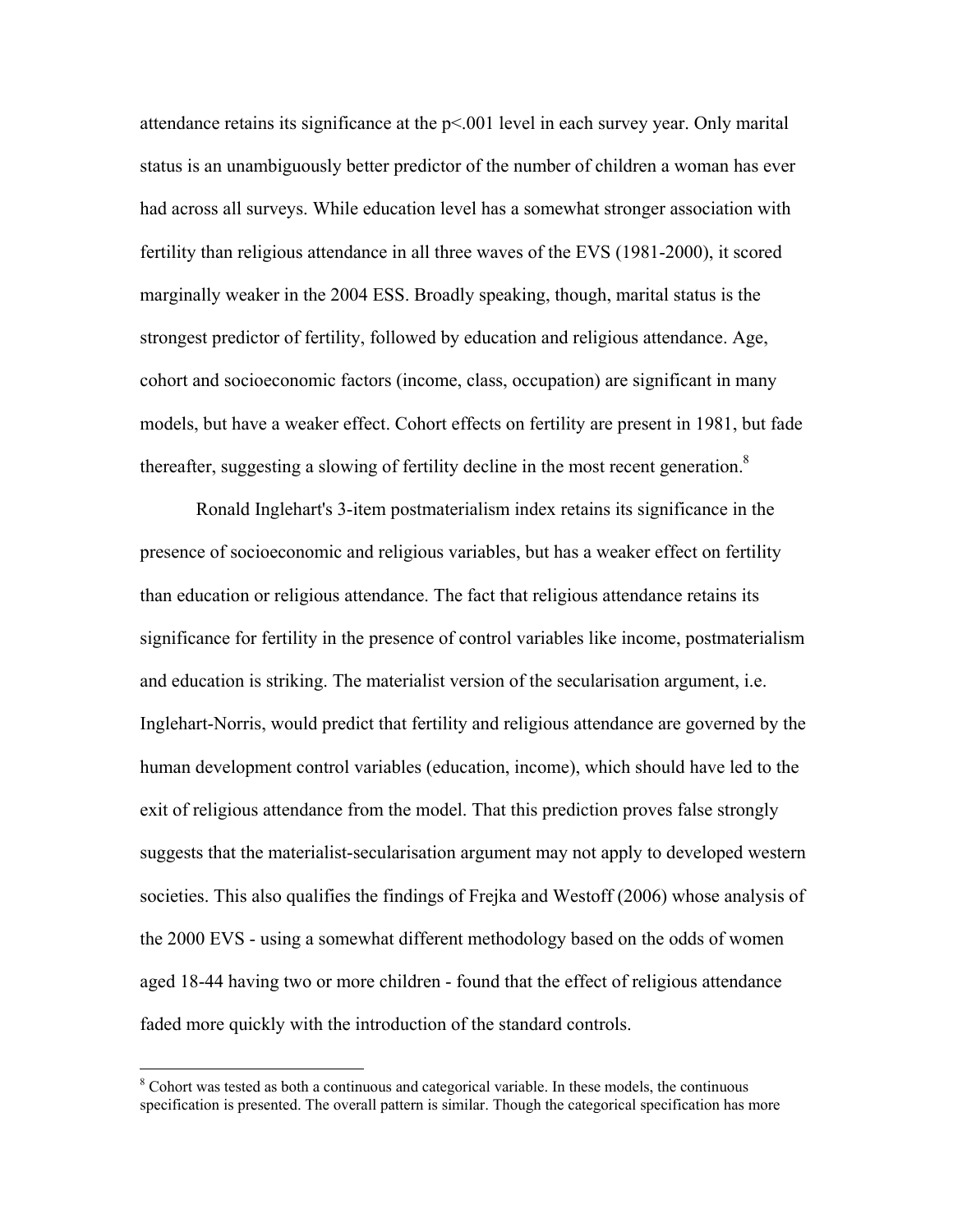|                        | <b>EVS</b> |                | <b>EVS</b>  |                | <b>ESS</b>  |          |
|------------------------|------------|----------------|-------------|----------------|-------------|----------|
|                        | 1981-2000  | <b>Model 1</b> | 1981-2000   | <b>Model 2</b> | 2004        |          |
| <b>Attendance</b>      | $0.066***$ | (0.008)        | $0.061***$  | (0.007)        | $0.080***$  | (0.013)  |
| <b>Marital Status</b>  | $0.368***$ | (0.009)        | $0.363***$  | (0.007)        | $0.255***$  | (0.012)  |
| <b>Income</b>          | $-0.004$   | (0.007)        |             |                | Not sig.    |          |
| lass                   | 0.017      | (0.013)        |             |                |             |          |
| <b>Education</b>       | $-0.05***$ | (0.006)        | $-0.051***$ | (0.003)        | $-0.027***$ | (0.006)  |
| Age                    | $0.031***$ | (0.005)        | $0.027***$  | (0.003)        | $-0.036***$ | (0.007)  |
| <b>Cohort</b>          | $-0.069*$  | (0.055)        | $-0.108***$ | (0.025)        | 0.124       | (0.073)  |
| Waveyear               | $-0.059$   | (0.049)        |             |                |             |          |
| <b>Postmaterialism</b> | $-0.089**$ | (0.028)        | $-0.080***$ | (0.022)        | -           |          |
|                        |            |                |             |                |             |          |
| Cons                   | 2.816      | (0.410)        | 3.018***    | (0.256)        | 73.330***   | (13.825) |
| $\mathbf{R}^2$         | .359       |                | .369        |                | .209        |          |
| ${\bf N}$              | 8089       |                | 12217       |                | 4769        |          |

**Table 5. Regression Coefficients for Number of Children Ever Born, Females Aged 18+, 1981-2000 EVS and 2004 ESS. (Attendance Specification)** 

\*p<.05; \*\*p <.01; \*\*\*p <.001

N.B. Data for 2000 uses Norway responses from 1997. Class and postmaterialism not asked in ESS. For cohort, higher values refer to most recent.

Much the same picture emerges when religious belief is substituted for religious attendance. Whether we use the EVS question on self-ascribed religiosity or a religiosity principle component distilled from nine EVS religiosity measures, we find that religiosity retains its impact in the 1981-2000 dataset and marital status typically shows the strongest effect. In the 2000 EVS, self-ascribed religiosity actually falls out of the model, but in the 2004 ESS, religiosity reasserts its significance. (see table 6) In fact the latter exceeds education level as a predictor of fertility. Income remains insignificant in both models. Father's occupation at age fourteen - the closest measure of class we have in the ESS - is significant, but only weakly so. It is dropped from the model because its inclusion results in too large a loss of cases. Comparing the religiosity models with the religious attendance models we visited earlier, we find that age is a stronger predictor of

power, it detracts from the parsimony of the model.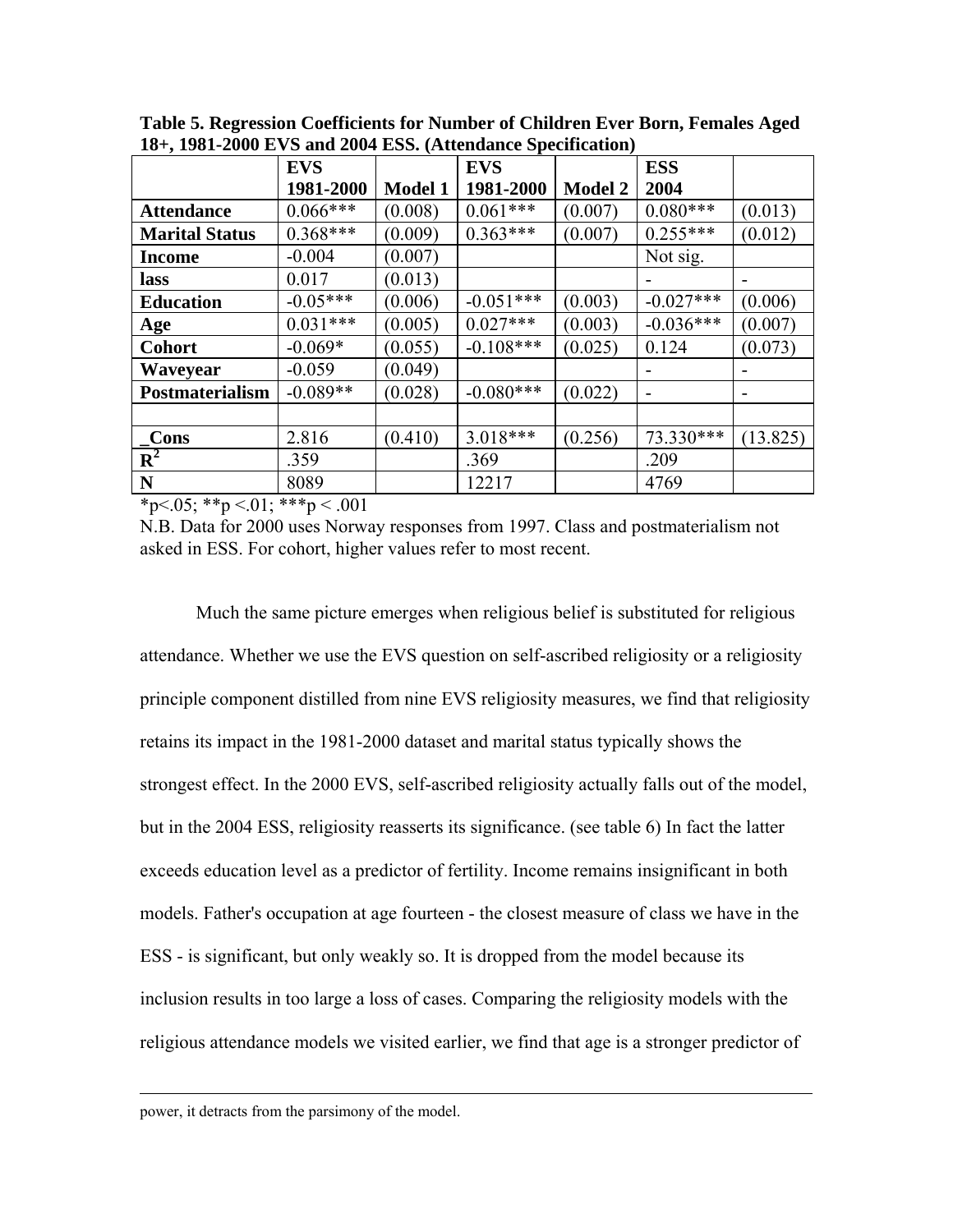fertility while the impact of birth cohort declines. This chimes with our earlier discussion of how age (i.e. life cycle) effects are important when it comes to religious belief, but not religious practice. Against the same backdrop of fertility decline, age thereby stands out as more important in the religiosity model than in the attendance one.

| $101, 1201$ -2000 E VD and 2004 EDD. (Kenglosny Dpechreation) |             |         |             |          |
|---------------------------------------------------------------|-------------|---------|-------------|----------|
|                                                               | <b>EVS</b>  |         | <b>ESS</b>  |          |
|                                                               | 1981-2000   |         | 2004        |          |
| <b>Marital Status</b>                                         | $0.353***$  | (0.007) | $0.246***$  | (0.015)  |
| <b>Religiosity</b>                                            | $0.176***$  | (0.028) | $0.045***$  | (0.008)  |
| <b>Postmaterialism</b>                                        | $-0.089***$ | (0.023) |             |          |
| <b>Income</b>                                                 | .002        | (0.007) | 0.008       | (0.012)  |
| <b>Education</b>                                              | $-0.059***$ | (0.004) | $-0.025***$ | (0.007)  |
| Age                                                           | $-0.036***$ | (0.008) | $0.035***$  | (0.005)  |
| <b>Cohort</b>                                                 | $-0.031$    | (0.046) | 0.116       | (0.080)  |
| Waveyear                                                      | $-0.088$    | (0.039) |             |          |
|                                                               |             |         |             |          |
| cons                                                          | $2.607***$  | (0.337) | 73.072***   | (15.230) |
| $\mathbf{R}^2$                                                | .356        |         | .205        |          |
| $\mathbf N$                                                   | 12046       |         | 3980        |          |

**Table 6. Regression Coefficients on Number of Children Ever Born, Females Aged 18+, 1981-2000 EVS and 2004 ESS. (Religiosity Specification)**

 $*p<.05$ ;  $*p<.01$ ;  $***p<.001$ 

N.B. No data for Norway in 2000. Postmaterialism not asked in ESS. For cohort, higher values refer to most recent.

 Earlier, we noted the wide discrepancy in religious trends between the mainly Catholic late-secularising countries and the largely Protestant early-secularising ones. Unsurprisingly, these differences are translated through into our model of religious attendance and fertility in table 7. For example, religious attendance significantly predicts fertility in both early and late secularising societies, but the effect is much stronger in the latter, Catholic, countries. In the 2004 ESS data, for instance, religious attendance loses its significance for fertility in the early secularising (Protestant) societies, but remains extremely powerful in late secularising countries. This provides support for Adsera's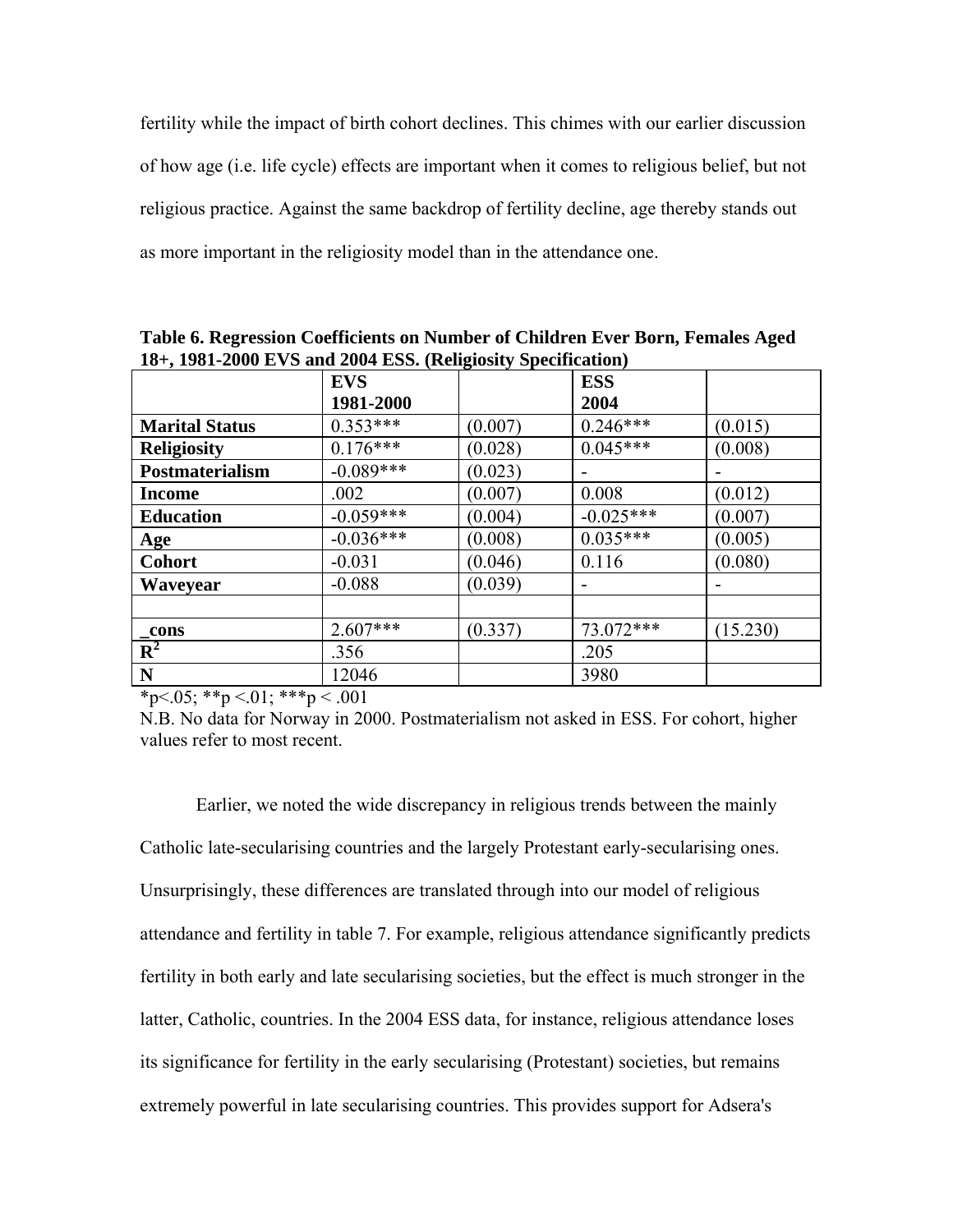findings with respect to Spain, where declining church attendance during 1985-99 was

accompanied by the rise of religious attendance to prominence as a predictor of fertility.

(Adsera 2004)

| Table 7. Regression Coefficients on Number of Children Ever Born, Females Aged |
|--------------------------------------------------------------------------------|
| 18+, 1981-2000 EVS and 2004 ESS. (Attendance Specification), by Late and Early |
| <b>Secularising Countries</b>                                                  |

|                        | <b>Early</b>        |         | Late                |         | <b>Early</b>        |          | Late             |
|------------------------|---------------------|---------|---------------------|---------|---------------------|----------|------------------|
|                        | <b>Secularising</b> |         | <b>Secularising</b> |         | <b>Secularising</b> |          | <b>Secularis</b> |
|                        | ('Protestant')      |         | ('Catholic')        |         | ('Protestant')      |          | ('Catholi        |
|                        | <b>EVS '81-00</b>   |         | <b>EVS '81-00</b>   |         | <b>ESS 2004</b>     |          | <b>ESS 2004</b>  |
| <b>Marital Status</b>  | $0.336***$          | (0.011) | $0.351***$          | (0.012) | $0.264***$          | (0.018)  | $0.240***$       |
| <b>Attendance</b>      | $0.044***$          | (0.011) | $0.103***$          | (0.012) | 0.018               | (0.022)  | $0.159***$       |
| Age                    | $0.014*$            | (0.006) | $0.056***$          | (0.008) | $-0.036***$         | (0.010)  | $-0.044**$       |
| <b>Education</b>       | $-0.058***$         | (0.006) | $-0.062***$         | (0.008) | $-0.029**$          | (0.009)  | $-0.027*$        |
| Waveyear               | $0.024**$           | (0.056) | $-0.211$            | (0.071) | -                   |          |                  |
| <b>Cohort</b>          | $-0.181**$          | (0.064) | 0.126               | (0.081) | 0.136               | (0.095)  | 0.171            |
| <b>Postmaterialism</b> | $-0.110**$          | (0.033) | $-0.024$            | (0.041) | -                   |          | ۰                |
| <b>Income</b>          | $-0.021*$           | (0.008) | 0.016               | (0.011) | 0.019               | (0.014)  | $-0.033$         |
|                        |                     |         |                     |         |                     |          |                  |
| cons                   | 3.983***            | 0.480   | 1.256*              | (0.607) | 72.034***           | (18.175) | 87.697**         |
| $R^2$                  | .331                |         | .367                |         | .223                |          | .215             |
| $\mathbf N$            | 5045                |         | 4505                |         | 2163                |          | 1814             |

\*p<.05; \*\*p <.01; \*\*\*p <.001

N.B. Data for 2000 uses Norway responses from 1997. Postmaterialism not asked in ESS. For cohort, higher values refer to most recent.

Might it be the case that when the Catholic countries fully secularise, they will approximate to the Protestant pattern of 2004, where religious attendance no longer matters for fertility? This would provide ammunition for Inglehart-Norris hypotheses 1 and 2 outlined earlier. A rerun of the model using self-ascribed religiosity can help us definitively answer this question. (See table 8) This establishes that self-ascribed religiosity has a stronger effect (though with greater error) on fertility than religious attendance. As with attendance, it is a more important discriminant of fertile women in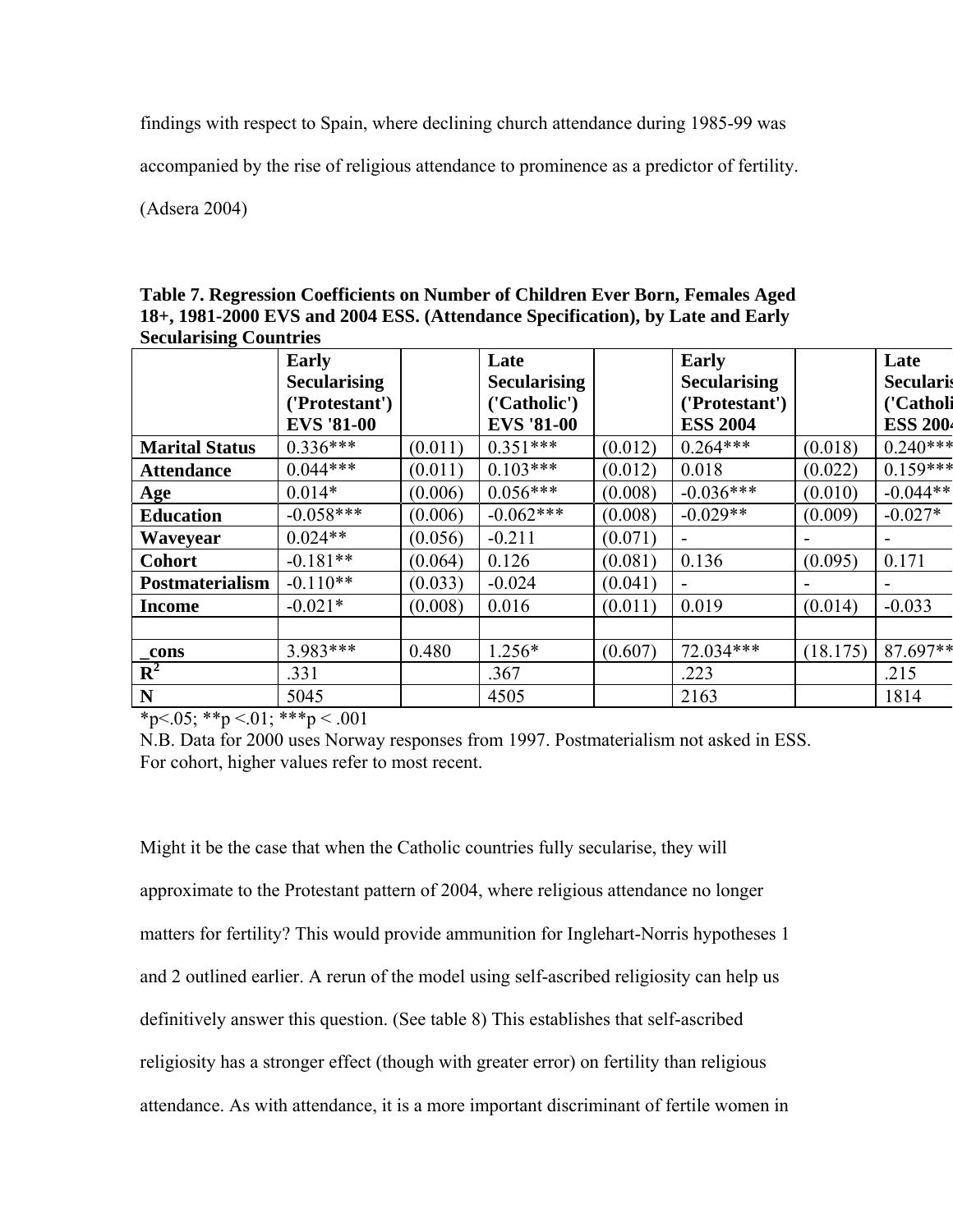late secularising societies than in early-secularising countries, but religiosity remains a

significant predictor of fertility even in the 'Protestant' countries.

| <b>Secularising Countries</b> |                     |         |                     |         |                     |          |                 |
|-------------------------------|---------------------|---------|---------------------|---------|---------------------|----------|-----------------|
|                               | <b>Early</b>        |         | Late                |         | <b>Early</b>        |          | Late            |
|                               | <b>Secularising</b> |         | <b>Secularising</b> |         | <b>Secularising</b> |          | Secularisi      |
|                               | ('Protestant')      |         | ('Catholic')        |         | ('Protestant')      |          | ('Catholic      |
|                               | <b>EVS '81-00</b>   |         | <b>EVS '81-00</b>   |         | <b>ESS 2004</b>     |          | <b>ESS 2004</b> |
| <b>Marital Status</b>         | $0.331***$          | (0.011) | $0.348***$          | (0.013) | $0.258***$          | (0.018)  | $0.246***$      |
| <b>Religiosity</b>            | $0.167***$          | (0.037) | $0.192***$          | (0.055) | $0.030**$           | (0.010)  | $0.068***$      |
| Age                           | $0.014*$            | (0.007) | $0.057***$          | (0.008) | $-0.035***$         | (0.010)  | $-0.039**$      |
| <b>Education</b>              | $-0.057***$         | (0.006) | $-0.066***$         | (0.009) | $-0.032***$         | (0.009)  | $-0.024*$       |
| Waveyear                      | 0.025               | (0.057) | $-0.228**$          | (0.073) |                     |          |                 |
| <b>Cohort</b>                 | $-0.184**$          | (0.066) | 0.114               | (0.084) | 0.139               | (0.095)  | 0.108           |
| <b>Postmaterialism</b>        | $-0.116**$          | (0.034) | $-0.054$            | (0.042) |                     |          |                 |
| <b>Income</b>                 | $-0.019**$          | (0.009) | $0.024*$            | (0.012) | 0.020               | (0.014)  | $-0.031$        |
|                               |                     |         |                     |         |                     |          |                 |
| _cons                         | $3.991***$          | (0.494) | 1.210               | (0.627) | 70.847***           | (18.140) | 78.088***       |
| ${\bf R}^2$                   | .326                |         | .354                |         | .226                |          | .202            |
| N                             | 4808                |         | 4359                |         | 2165                |          | 1815            |

**Table 8. Regression Coefficients on Number of Children Ever Born, Females Aged 18+, 1981-2000 EVS and 2004 ESS. (Religiosity Specification), by Late and Early** 

\*p<.05; \*\*p <.01; \*\*\*p < .001

N.B. No data for Norway in 2000. Postmaterialism not asked in ESS. For cohort, higher values refer to most recent.

Might it be possible that the decline in the predictive power of the model between 1981-2000 and 2004 is related to a waning religiosity-fertility dynamic as human development factors gain in strength? If we break the 1981-2000 model down into discrete survey waves, it becomes apparent that there is no trend in the relative power of the explanatory variables over time. Religious attendance, marital status, education and religiosity all randomly fluctuate in their predictive strength with each survey wave. The discrepancy between the 1981-2000 EVS and the 2004 ESS is an artefact of the differences in the methods and questions used in the two surveys. Hence while the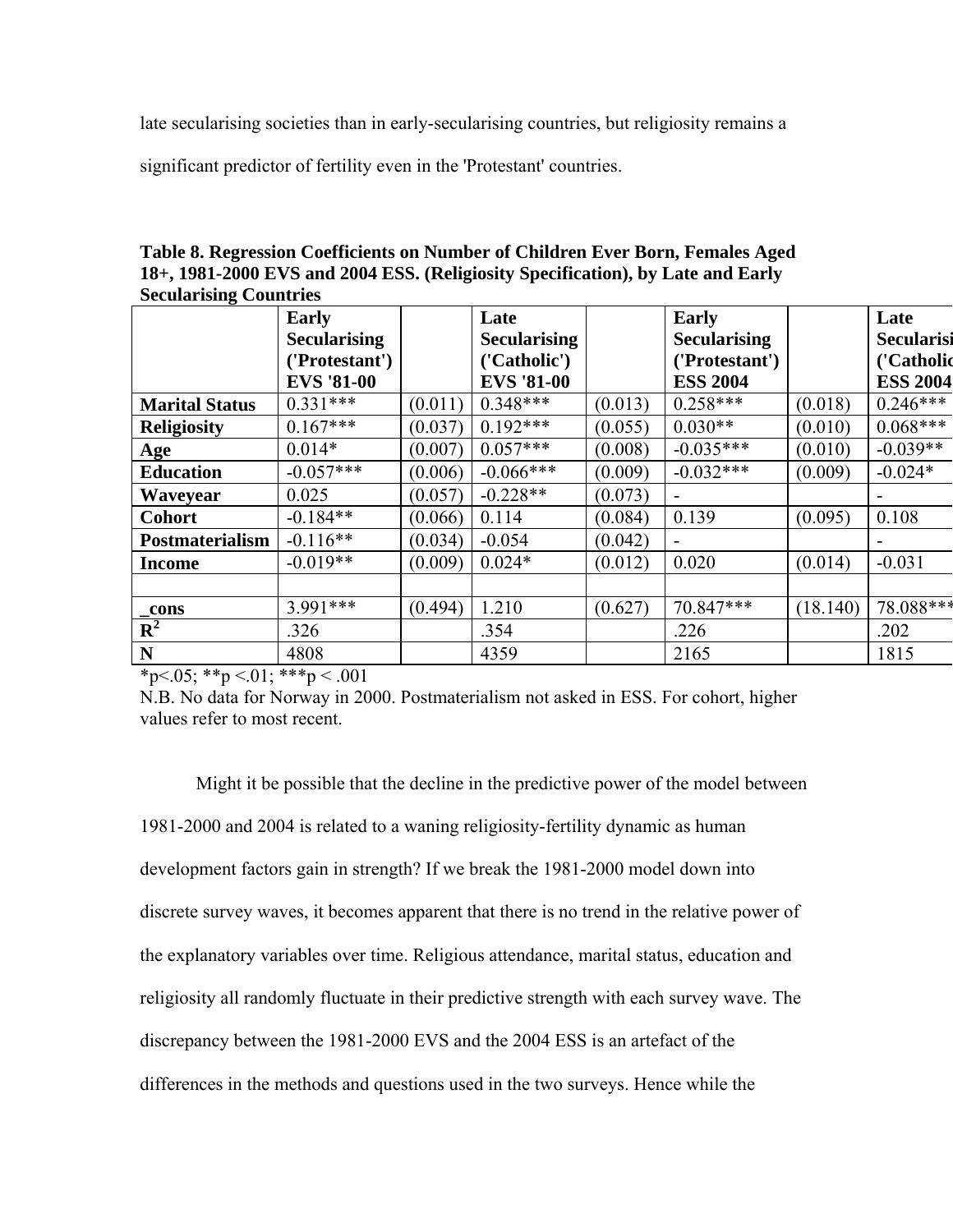Inglehart-Norris  $H_0$  is confirmed, there is no real basis for  $H_1$  and  $H_2$ .

This leads us to  $H_3$ , the idea that rising education and wealth will lead to a rate of religious apostasy that exceeds the demographic expansion of religion. The inability of human development indicators to progressively lower the impact of religiosity on fertility would suggest that there is no automatic progression to lower levels of religiosity/fertility. The most that can be said is that higher levels of education may lower fertility, while increased religiosity may raise it. Of course, religiosity *has* declined in western Europe in the past: if it did not, religious attendance and belief would not exhibit the downward sloping patterns across birth cohorts that they do. The pivotal question, therefore, is what the future holds. We noted, for instance, that secularisation is arguably flat for post-1945 birth cohorts in the six countries that secularised earlier in the twentieth century.

 Alone among the surveys considered here, the 1991 EVS asked respondents, 'Were you brought up religiously at home?' Cross-tabulating this question with the selfascribed religiosity question gives us a picture of how many religious individuals have left the faith and how many secular ones have become religious. Let us focus upon the early secularising countries as they are arguably in the vanguard of secularisation and thus closest to the *telos* envisioned in developmentalist theories. Table 9 provides data comparing the currently religious/nonreligious population with the population raised religiously/nonreligiously, by age and sex. Note the striking gender difference: women in 1991 at virtually all ages tended to be more religious than they were raised while the reverse was true for men. Previous research has highlighted the greater representation of women in the religious population *stock*, and this finding confirms that women are also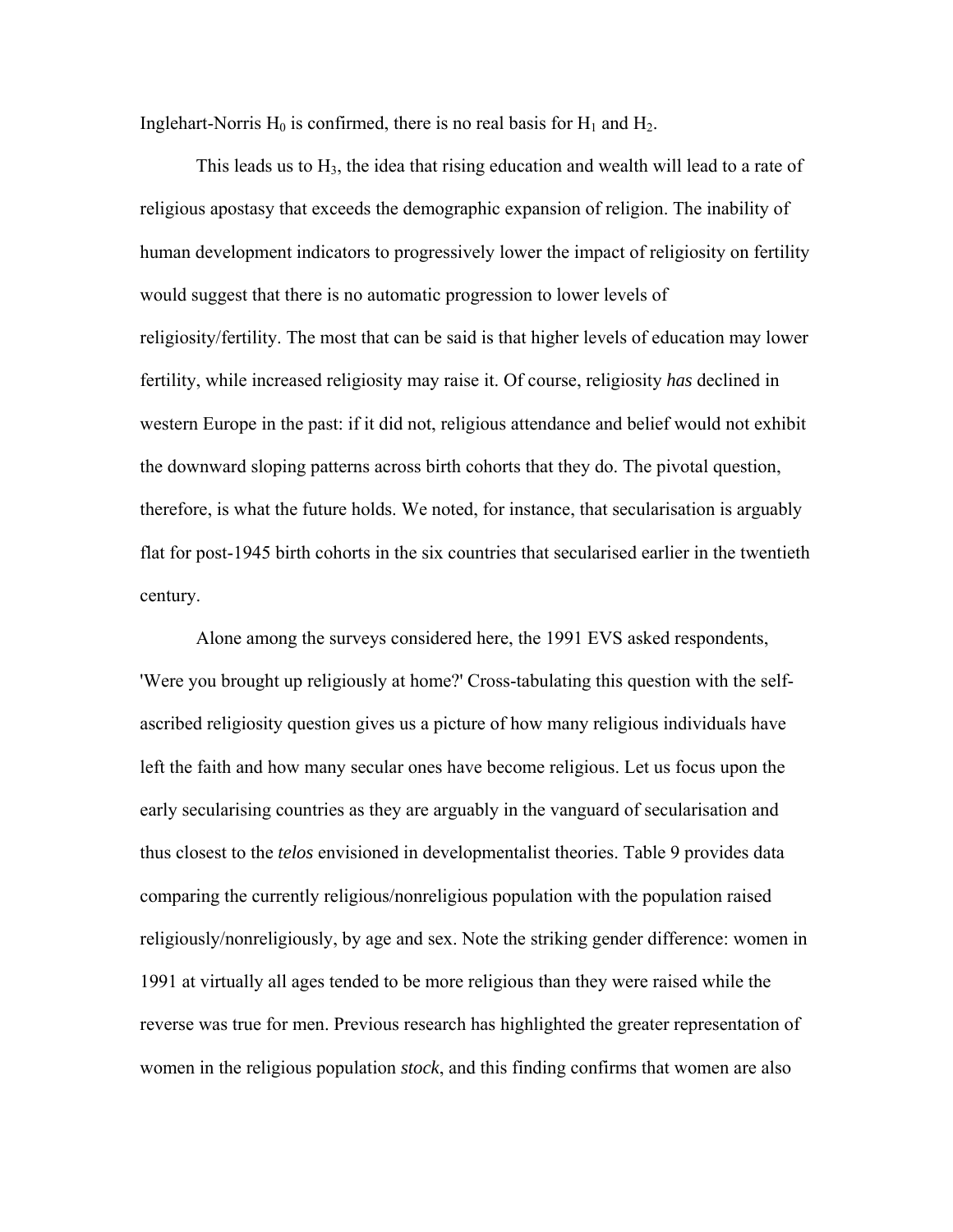overrepresented among religious retainers and converts in the net religious-secular *flow*. 9

|           | <b>Religious</b><br><b>Population Net</b> |               | <b>Nonreligious</b><br><b>Population Net</b> |               |
|-----------|-------------------------------------------|---------------|----------------------------------------------|---------------|
|           | Gain/Loss                                 |               | Gain/Loss                                    |               |
|           | <b>Male</b>                               | <b>Female</b> | <b>Male</b>                                  | <b>Female</b> |
| 18-24     | $-0.058$                                  | 0.176         | 0.032                                        | $-0.124$      |
| $25 - 29$ | $-0.201$                                  | 0.114         | 0.166                                        | $-0.103$      |
| 30-34     | 0.139                                     | 0.086         | $-0.092$                                     | $-0.083$      |
| 35-39     | $-0.168$                                  | 0.018         | 0.147                                        | $-0.022$      |
| 40-44     | $-0.007$                                  | 0.110         | 0.007                                        | $-0.146$      |
| 45-49     | $-0.109$                                  | 0.048         | 0.133                                        | $-0.075$      |
| 50-54     | $-0.107$                                  | $-0.007$      | 0.135                                        | 0.013         |
| 55-59     | $-0.047$                                  | 0.104         | 0.080                                        | $-0.200$      |
| 60-64     | $-0.153$                                  | 0.117         | 0.273                                        | $-0.215$      |
| 65-69     | $-0.098$                                  | 0.000         | 0.191                                        | 0.000         |
| 70-74     | $-0.056$                                  | 0.082         | 0.098                                        | $-0.250$      |
| $75+$     | 0.037                                     | 0.038         | $-0.048$                                     | $-0.102$      |

**Table 9. Percentage Difference between Currently Religious/Non-Religious Population and Proportion Raised Religious/Non-Religious, for Each Age Group, 1991, by Sex**

N.B. Based on crosstabulation of Religious and 'Raised Religious' individuals in EVS 1991.

If we assume that women tend to pass their values on to their children, this means that the religious population gains in strength from its skewed gender balance, though the analytically tricky issue of secular-religious mixed marriage may counter this.<sup>10</sup> Combined with higher religious fertility, this heralds religious growth in the future. On

<sup>&</sup>lt;sup>9</sup> Hayes (1996) also finds that women are significantly less likely to switch denomination, but did not note the prominence of women among converts from secularism.

 $10$  See Hayes (1996: 644) for further references on the role of women in the transmission of religious values. There is of course the question of the impact of mixed marriages between secular and religious people on the level of secularisation, which falls outside the scope of this paper. Voas finds that mixed marriages in Britain and the Netherlands tend to lead to apostasy among formerly religious spouses. However, these two studies are a) based upon measures of religious affiliation rather than religiosity, and b) remain unclear about whether those who leave their religious affiliation after marriage to a secular spouse are self-selected to do so. In addition, 'the religiously sterilising' effect of mixed marriage appears to vary with the degree of secularism in the country such that there is no similar effect in the more religious context of the United States. (Voas 2003: 91-3) All told, it is difficult to infer that 'religious' people are becoming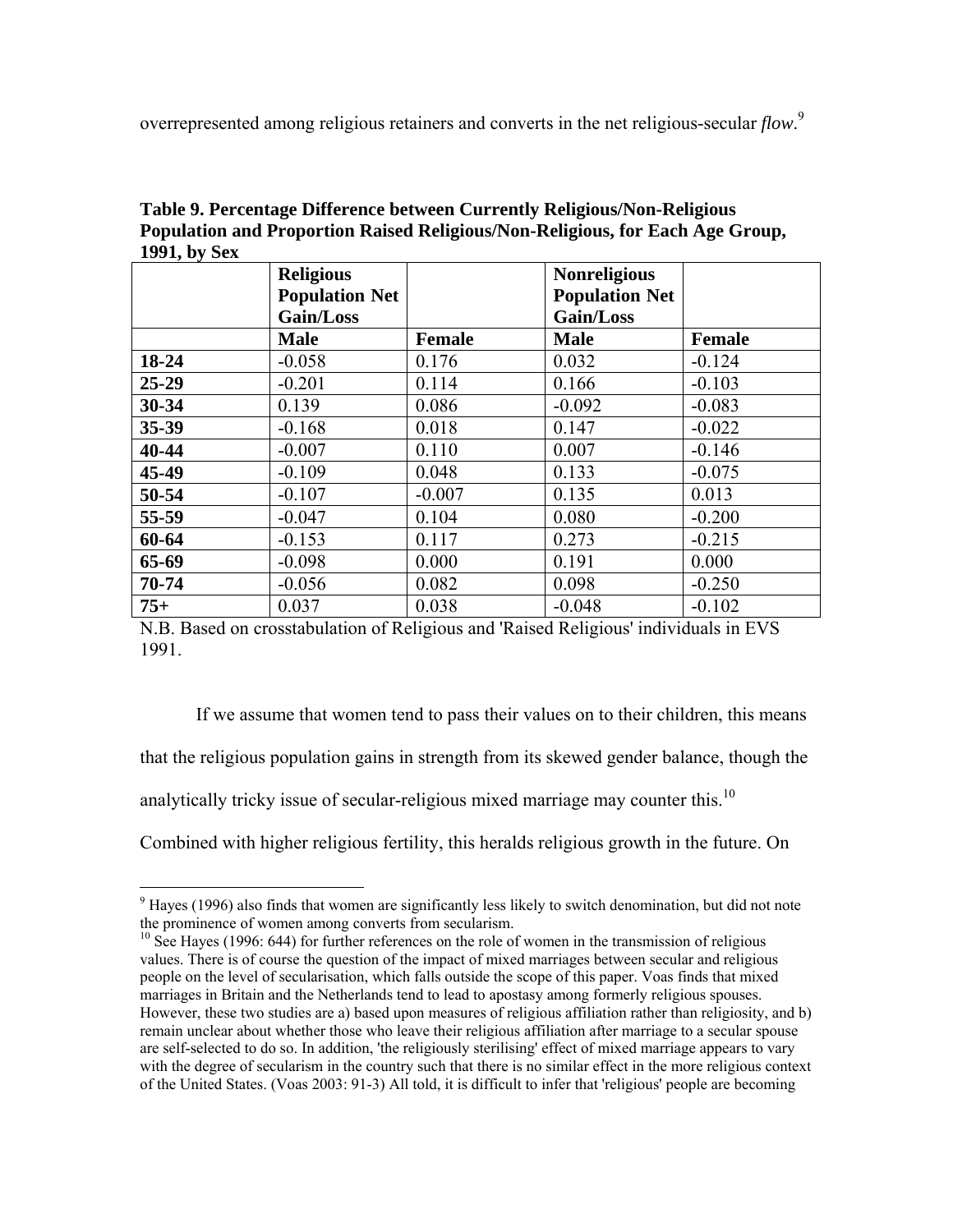the other hand, as our previous models illustrated, age is an important predictor of religiosity in the 'Protestant' countries. The secular population is younger than the religious one, and hence more likely to be in the childbearing age range. Secularisation may therefore be able to prevail over demographically-driven religious growth.

 If we use the above apostasy figures in combination with 1991 EVS data on the age structure, gender and size of the religious and non-religious population, we have the basis for a 100-year projection of the religious-secular balance in the early secularising countries (see figure 10).<sup>11</sup> Any such exercise must remain highly speculative given the possibility for short-run political and social changes that affect religiosity, but in many situations in the past - as with the rise of Christianity in the first three centuries A.D. demography has been very important.(Stark 1996: 74-128) We begin with an assumption that religious women will have a constant total fertility rate of 1.9, as against 1.6 for nonreligious women. This represents an average intra-cohort fertility difference between religious and non-religious women in 1991 that is in the 15-20 percent range which we found in table 4. Using table 9, we calculate a constant annual net 'migration' flow of apostates/converts between the religious and non-religious populations for each five-year age band. $^{12}$ 

 <sup>&#</sup>x27;not religious' or 'atheists'. It may therefore be the case that marriage patterns reflect, rather than affect, overarching patterns of secularisation.

<sup>&</sup>lt;sup>11</sup>Assumes that the tempo of fertility in all cases follows a 'late fertility' pattern and standard developed country mortality schedule based on the Brass General Standard. Assumes constant fertility differences and constant levels of religious-secular 'migration' by age and sex throughout the duration of the projection. Projections use *People* version 3.0.

 $12$  This is based on the forumla:

t  $\sum M(P)_{at} = ((r+c)/b)_{at} - ((r+c)/b)_{(a-1)t}$ 100

Where net migration rate, M, in a population P at year t is denoted  $M(P)_t$ . P takes only two values, religious or nonreligious. In this formulation, r is the retained population, c the population of converts and b the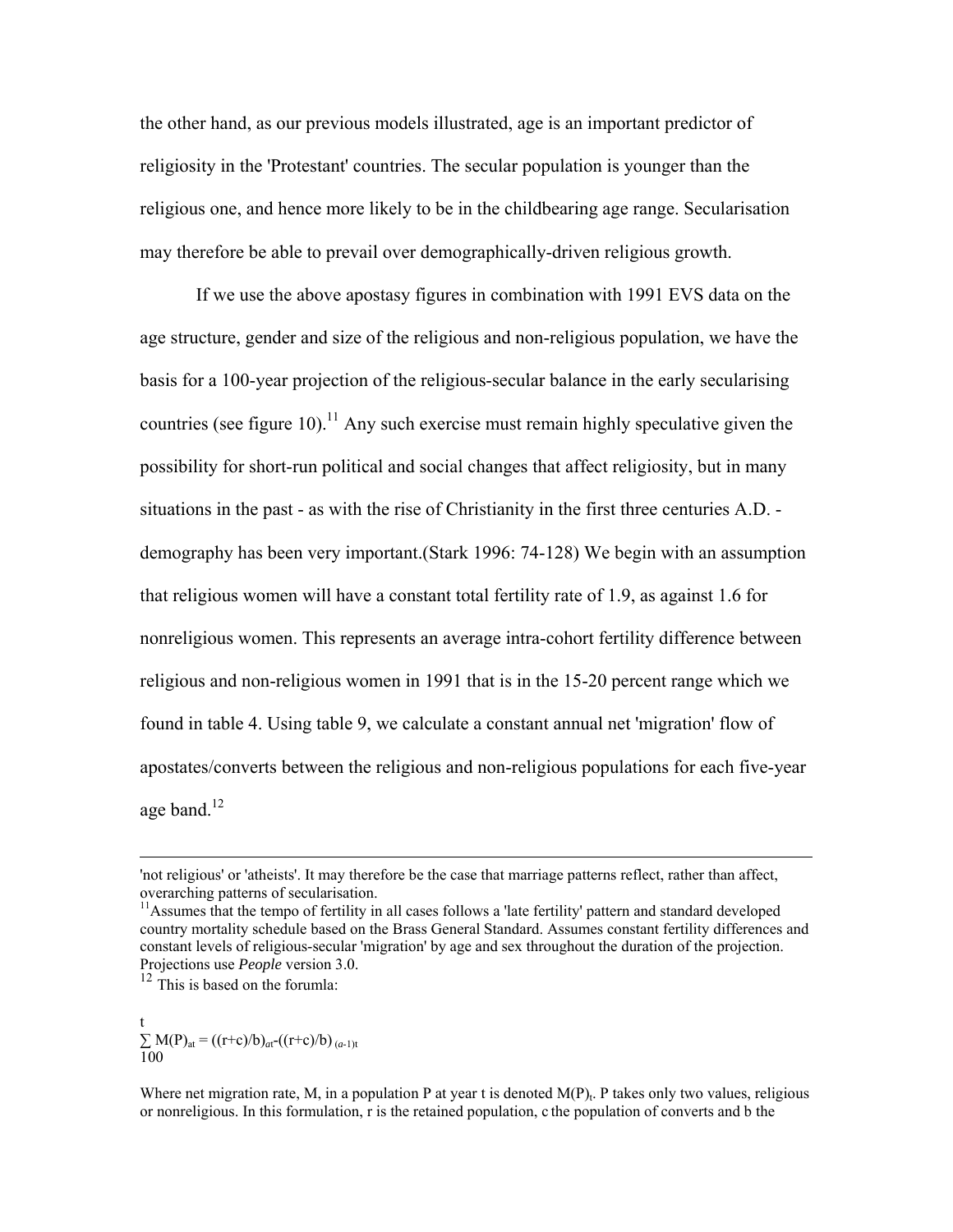On this basis, we arrive at the highest line in figure 10, labeled 'F20-A'. The lines labeled 'F0' therefore show what happens when we lower the fertility differential from almost 20 percent to zero. We also experiment with three conversion/apostasy scenarios. The group of lines labeled 'A' are based on current (1991) levels of conversion/apostasy, those labeled 'NA' assume zero net conversion/apostasy and those marked 'EurA' are based on the 1991 conversion/apostasy rates across *all ten* western European countries in our sample (as opposed to the six early secularising countries). This apostasy rate strongly favours the secular population because it reflects the impact of the late secularising nations of Catholic Europe. These were experiencing very rapid apostasy as of 1991. Though the 'F20-A' line is the projected trajectory based on our 1991 data, we believe it somewhat exaggerates the overall trend, just as the 'F0-EurA' scenario exaggerates the projected decline.<sup>13</sup>

population raised (in all cases, religiously or nonreligiously). Lastly, subscript *a* refers to a five-year age group and *a*-1 to the preceding five-year age group. Note that if apostasy is high in an age group, the proportion  $((r+c)/b)$ <sub>*at*</sub> takes on a lower value, as in table 9. However, the net migration rate in an age group is determined by the change in  $((r+c)/b)$  between successive age groups, which is akin to the difference between figures in successive rows in table 9. Note that while P varies over time, conversion, apostasy and retention rates are fixed across all values of t.

 $13$  The projections of the high scenario group ('A' lines) are too high while those of the low scenario group ('EurA') lines are too low. In the first case, this is because the impact on the religious population of the net migration of secular women will decline as the nonreligious source population declines, yielding fewer 'emigrants' (i.e. converts). Meanwhile, the net outflow of male apostates from a growing religious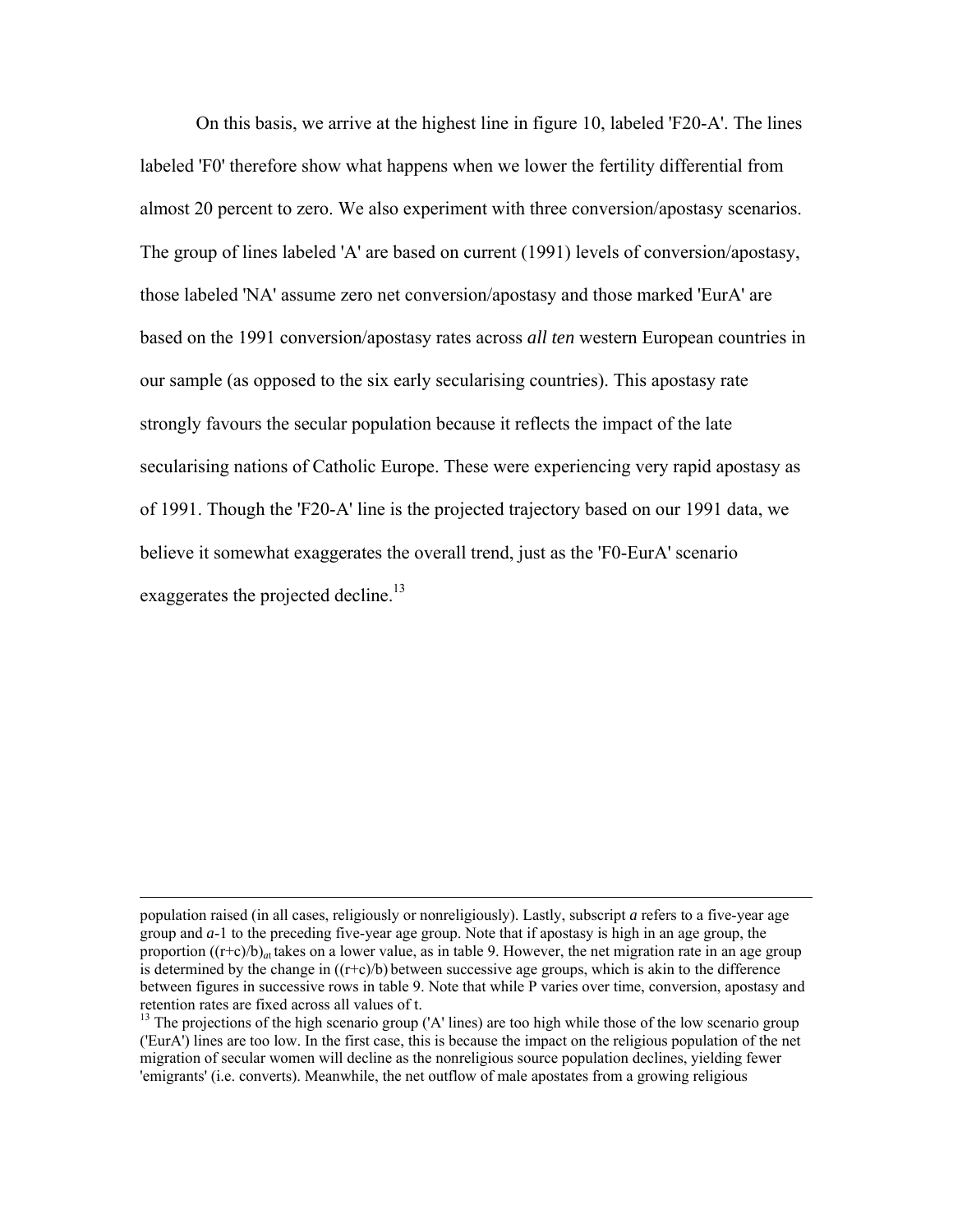



Given the results of our multivariate analysis, fertility differentials are unlikely to decline. But in any case, the difference between the zero and (nearly) 20 percent fertility difference scenarios has roughly the same impact on the population balance a hundred years hence as does the difference between conversion/apostasy scenarios 'A' and 'NA'. This is clear when comparing lines F0-A and F20-NA, which nearly overlap. However, the difference between the zero apostasy ('NA') and Europe-wide apostasy ('EurA') scenarios is much larger - twice that of the 'A'-'NA' difference. Overall, the projected religious population in early secularising western Europe for 2104 ranges from over sixty percent to as low as twenty percent. This on its own tells us little. More revealing are the temporal patterns caused by the age, sex and fertility structure of each population today.

Demographers stress that while migration (i.e. conversion/apostasy) is critical for predicting short-run change, fertility increasingly gains in importance in the long run.

population will have a larger impact on a declining secular population. The same holds true for the secular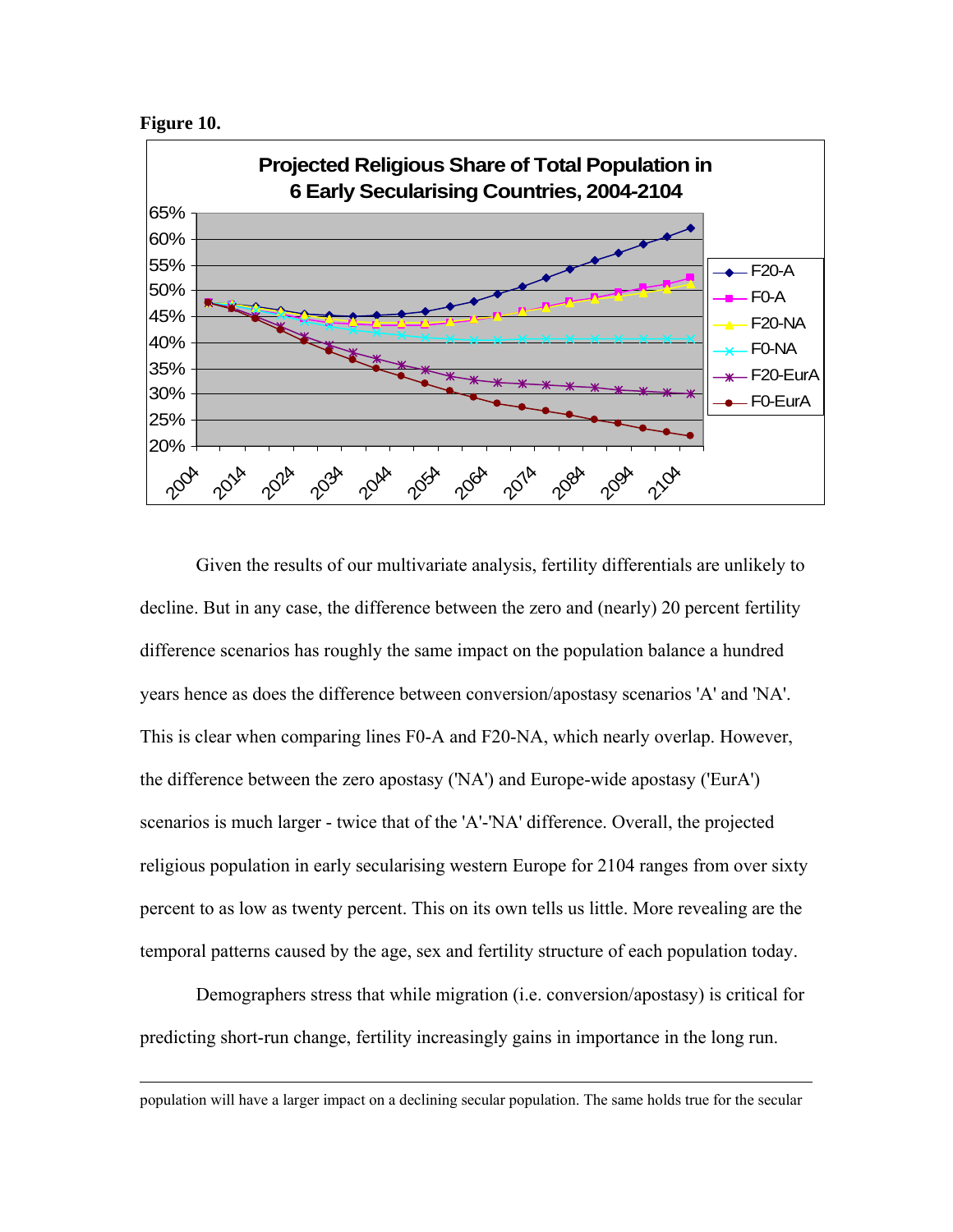(Preston, Heuveline and Guillot 2001: 134; Voas 2003: 94) Notice, for example, that the difference between the zero and (nearly) 20 percent fertility lines widens steadily, thus fertility becomes increasingly important after mid-century and will lead to a greater than 10-point difference after 2104. Assuming that fertility differentials between the religious and non-religious remain as they have for cohorts throughout the twentieth century, we can see how age, sex and fertility structures constrain the direction of future religiodemographic change. First, in the event of long-term fertility-driven religious growth (the 'A' lines), the religious proportion of the population continues to decline slowly for roughly thirty years due to the demographic momentum of a younger secular population moving through its childbearing years. After about 2034, however, the proportion of religious people in the six (mainly Protestant) societies which first began to secularise increases steeply. Should surveys show the religious population remaining stable in the early secularising countries in the next decade or two, longer-term religious growth will become increasingly likely.

On the other hand, if conversion/apostasy trends in France and Protestant Europe revert back to those of the past, i.e. rapid apostasy, then the younger age structure of secularists will accelerate the religious decline in the first three decades of the twentyfirst century. Finally, we should bear in mind that we may have been conservative in our view of religious population growth in early secularising western Europe. First, none of our projections allow for a major cultural revival of religion. Second, current trends actually support the highest growth scenario in figure 10. Even if apostasy rates in these countries revert to pre-1981 levels, the relative female skew among those who remain religious, together with overall secular-religious fertility differences, will constrain

population in the low scenario group.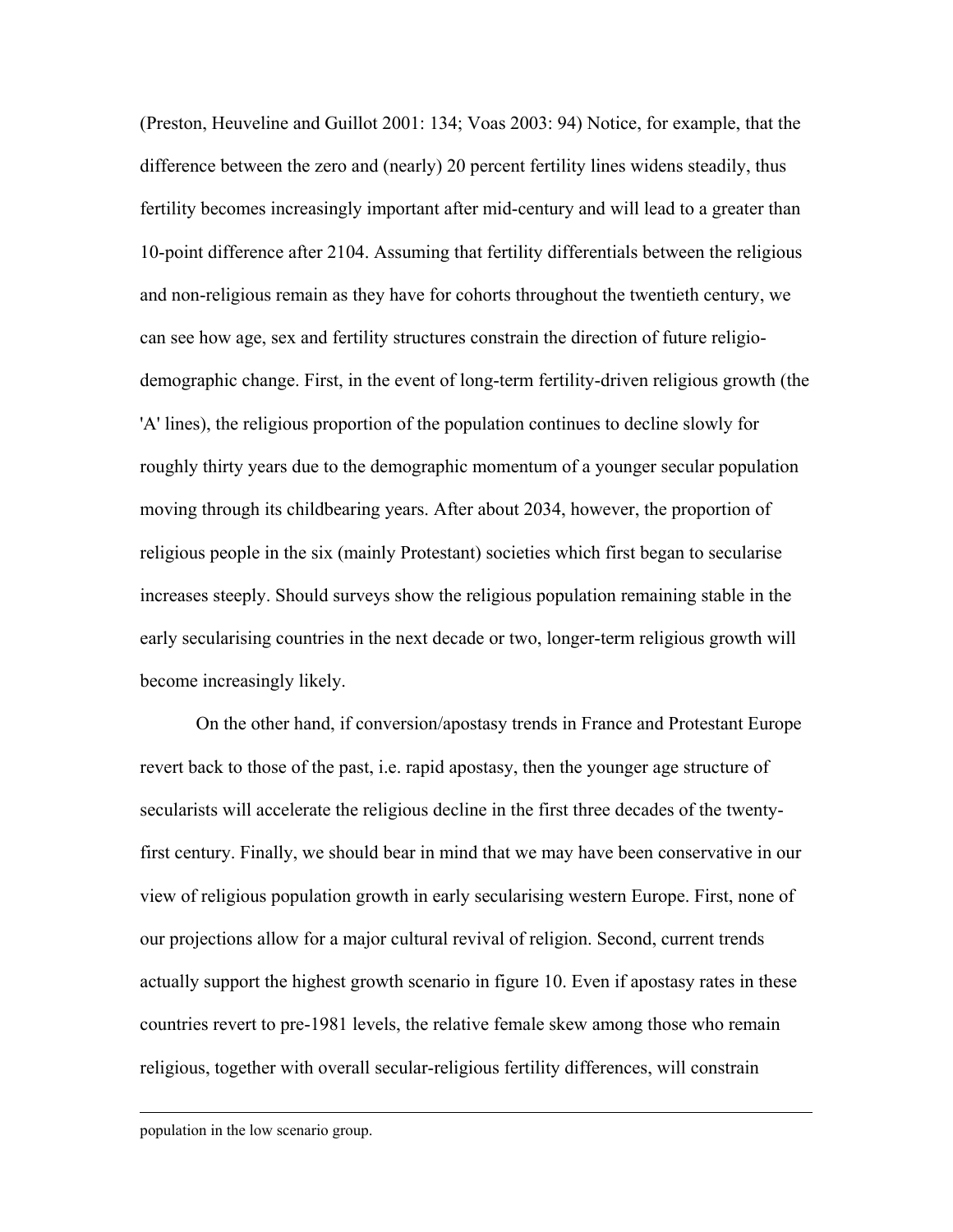secularising forces in the *longue durée*. This is especially likely insofar as a smaller religious population will yield fewer apostates for secular population growth (see footnote 13). This dovetails with Austrian projections showing a long term slowing or reversal in the growth of the religiously unaffiliated population in that country. (Goujon et al. 2006)

The other great wildcard is the immigrant stock population. Austrian projections, for instance, indicate that Muslims will form 14 to 26 percent of the population by 2051 on the basis of an annual net immigration of just 20,000. (Goujon et al. 2006) Afro-Caribbean immigrants also tend to be more religious, though they often adhere to Pentecostalist and other evangelical Protestant sects. (Martin 2001) With European population decline, levels of immigration may be much higher, and we could well see nonwhite immigrants forming half the population in many countries well before 2104. In the United States, for instance, this point will be reached by 2050. (Kaufmann 2004: 211) The religious behaviour of second and third generation Muslims and Afro-Caribbeans remains to be determined, and is the subject of several current studies.<sup>14</sup> However, our 2004 ESS data had a small Muslim sample of about 1.5 percent, and these data show that younger Muslims are as religious as their elders. Trends across the wider range of countries sampled in the ESS show the same pattern, reflecting widely reported trends such as the relative youth and vitality of Muslim congregations in Britain.<sup>15</sup>

 $\overline{a}$ 

 $14$  For example, the 'Muslim Communities in Europe' study or the new NORFACE research programme on the 'Re-emergence of Religion as a Social Force in Europe' <http://www.norface.org>. 15 See, for example, 'UK Mosque Goers to Double Church Attendance: Stud', Ureader.co.uk 29 October

<sup>2005 &</sup>lt;http://www.ureader.co.uk/message/2123353.aspx.>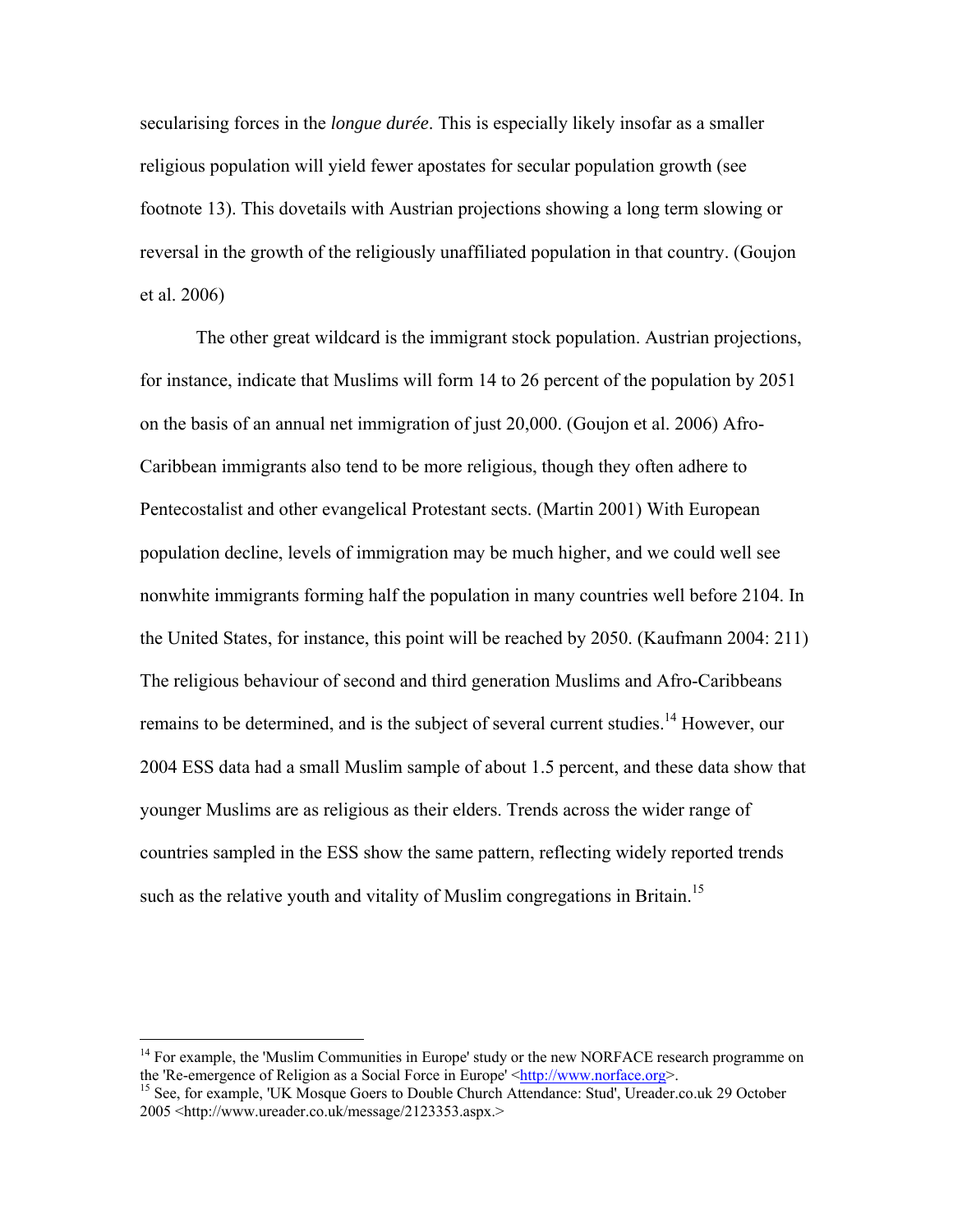# Conclusion

 This essay has tried to address some of the weaknesses in the current literature on secularisation in Europe which have been caused by either an insufficient consideration of demographic dynamics, the lack of a historical dimension, or both. Most participants in this debate tend to frame their arguments in the form of either secularisation theory or supply-side theory. In the ten west European societies we have sampled, we find evidence of generational decline in both participation and belief, suggesting that the secularisation theory has validity. However, France and most Protestant countries began to secularise earlier than most Catholic European countries. In traditional Catholic societies like Ireland and Spain, religiosity is much higher, but secularisation is proceeding rapidly. On the other hand, the early secularising societies have reached a level of developmental 'maturity' in which secularisation seems to have run its course. Religious attendance has flatlined at little more than five percent of the total, but the proportion of the population expressing religious beliefs is close to 50 percent, suggesting a 'believing without belonging' dynamic among a large segment of the population. (Davie 1994) Religious beliefs are not a lightly-held survival from a past era: indeed, religious beliefs are significantly associated with demographic behaviour.

In the absence of epochal shifts in a society's *weltanschauung* toward religiosity or secularism, the oft-neglected demographic dimension of religious change takes over. Ronald Inglehart and Pippa Norris have considered this aspect of religiosity, and claim that increased human security lowers both religiosity and fertility. The growing religiosity of the world's population, they add, is an aberration caused by high religiosity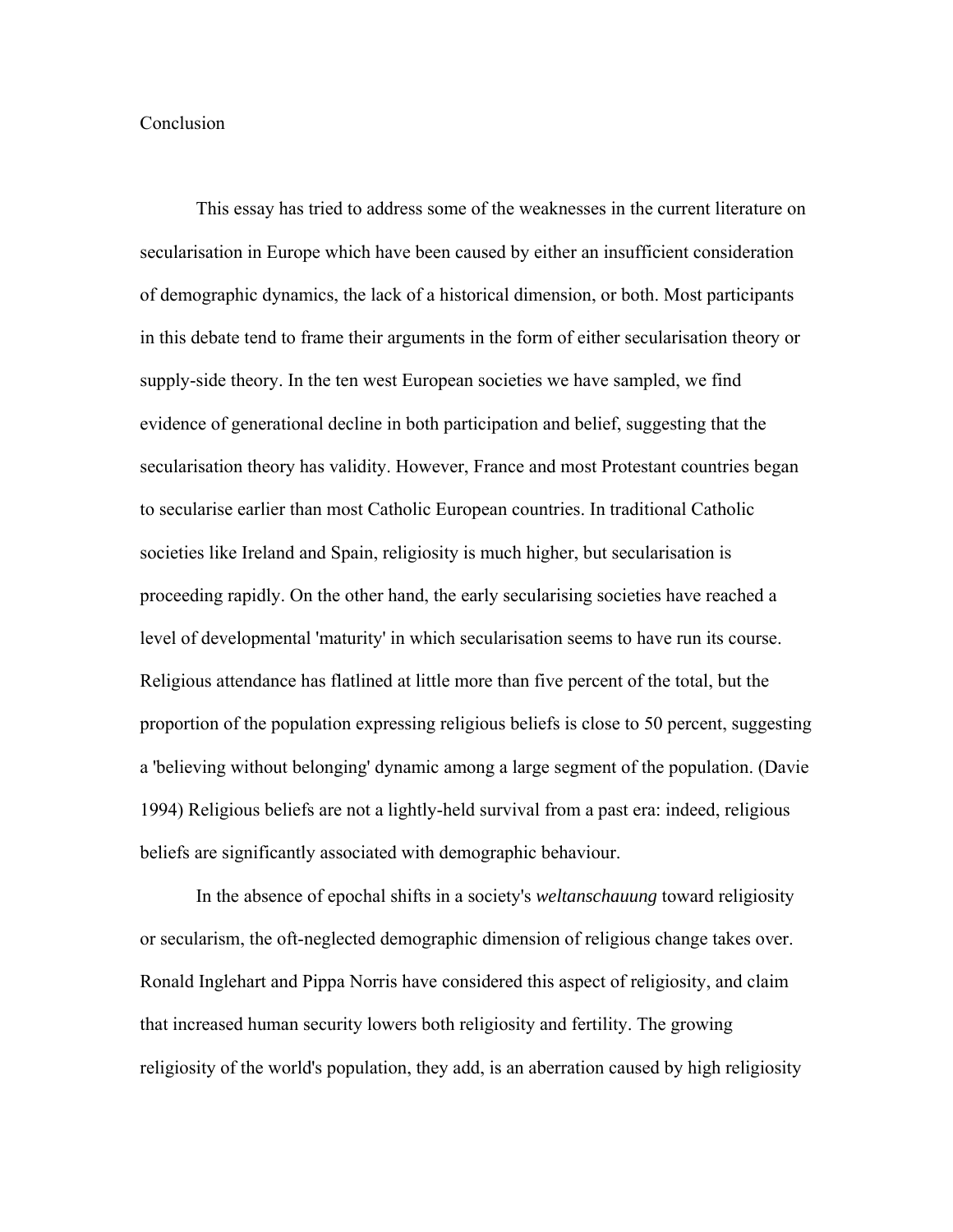and high fertility in developing countries. This will disappear once human development runs its course and apostasy defeats religious demography. However, secularism's victory is far from assured. Our models show that religiosity maintains its association with fertility - even with controls for human development variables - in both developing and developed countries. This relationship holds across both the European Values Surveys of 1981, 1990 and 1999-2000, and in the 2004 European Social Survey. Likewise, there is no evidence that this link has altered among more recent birth cohorts. Consequently, religiosity appears to be having an effect on fertility which is independent of an individual woman's level of education or income. Second Demographic Transition (SDT) theory makes the case for the relevance of cultural-historical factors in the transition to below-replacement fertility in Europe, with those bearing traditional cultural orientations having significantly higher fertility. (van de Kaa 1987; Surkyn and Lesthaeghe 2004) This study supports many of the contentions of SDT.

Finally, we attempt to project the religious share of the population in the earlysecularising countries of Protestant Europe and France, which are based on 1991 survey data. Differences in the age and sex structure of religious and secular base populations, and among the flow of converts and apostates, combine with secular-religious fertility differentials to produce some surprising contrasts. First of all, the long-term predicted trend in these societies is toward a *growing* religious population. There are several reasons for this. First, the fertility difference between secular and religious populations will raise the religious share of the population by 10 points over the course of the twentyfirst century. Second, females are overrepresented in the religious population, and among those remaining with the faith or becoming religious. Females are critical to population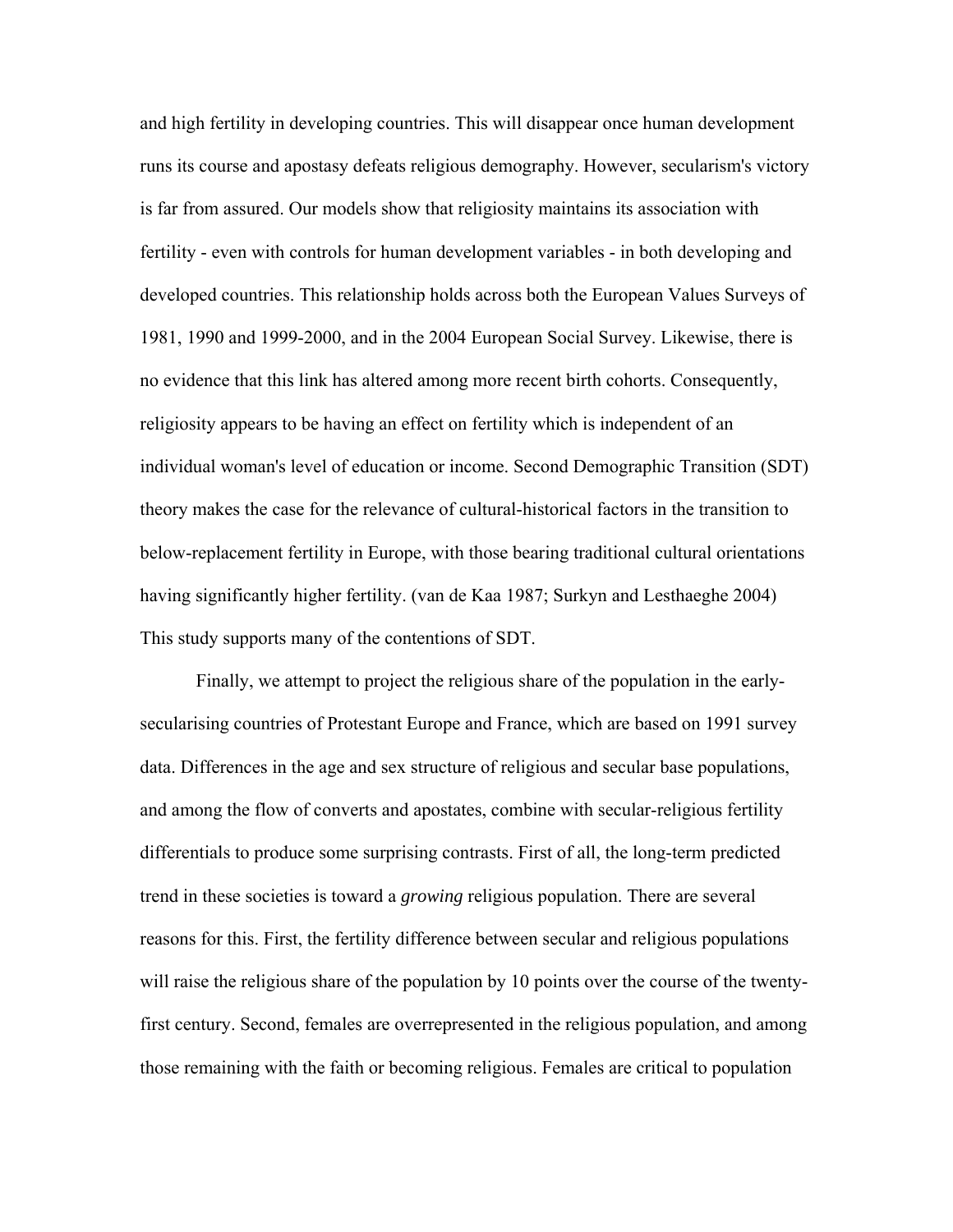growth and childrearing, and thus their disproportionate religiosity has a major effect on the overall trend. Set against these currents is the younger age structure of the secular population stock and apostate population flow. The demographic momentum of previous generations of secularisation will take three or four decades to pass, and will keep the religious share of the population at bay for some thirty years. Thereafter, desecularisation will begin to escalate unless patterns of religious apostasy return to their pre-1981 levels.

This is not the end of secularisation, which will continue with vigour in Catholic Europe, as it may in the United States. (Hout and Fischer 2002) However, in the 'postsecular' atmosphere of France and Protestant Europe, the steady-state outlook for secularism after 2035 is that of long-term reversal. When we add in the cumulative impact of European Islamic growth and religious retention, a picture emerges which is quite unlike that predicted by developmental 'End of History' narratives.<sup>16</sup> Religious adherents may take heart from these trends, but we can only speculate what the response will be from those concerned with the Enlightenment heritage. One possibility may be a shift from *laissez-faire* and multicultural models of religious toleration to a more Gallic, Republican conception emphasising 'positive' liberalism.<sup>17</sup>

 $\overline{a}$ 

<sup>&</sup>lt;sup>16</sup> For example, Fukuyama 1992.

<sup>&</sup>lt;sup>17</sup> In political theory, this is analogous to a shift from a 'reformation' model emphasising toleration of cultural practices (even if counter to personal autonomy), to an 'Enlightenment' model based on an overt ideal of personal autonomy and an intolerance for illiberal cultural alternatives. (Kymlicka 1995) This also maps on to Isaiah Berlin's distinction between mere negative (procedural) liberty and the 'positive' liberty which seeks to promote a liberal version of the good life. (Berlin 1958: 13-14) One could argue that France and Holland, among others, have moved sharply in this direction in the past decade.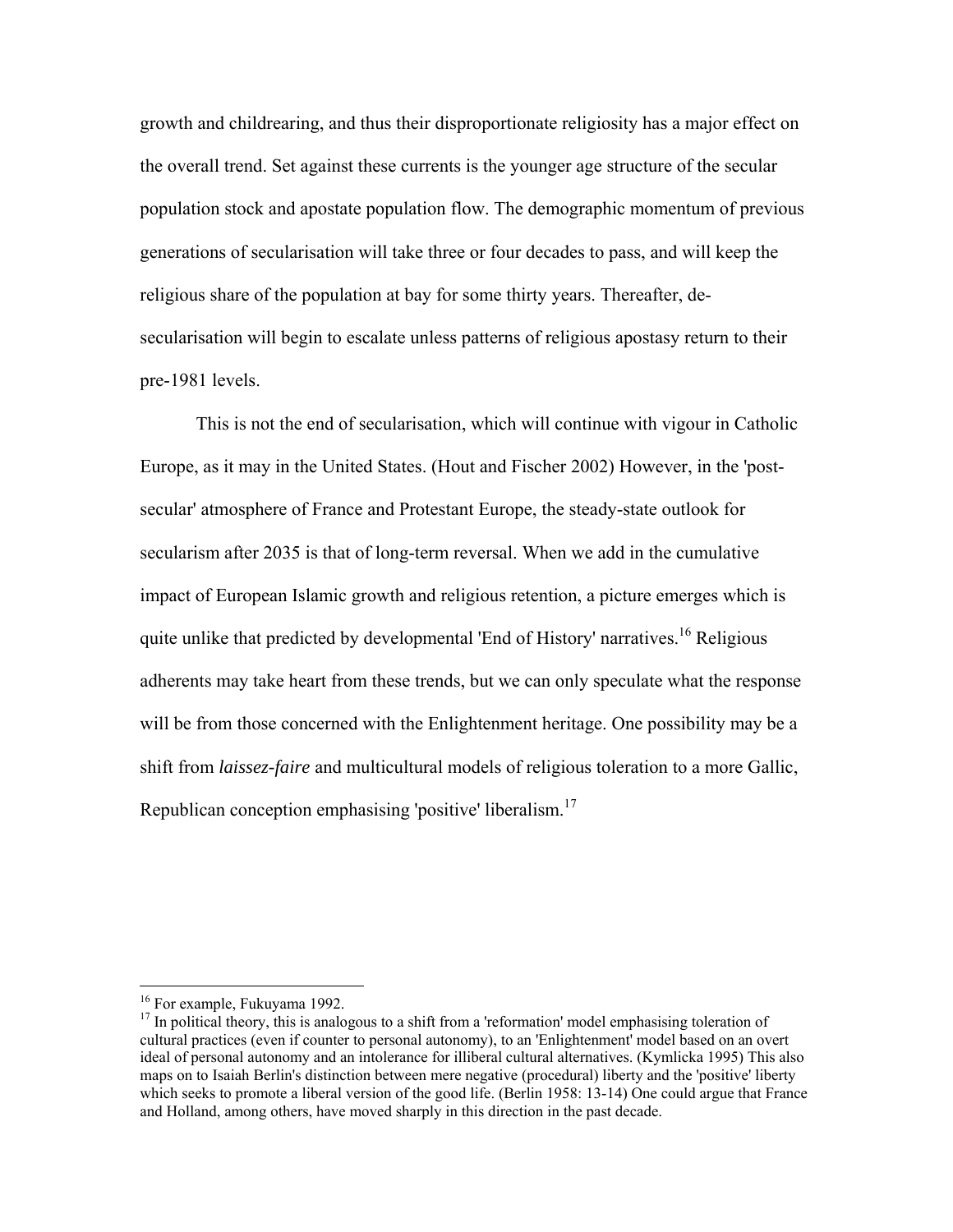### **References**

Adsera, A. 2004. 'Marital Fertility and Religion: Recent Changes in Spain', Bonn:

Institute for the Study of Labor (IZA) Discussion Paper 1399

Ali, K. 1978. *Agricultural Modernization and Human Fertility in Developing Countries*

(Nashville, TN; Vanderbilt University, Unpublished PhD Dissertation)

Beck, N. & Katz, J. 1995. 'What to do (and not to do) with time-series cross-section data,' *American Political Science Review*, Vol. 89, No. 3, pp. 634-47

Berghammer, C., D. Philipov and T. Sobotka, 'Religiosity and demographic events: a comparative study of European countries', paper delivered at European Population Conference (EPC), Liverpool, 2006

Berlin, Isaiah. 1958. *Two Concepts of Liberty* (Oxford: Clarendon Press)

Berman, E., L. Iannaccone and G. Ragusa. 2005. 'From Empty Pews to Empty Cradles:

Fertility Decline Among European Catholics,' *National Bureau of Economic Research*  working paper <http://papers.nber.org/papers.html>

Bruce, Steve (ed.). 2002. *God is Dead* (Oxford: Blackwell)

Davie, Grace. 1994. *Religion in Britain Since 1945: Believing Without Belonging*  (Oxford: Blackwell)

Davie, Grace. 2002. *Europe: the exceptional case : parameters of faith in the modern world* (London : Darton Longman & Todd)

Durkheim, Emile. [1893] 1984. *The Division of Labour in Society* (Houndsmills & London: Macmillan)

Durkheim, Emile. 1995. *The Elementary Forms of Religious Life* (New York, London: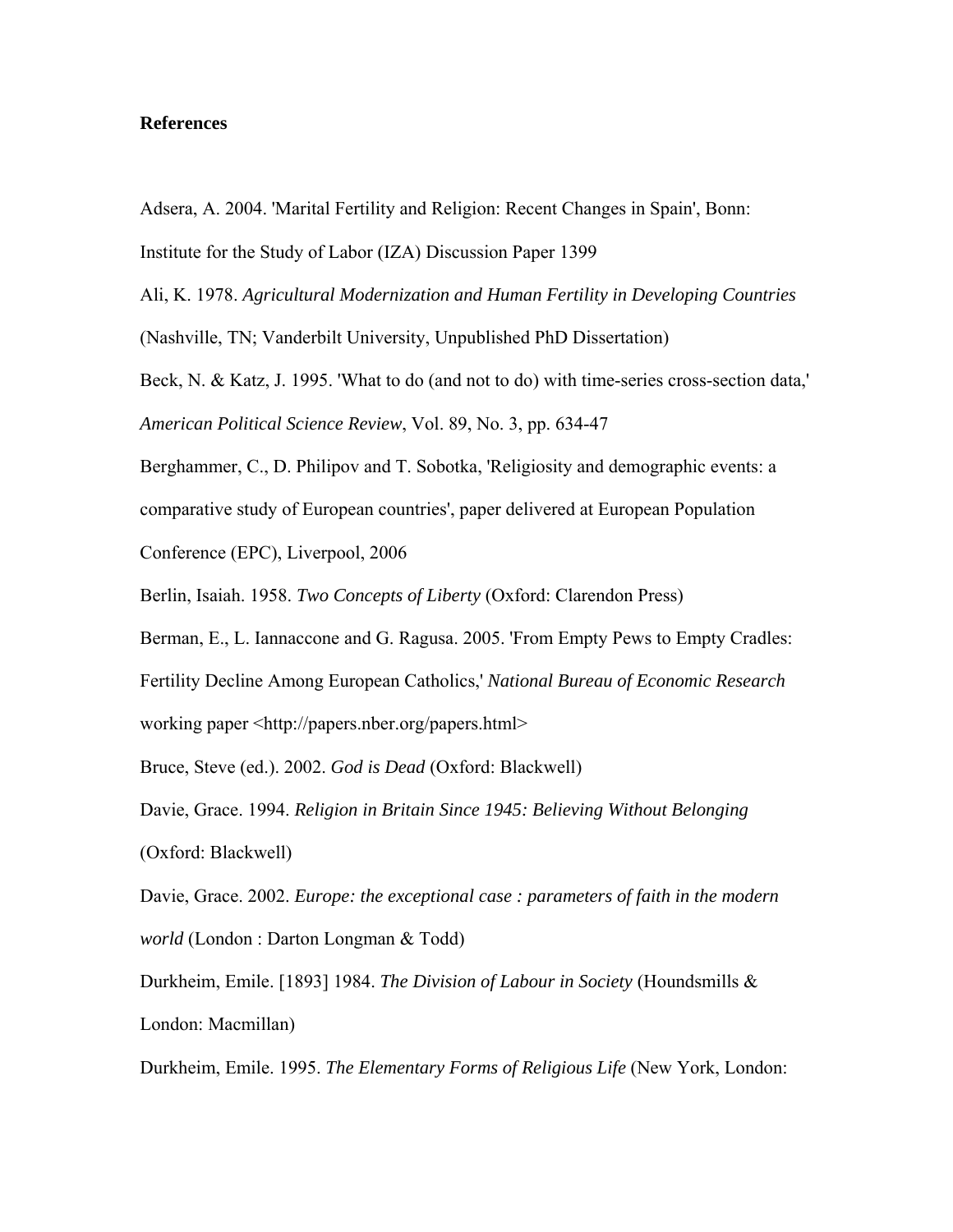Free Press)

Fargues, P. 2001. 'Demographic Islamization: Non-Muslims in Muslim Countries, *SAIS Review*, vol. XXI, no. 2, pp. 103-16

Frejka, T. and Westoff, C. F. 2006. 'Religion, religiousness and fertility in the U.S. and in Europe,' Rostock, MPDR Working Paper WP-2006-013.

Fukuyama, Francis. 1992. *The End of History and the Last Man*, (Hamish Hamilton, London)

Gerth, H.H. and C. Wright Mills. 1946. *Max Weber: Essays in Sociology* (New York: Oxford University Press)

Giddens, Anthony. 1991. *Modernity and Self-Identity* (Cambridge: Polity Press)

Goujon, A., V. Skirbekk, K. Fliegenschnee and P. Strzelecki. 2006. 'New Times, Old

Beliefs: Projecting the Future Size of Religions in Austria', VID Working Papers 01/2006

(Vienna: Vienna Institute of Demography)

<http://www.oeaw.ac.at/vid/publications/p\_vid-workingpapers.shtml>

Greeley, A. 2002. *Religion in Europe at the End of the Second Millennium: A* 

*Sociological Profile* (New Brunswick, NJ: Transaction)

Halman, Loek and Veerle Draulans. 2006. 'How secular is Europe?', *The British Journal of Sociology*, Vol.57, Iss. 2, pp. 263-88

Hayes, B. 1996. 'Gender Differences in Religious Mobility in Britain', *British Journal of Sociology*, Vol. 47, No. 4, pp. 643-56

Hout, M. and C. Fischer. 2002. 'Why More Americans Have No Religious Preference,' *American Sociological Review*, Vol. 67, No. 2, pp. 165-90

Hout, M., A. Greeley and M. Wilde. 2001. 'The Demographic Imperative in Religious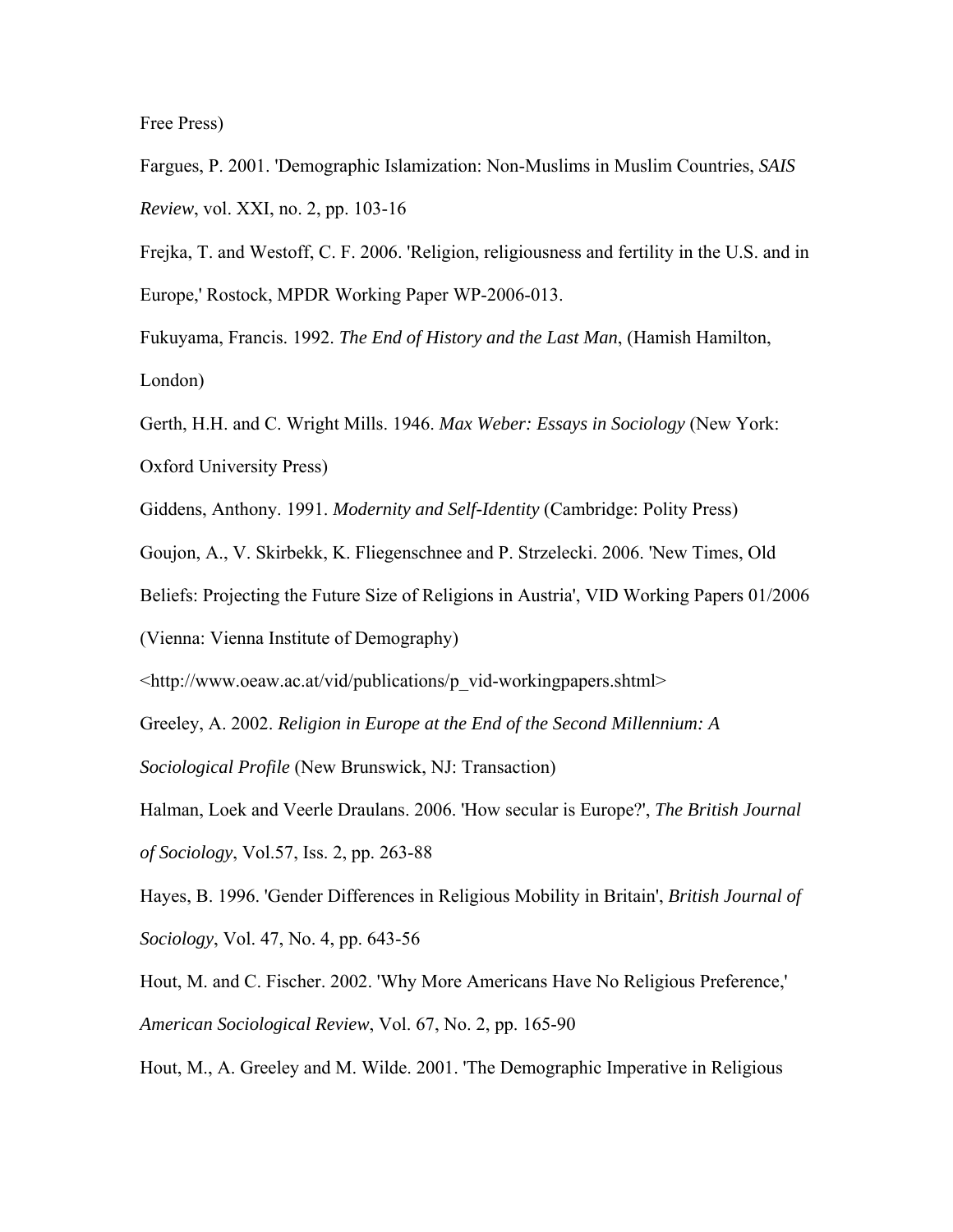Change in the United States', *American Journal of Sociology*, Vol. 107, No. 2, pp. 468– 500

Kaufmann, Eric. 2004. *The Rise and Fall of Anglo-America: The Decline of Dominant Ethnicity in the United States* (Cambridge, MA: Harvard University Press)

Kymlicka, Will. 1995. *Multicultural Citizenship* (Oxford: Oxford University Press)

Lehrer, Evelyn L. 1996. 'Religion as a determinant of marital fertility,' *Journal of* 

*Population Economics*, vol. 9(2), pp. 173-96.

Lesthaeghe, Ron & L. Neidert. 2005. 'The "Second Demographic Transition" in the US:

Spatial Patterns and Correlates', ID working paper

<http://www.vub.ac.be/SOCO/Lesthaeghe.htm>

Martin, David. 2001. *Pentecostalism: the World their Parish* (Oxford: Blackwell)

Marx, Karl. 1973. *The Revolutions of 1848* (London: Penguin)

McCleary, R. and R. Barro. 2006. 'Religion and Political Economy in an International

Panel', *Journal for the Scientific Study of Religion*, Vol. 45, No. 2, pp. 149–75

Norris, Pippa and Ronald Inglehart. 2004. *Sacred and Secular: Religion and Politics* 

*Worldwide* (Cambridge: Cambridge University Press)

Preston, S., P. Heuveline and M. Guillot. 2000. *Demography: Measuring and Modelling Population Processes* (Oxford: Blackwell)

Reher, D. and A. Sanz-Gimeno. 2006. 'Reproductive Choices and Reproductive

Constraints in Spain during the Demographic Transition: Familial, social and

intergenerational Contexts', paper delivered at European Population Conference (EPC),

Liverpool, 2006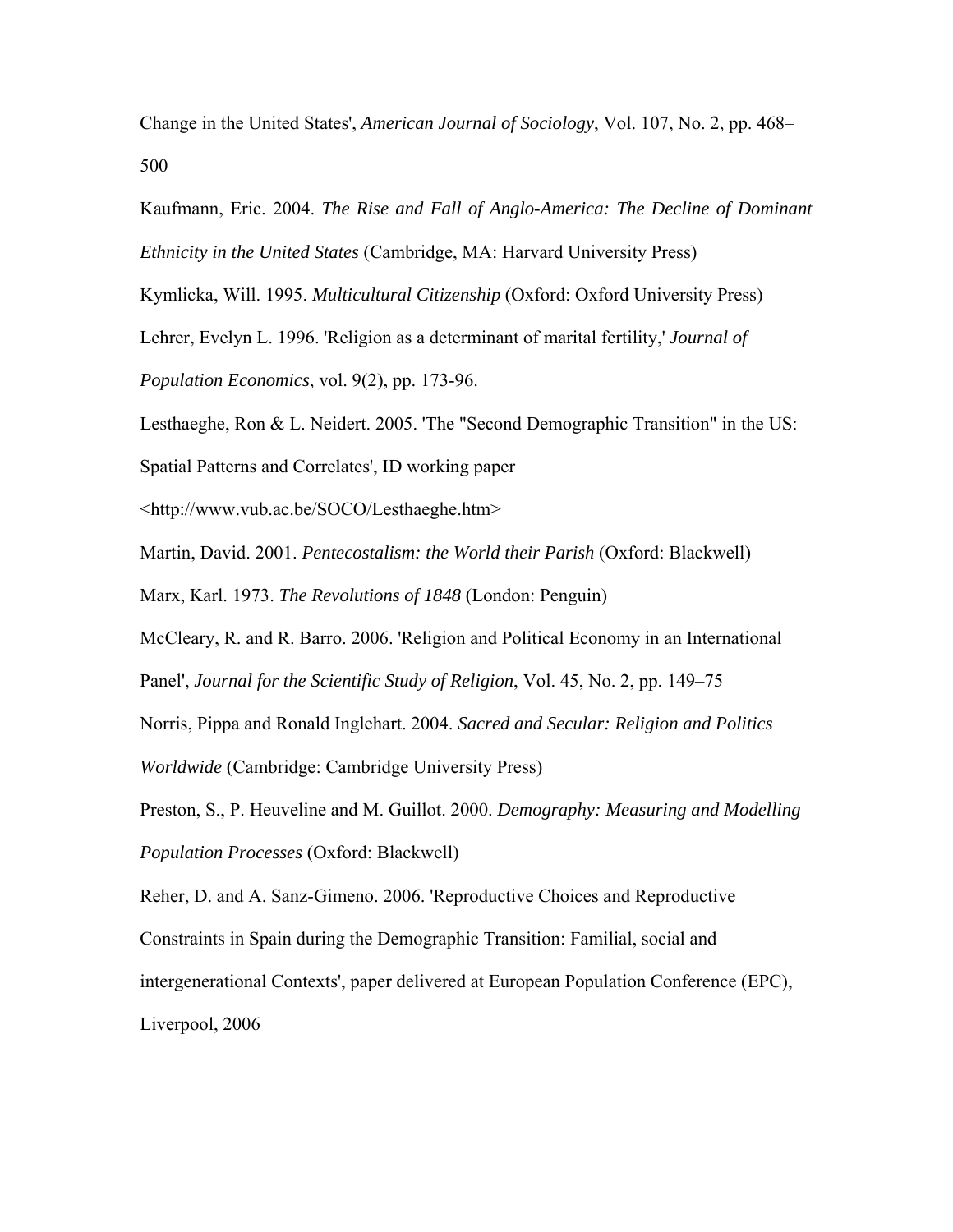Roof, Wade Clark and William McKinney. 1987. *American Mainline Religion: Its Changing Shape and Future* (New Brunswick: Rutgers University Press) Sherkat, Darren E. 2001. 'Tracking the Restructuring of American Religion: Religious Affiliation and Patterns of Religious Mobility, 1973-1998', *Social Forces*, Vol. 79, No. 4, pp. 1459-93

Smith, M. 1995. 'Time Serial Designs and Cross-Sectional Designs: Uncovering the Structural Logic of Pooled Analyses', paper presented at the *American Political Science Association* 

Stark, R. and Roger Finke. 2000. *Acts of Faith: Explaining the Human Side of Religion*  (Berkeley; University of California Press)

Stark, Rodney and Laurence R. Iannaccone. 1994. 'A Supply-Side Reinterpretation of the "Secularization" of Europe,' *Journal for the Scientific Study of Religion*, Vol. 33, No. 3, pp. 230-52

Stark, Rodney. 1996. *The Rise of Christianity : a Sociologist Reconsiders History* (Princeton, N.J : Princeton University Press)

Surkyn, J. and R. Lesthaeghe, 2004, 'Value Orientations and the Second Demographic Transition (STD) in Northern, Western and Southern Europe: An Update,' *Demographic Research*, Special Collection 3, Article 3 <www.demographic-research.org> van de Kaa, D. 1987. 'Europe's Second Demographic Transition', *Population Bulletin*,

42:1, pp. 1-57.

Voas, D. 2003. 'Intermarriage and the Demography of Secularisation', *British Journal of Sociology* 54(1): 83-108